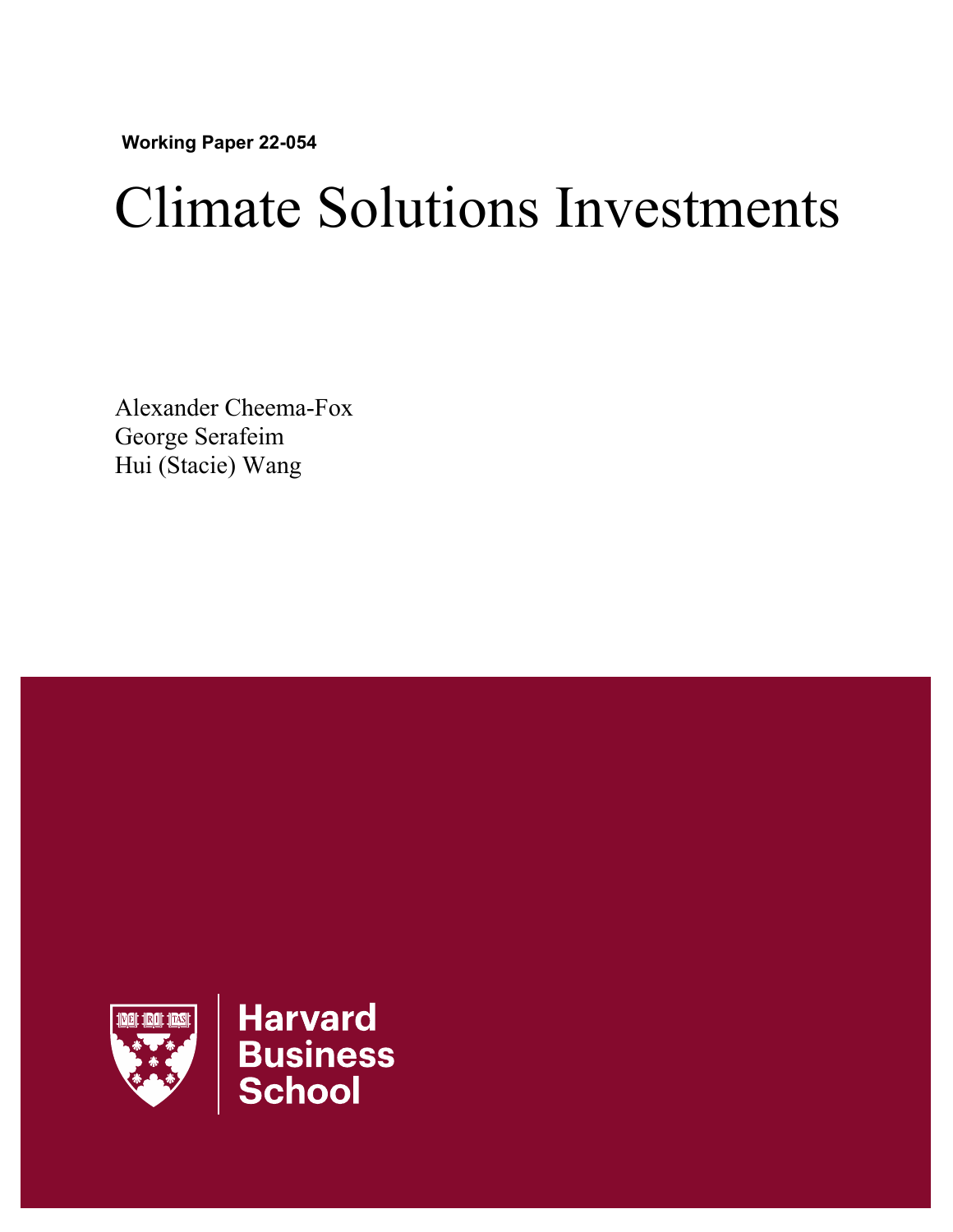## Climate Solutions Investments

Alexander Cheema-Fox State Street Associates

George Serafeim Harvard Business School

Hui (Stacie) Wang State Street Associates

**Working Paper 22-054** 

Copyright © 2022 by Alexander Cheema-Fox, George Serafeim, and Hui (Stacie) Wang.

Working papers are in draft form. This working paper is distributed for purposes of comment and discussion only. It may not be reproduced without permission of the copyright holder. Copies of working papers are available from the author.

Funding for this research was provided in part by Harvard Business School.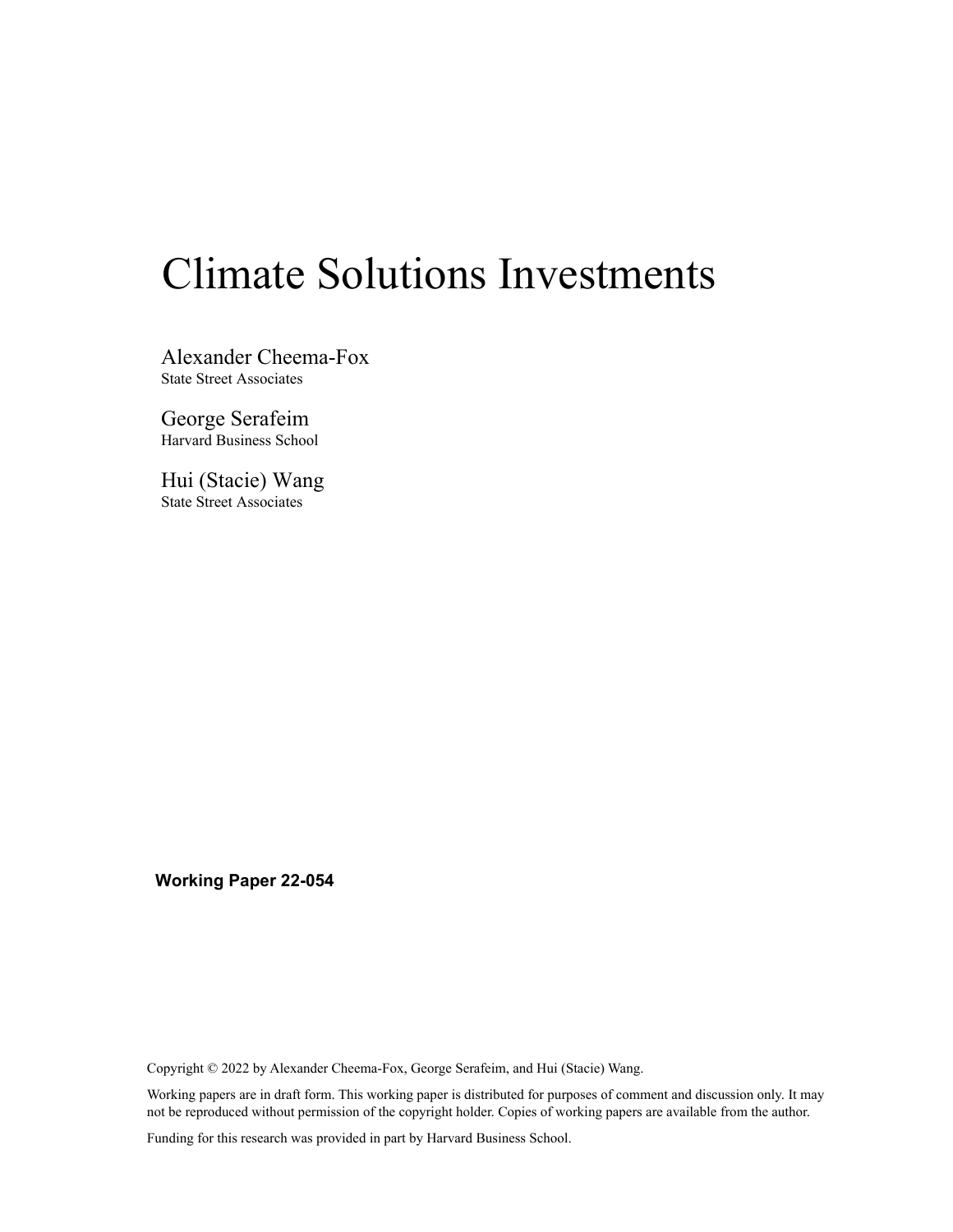## **Climate Solutions Investments**

Alexander Cheema-Fox, George Serafeim and Hui (Stacie) Wang

January 27, 2021

#### **Abstract**

An increasing number of companies are providing products and services that help reduce carbon emissions in the economy. We develop a methodology to identify those companies and create a sample of publicly listed climate solutions companies allowing us to study their geographic composition, accounting fundamentals, valuation ratios, and stock performance over time. The sample is equally split between developed and emerging markets with more companies located in China rather than the US or the EU. A portfolio of climate solutions companies exhibits higher revenue growth, higher investments in research and development, and talent and lower profitability margin. The portfolio exhibits superior stock market performance since 2018, driven by solutions in energy, fuels, battery, and transportation. Finally, the portfolio's returns exhibit very little correlation with the returns of portfolios that seek to reduce their carbon emissions by underweighting high carbon emission companies, suggesting that climate solutions portfolios are distinct from low carbon emission indices.

**Keywords**: *Climate Change, Decarbonization, Climate Solutions, Innovation, Carbon Emissions, Portfolio Construction*

Alexander Cheema-Fox and Hui (Stacie) Wang are with State Street Associates®. George Serafeim is the Charles M. Williams Professor of Business Administration at Harvard Business School and an academic partner at State Street Associates. George Serafeim advises and invests in climate solutions. This material is for informational purposes only. The views expressed in this material are the views of Author(s) Alexander Cheema-Fox, George Serafeim and Hui (Stacie) Wang, are provided "as-is" at the time of first publication, are not intended for distribution to any person or entity in any jurisdiction where such distribution or use would be contrary to applicable law, and are not an offer or solicitation to buy or sell securities or any product. The views expressed do not necessarily represent the views of State Street Global Markets® and/or State Street Corporation® and its affiliates. SSA JD 2022-01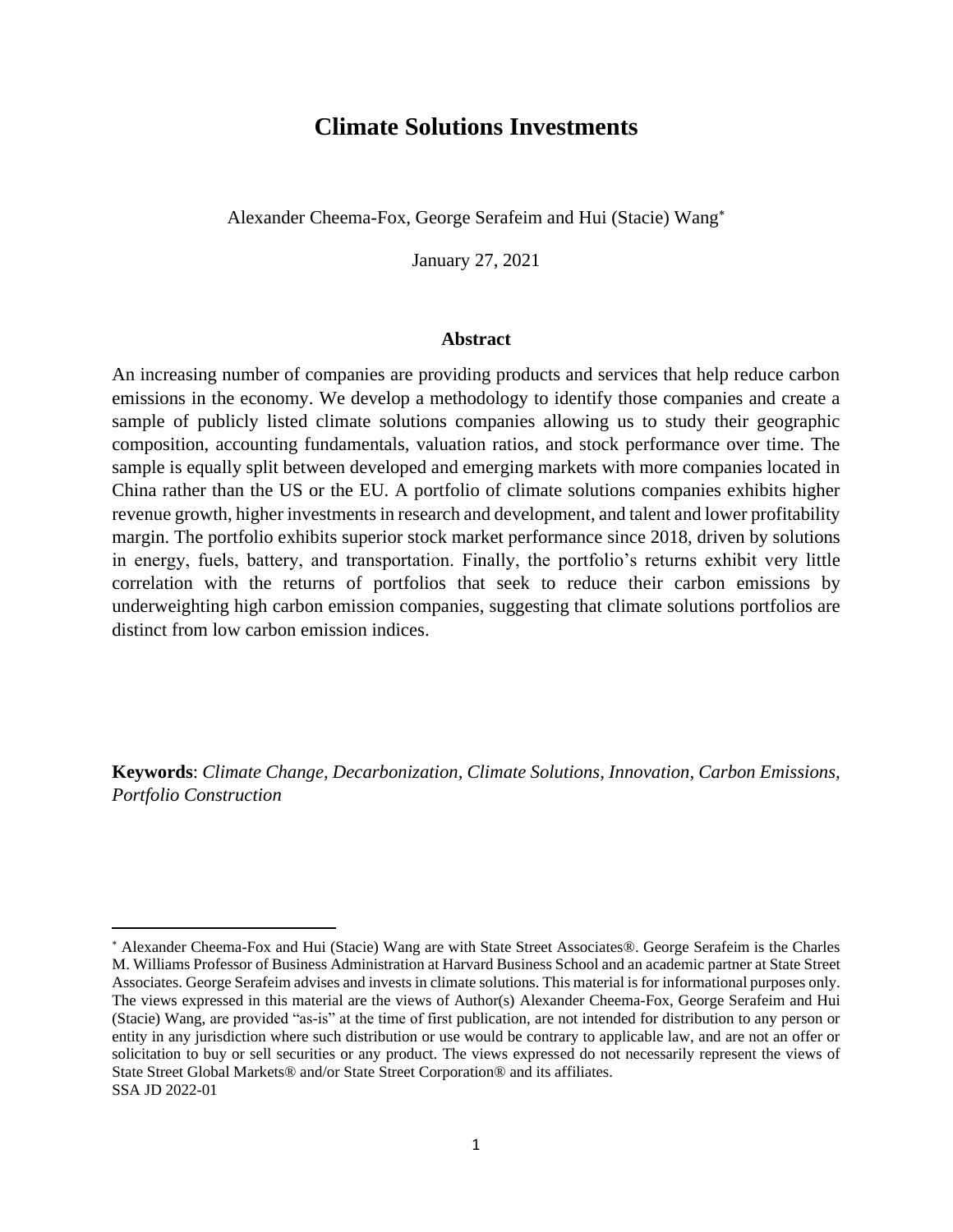#### **1. Introduction**

Climate change and the associated policy, technological, legal, consumer, and employee responses to it have given rise to increasing requests by asset owners to lower carbon emissions in portfolios and reduce exposure to transition risk. In turn, an increasing number of climate funds and indices have been launched. Most of these financial products seek to reduce the carbon footprint of a portfolio by excluding firms with very high carbon intensity (i.e., carbon emissions scaled by firm revenue to account for the fact that emissions scale with economic activity). Examples of these products include MSCI ACWI Low Carbon Index and MSCI ACWI Climate Change Index. Some products compare firms irrespective of industry membership while others create best-in-class benchmarking thereby allowing representation of all industries. A key characteristic of these products is that they achieve significant lowering of portfolio carbon emissions relative to the benchmark while still achieving very low tracking error. In that sense they allow an investor to reduce exposure to policy responses, such as carbon taxes, while offering risk-return profiles similar to the market (Andersson, Bolton and Samama 2016).

Such low carbon portfolios, while they could lower exposure to climate risk, do not necessarily provide an investor with exposure to climate opportunities. The transition to a low carbon economy requires the development, deployment, and scaling of several key new technologies, products, and services. These climate solutions range from renewable energy, electrification of transportation and processes, battery technology, energy and process efficiency, circularity, new agricultural practices, and plant-based protein alternatives to meat. These solutions should see top-line revenue growth as the world proceeds to decarbonize and meet the goal of reaching net-zero emissions close to mid-century, a goal that the scientific community agrees to be necessary to stay well below a 2-degrees Celsius increase in temperature before end of the century (IPCC 2021). It is estimated that the next generation climate-related technologies could attract \$1.5 trillion to \$2 trillion of capital investment per year by  $2025<sup>1</sup>$ . To access to these markets, considerable understanding of the new technologies, policies and market demand is needed, which could be a formidable task for investors.

Several "pure-play" portfolios and indices provide exposure to such climate solutions, such as companies engaged in clean tech, renewable energy, and energy storage. Examples include S&P Clean Global Clean Energy and NASDAQ Clean Edge Green Energy. However, to our knowledge,

<sup>&</sup>lt;sup>1</sup> [innovating-to-net-zero-an-executives-guide-to-climate-technology.pdf \(mckinsey.com\)](https://www.mckinsey.com/~/media/mckinsey/business%20functions/sustainability/our%20insights/innovating%20to%20net%20zero%20an%20executives%20guide%20to%20climate%20technology/innovating-to-net-zero-an-executives-guide-to-climate-technology.pdf?shouldIndex=false)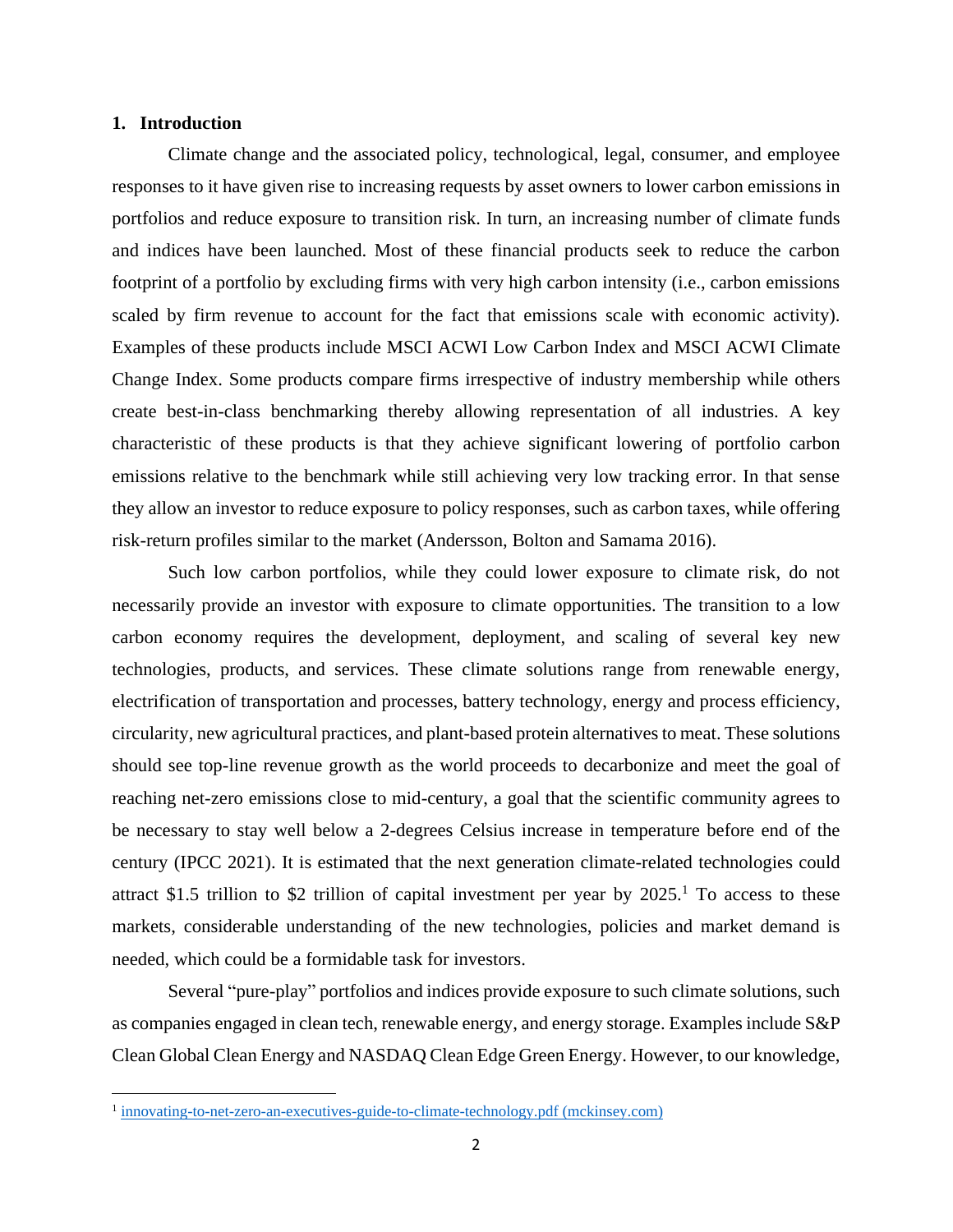there is currently an absence of a systematic process through which an investor could identify climate solutions companies; this lacuna makes it challenging to scope the size of the market and its geography. Such a process is further complicated by the fact that there is no generally accepted definition of which economic activities are "green", a challenge that has given rise to the development of taxonomies in the EU, China, and Mongolia among other jurisdictions. In turn, the lack of process for constructing a sample of climate solutions companies inhibits the systematic study of their accounting and stock market performance over time.

In this paper, we develop a process that allows us to identify a large set of companies that are publicly listed around the world. We limit our analysis to companies that are publicly listed because of data availability. However, we note that there are many climate solutions companies that are privately held, a limitation of our analysis.

Our process relies on reviewing international reports, regional net zero frameworks, research papers, and relevant news, from which we identify 10 business areas central to climate change solutions: agriculture and food; building and housing; carbon capture, utilization, and storage (CCUS); energy generation; energy storage; materials; nature-based solutions; recycling and circularity; and transportation. Within each business area, we conduct a thorough investigation to assess the landscape of climate technology and innovation. From this research, we generate a list of 164 relevant keywords and phrases specific to these business areas and identify those in company business descriptions. To keep our sample and analysis as sensitive as possible to exposure to climate opportunities we exclude companies for which only part of their business is related to climate solutions, for example an automobile manufacturer that provides both electric and internal combustion engine vehicles. The drawback of this choice is that our sample underestimates the total number of companies and size of the publicly listed climate solutions market. However, this is outside the scope of our paper. We knowingly make a tradeoff to construct a purer but incomplete climate solutions sample, compared to a complete but contaminated with non-climate solutions sample.

After excluding companies with very limited stock market liquidity and very low market capitalization we are left with 632 companies. This represents a much larger sample compared to the 50-60 companies usually found in pure-play climate products, allowing an investor to deploy more capital across a more diverse set of economic activities and regions. Related to regions, one significant finding is the presence of climate solutions companies in emerging markets. Almost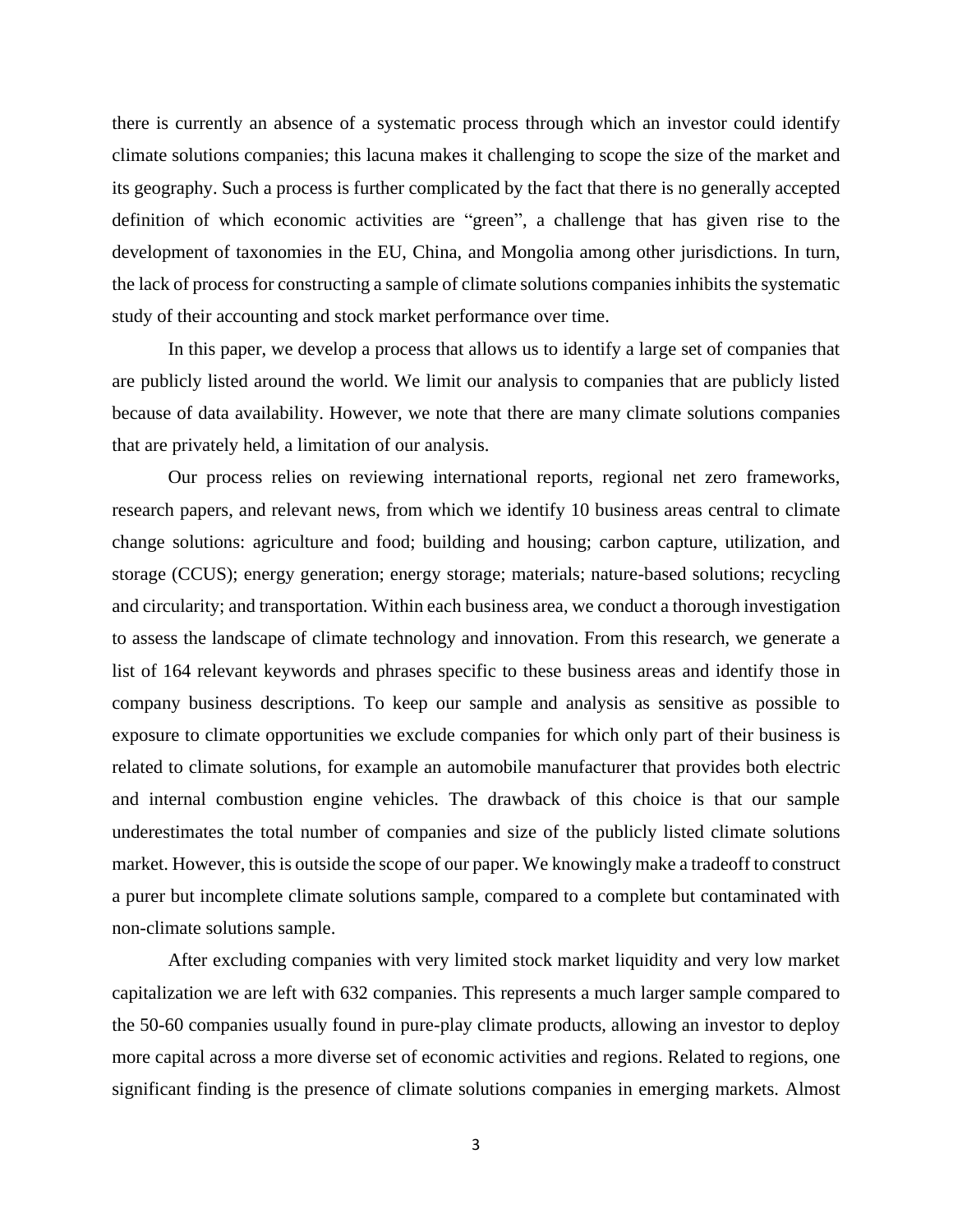half of companies (and market capitalization) of the sample is in emerging markets, with China representing the biggest country allocation both on an equal and market capitalization weighted basis. This finding has implications for the geographic location of where the innovation and solutions for climate are created but also the political, currency and regulatory risks that investors might assume as they seek exposure to climate solutions.

We find that climate solutions companies are less profitable but experience higher revenue growth than their industry peers, analyzing data from January 2011 to October 2021. Moreover, they have both higher capital and research and development expenditure intensities (e.g., scaled by firm revenues). Collectively, this evidence is consistent with a portfolio of climate solutions companies exposing an investor to lower profitability, higher top-line revenue growth and investment firms, which are focused on developing scale to provide solutions for their customers. Examining two key valuation ratios, earnings yield and book-to-market, complements this picture. The climate solutions portfolio exhibits lower earnings yield and book-to-market, consistent with the market reflecting the higher anticipated growth prospects and expecting that growth premium to materialize in the future. The one exception is that, on an equally-weighted basis, the climate solutions portfolio exhibits higher book-to-market, a reflection of some smaller climate solutions companies facing financial difficulties.

We next turn to an analysis of stock performance between January 2011 and October 2021. The climate solutions portfolio exhibits several characteristics that provide validation for its construction. First, it is highly correlated (0.82-0.85 on a value-weighted basis) with pure-play indices, such as S&P Global Clean Energy and NASDAQ Clean Edge Green Energy (~0.5 after stripping out market returns). Moreover, it shares with those indices a high tracking error relative to the market index (~15-20%). To provide a relative evaluation of those tracking errors, we also construct various decarbonized portfolios and show that those have much lower tracking error (~1.5%), consistent with existing financial products, such as MSCI low carbon ACWI. Importantly, after accounting for market returns, there is close to zero correlation between the returns of the climate solutions portfolio and those of low carbon indices, suggesting that the two products are distinct. While the low carbon index seeks to reduce the exposure of an investor to high carbon businesses that might be disrupted from regulatory and technological developments, the climate solutions portfolio provides an investor with exposure to innovative and growing businesses that seek to capitalize on the transition to a low carbon economy.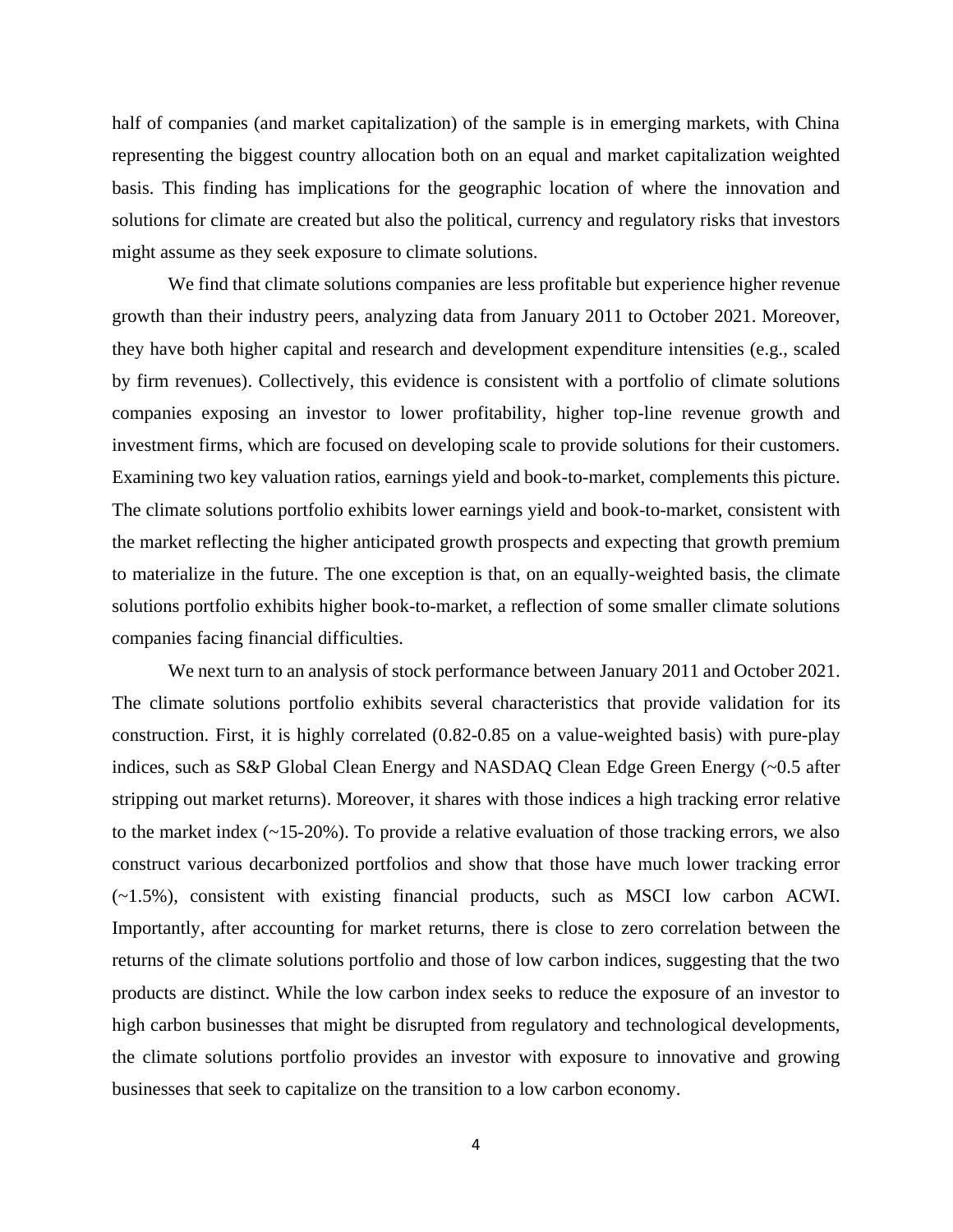We decompose the stock performance of the climate solutions portfolio and find that its superior performance, relative to market and other factor exposures (i.e., value, size, momentum, investment, profitability), is concentrated in several ways. From a timing perspective, in the last four years; from a geographic perspective in developed markets primarily but also in emerging markets excluding China; from a solutions perspective in energy, fuels, battery and transportation. These results provide a deeper understanding of the performance of the climate solutions portfolio.

#### **2. Sample Selection and Data**

To construct our sample, we first set out to better understand the breadth of climate change solutions within the global economy. We reviewed international reports, regional net zero frameworks, research papers, and relevant news, from which we identify 10 business areas central to climate change solutions: agriculture and food; building and housing; carbon capture, utilization, and storage (CCUS); energy generation; energy storage; materials; nature-based solutions; recycling and circularity; and transportation. Within each business area, we conduct a thorough investigation to assess the landscape of climate technology and innovation. From this research, we generate a list of 164 relevant keywords and phrases specific to these business areas: 23 keywords and phrases relate to agriculture and food (e.g., "plant based") ; 6 to building and housing (e.g., "green building"); 17 to carbon capture, utilization, and storage (CCUS) (e.g., "carbon sequestration"); 51 to energy generation (e.g., "solar power"); 28 to energy storage (e.g., "lithium oxygen battery"); 8 to materials (e.g., "sustainable cement"); 5 to nature-based solutions (e.g., "carbon offset"); 11 to recycling and circularity (e.g., "circular economy"); and 14 to transportation (e.g., "electric vehicle"). In addition, we identify 23 keywords and phrases related to general climate change solutions (e.g., "low carbon") to account for any unacknowledged solutions both within and outside of the 10 business areas. Our final list consists of 187 climate change solution terms.<sup>2</sup>

Using global corporate databases provided by Worldscope and S&P Global Market Intelligence, we identify firms as of March 2, 2021 with business descriptions that incorporate at least one term from our list.<sup>3</sup> Of these firms, we limit our sample to only those publicly-listed at

<sup>2</sup> These 187 keywords and phrases include conventional spelling and grammar variations for relevant terms. For example, "net zero" and "net-zero" are frequently used interchangeably. Both have been included in our list.

<sup>&</sup>lt;sup>3</sup> The WorldScope corporate data was downloaded for all active and inactive public companies for the year 2019 from Worldscope Annual Fundamentals accessed via Wharton Research Data Services (WRDS). S&P Global Market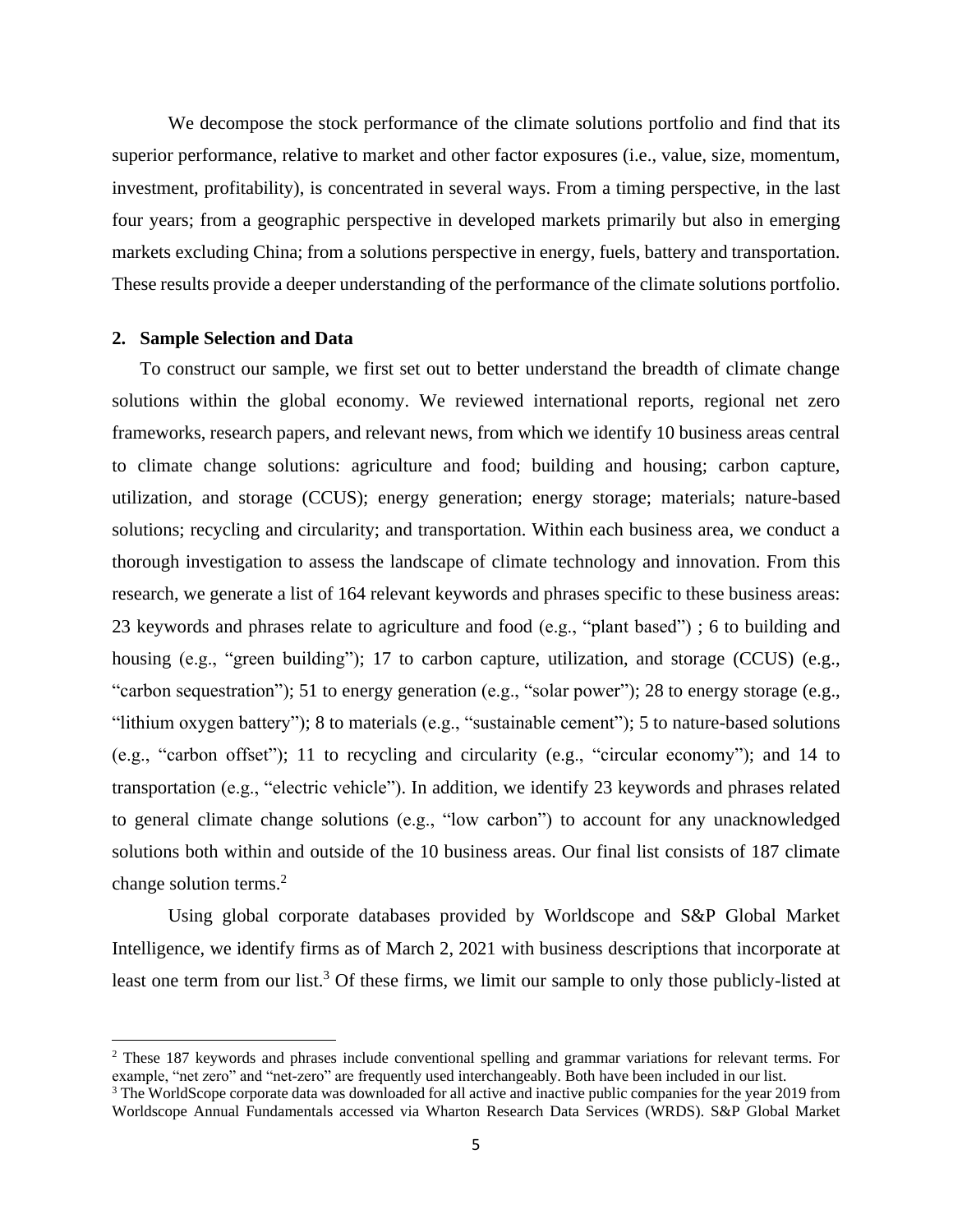present or those publicly-listed at any point in the past. Specifically, we include only active and inactive public firms thereby excluding firms that have always been private as these companies do not have data for the analyses we perform. We keep inactive firms to mitigate survivorship bias. For these companies, we download financial data from Worldscope and S&P Global Market Intelligence and supplement this data using Bloomberg, FactSet Research Systems, S&P Capital IQ, and the International Securities Identification Number (ISIN) Database.<sup>4</sup>

To continue refining our sample, we remove companies primarily operating in industries traditionally unrelated to climate change solutions. These industries include health care, communications, and financials.<sup>5</sup> In addition, duplicate observations are identified and removed based on company name, ISIN, and six-digit Committee on Uniform Securities Identification Procedures number (CUSIP).<sup>6</sup> At this stage, the sample contains a unique list of active and inactive public firms operating within climate change solution industries.

To limit our sample to pure-play companies, we employ negative and positive screening techniques. We are interested in constructing a sample of pure-play companies, so the economics of the business are driven by the climate solutions they are providing instead of those solutions representing a small part of the business. For example, while Microsoft provides several solutions to clients seeking to lower their carbon emissions, arguably the fundamentals and performance of Microsoft are not historically or currently driven mostly by those solutions. Similarly, although BMW offers some electric vehicles, BMW is not classified as a climate solutions company, given the company's primary set of products are internal combustion engine vehicles. For each screen, we search business descriptions for relevant terms. We utilize all S&P Global Market Intelligence and Worldscope data in our screening process, including data from observations removed in prior

Intelligence corporate data was downloaded for all active and inactive public companies as of March 2, 2021 from the S&P Global Market Intelligence web platform.

<sup>4</sup> The supplemental ISIN data was obtained from Bloomberg, FactSet Research Systems, S&P Capital IQ, and the ISIN Database.

<sup>5</sup> Due to inconsistencies in availability of industry-level data provided by Worldscope and S&P Global Market Intelligence, we map two-digit Standard Industrial Classifications (SIC) onto Global Industry Classification Standard (GICS) Level 1 Sectors. In doing so, we are able to assign a GICS Level 1 Sector to all observations in the data. We then remove the following GICS Level 1 Sectors: Health Care, Communications, and Financials. In addition, for observations with S&P Global Market Intelligence 2nd Level Primary Industry data, we remove companies operating in the Media industry. The S&P Global Market Intelligence 2nd Level Primary Industry variable is only populated for observations downloaded from S&P Global Market Intelligence.

<sup>&</sup>lt;sup>6</sup> The first six digits of a CUSIP are unique to the issuing firm of a given security. Legal entity types traditionally used in company names are standardized across sources to better identify duplicate observations. For example, company names ending "incorporated" and "incorporation" are all given the common suffix "Inc."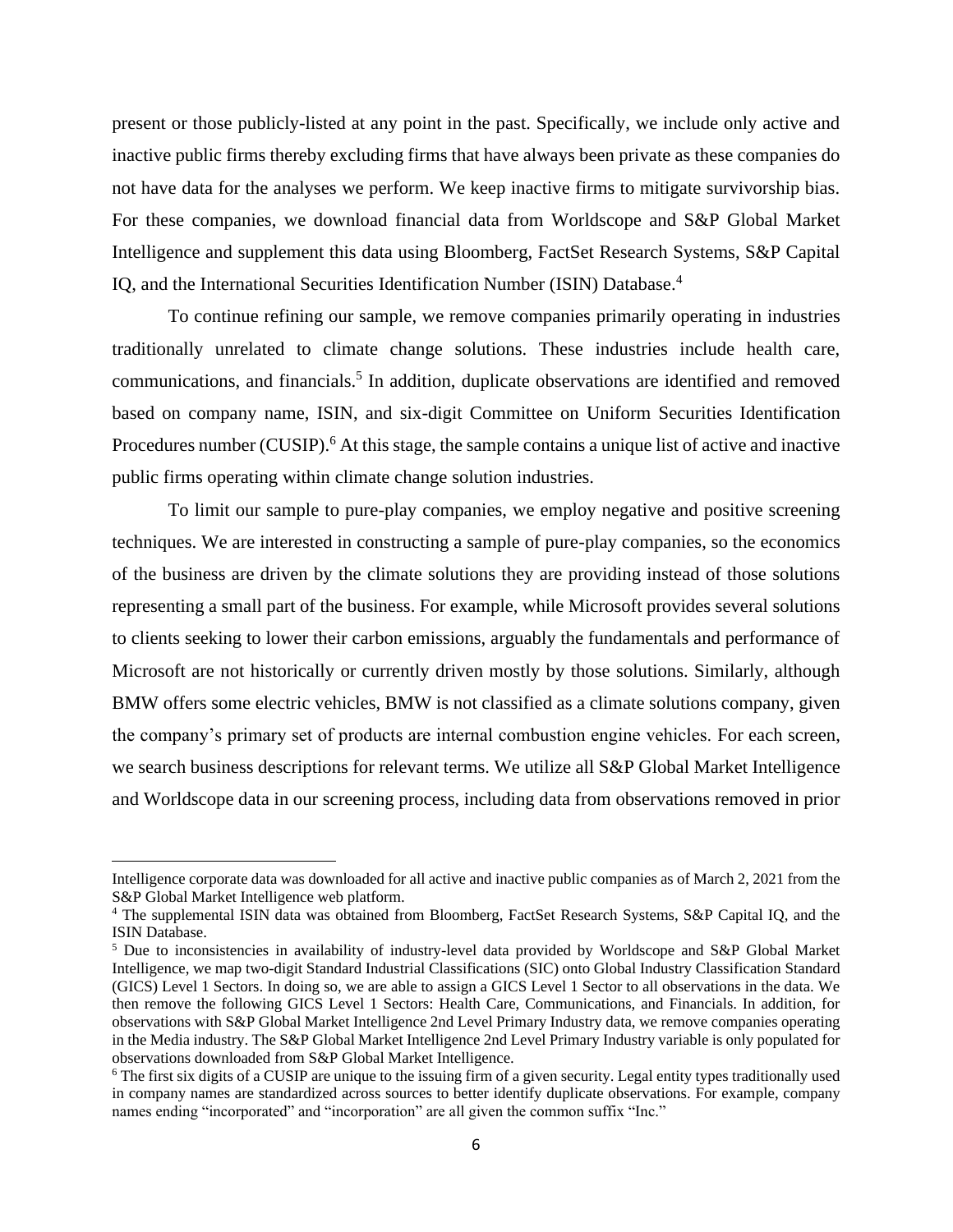steps. Hence, companies with observations from both S&P Global Market Intelligence and Worldscope often have multiple business descriptions. Before conducting these screens, we systematically review the content and structure of the business description data to ensure each description is informative of firm operations. We find that business descriptions from Worldscope associated with current and former special purpose acquisition companies (SPACs) are generic and often uninformative of current company operations. For these firms, we download new business descriptions from Bloomberg and use these descriptions in place of those from Worldscope.

We first employ a negative screen to exclude companies that engage in business practices unrelated to climate change solutions.<sup>7</sup> Companies are removed from the sample if any of their business descriptions contain at least one of the 21 negative terms. Examples of negative terms include "coal," "petroleum," and "refinery." Conceptually, companies are not considered pureplay if they are described as operating in business segments external to climate change solutions.

Alternatively, to ensure a company's primary business operations are climate-solution centric, we employ a positive screen. Upon analyzing the business description data, we recognize the first sentence of each description often begins with the company name followed by an explanation of primary business activities.<sup>8</sup> Thus, we are able to use the content of the first sentence to assess if a company is predominantly focused on climate solutions. Due to variation in punctuation usage within the business description data, we elect to search a string of characters approximately equivalent in length to that of the first sentence. We estimate the length of the first sentence to be approximately 100 characters. To be conservative and to treat companies with short and long names alike, we screen the sum of 200 characters and the number of characters in the company name.<sup>9</sup> In the initial sample, a company name is on average approximately 25 characters

<sup>7</sup> Unrelated business practices include those harmful to the climate as well as those external to climate-change.

<sup>8</sup> Only a small portion of observations from S&P Global Market Intelligence include business descriptions that deviate from this structure.

<sup>9</sup> For observations in which the first sentence of the business description does not describe company operations, we analyze the structure, function, and length of the first sentence. We find these observations primarily consist of firms previously involved in acquisitions or firms previously having filed for bankruptcy. In either case, the second sentence in these descriptions contains an explanation of the company's primary business activities in the common structure (i.e., company name followed by a description of business activities). This sentence is preceded by one describing the bankruptcy filing or acquisition. We estimate the length of the first sentence for each case independently. Regardless of case, we find the first sentence of these business descriptions measures approximately 60 characters in length. For these observations, we screen the sum of the first 160 characters of the business description and the number of characters in the company name.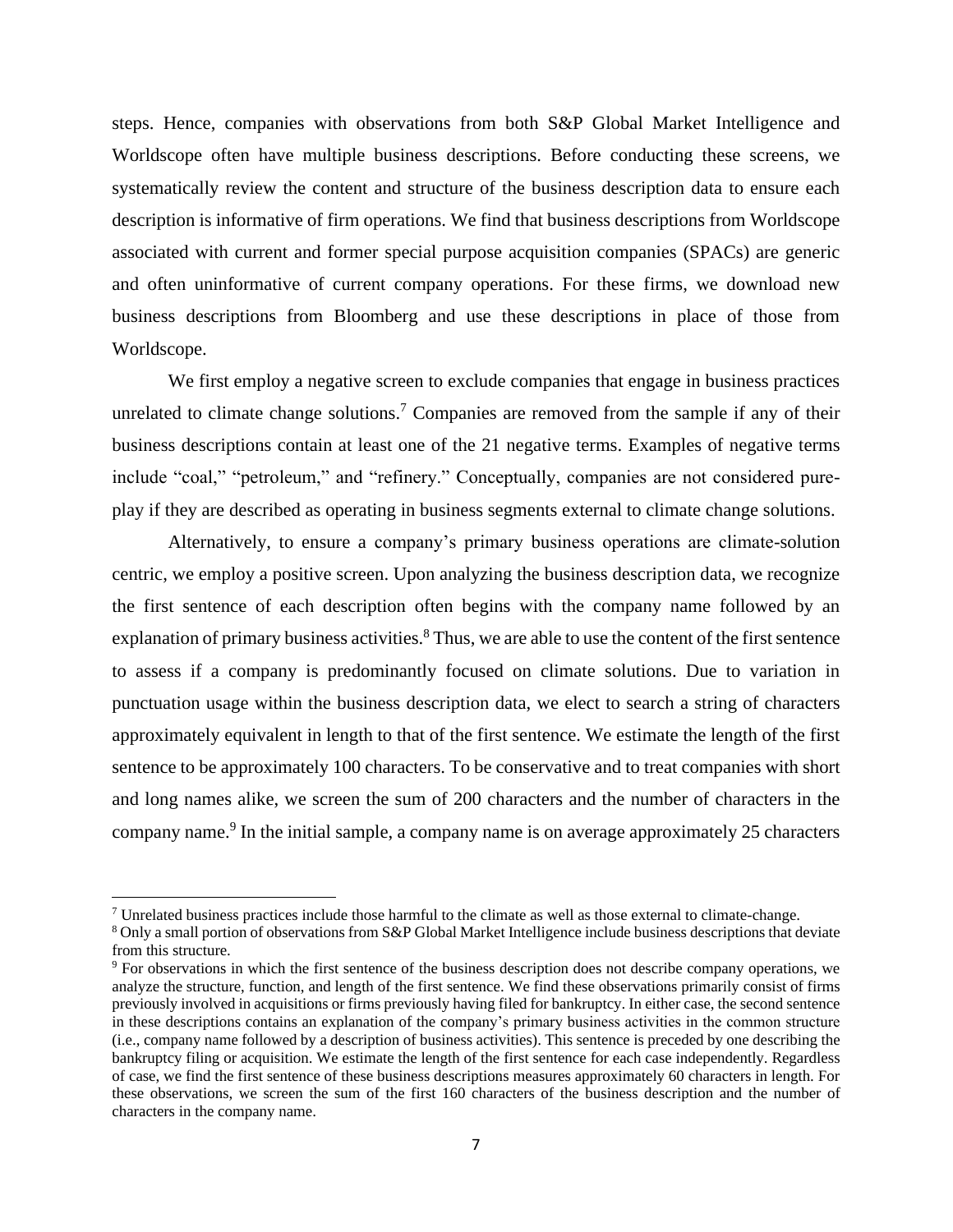in length. Thus, we search approximately the first 225 characters of each business description for any of the terms related to climate change solutions.<sup>10</sup> Companies are included in the sample if any of their business descriptions contain at least one of the positive terms within the relevant portion of text. Following the positive screen, the sample consists of 944 firms.

We acknowledge the challenges associated with using industry data and business descriptions to identify pure-play climate change solution companies. Hence, we conduct a manual audit of the remaining firms in both samples to ensure continuity. From this review, we remove 27 firms. We also add 29 pure-play firms to the sample, identifying such firms through lists compiled by industry publications. Following these manual adjustments, the final sample consists of 946 firms.

Next, we match the companies by ISINs in our sample with their primary equity securities in DataStream from January 2011 to October 2021. The total returns and market capitalizations in US dollars as well as primary exchange and delist information for these securities are collected from DataStream as well. Based on this matching, we are able to identify 874 stocks in this process. After removing 8 stocks which are delisted before January 2011, we are left with 866 stocks.

We notice this sample of 866 stocks contains a number of illiquid securities that trade irregularly with low volume, and exhibit extremely volatile returns. Some of these stocks are only traded over the counter, or have the trading exchange information missing in DataStream. Moreover, since we have delisted stocks in our sample, even though we have filtered them out after their delist dates, we find these securities could have little or no trading activity and price movement long before they are finally delisted. Given these considerations and that most investors would not invest in these very illiquid stocks, we drop stocks that are only traded over the counter or for whom we cannot identify a trading exchange. In addition, we apply a filter requiring that prices be equal or greater than \$1 USD for the observations in developed markets and \$.1 USD for the observations in emerging markets. After this process, we have in total of 632 stocks matched for our sample companies. Exhibit 1 summarizes the sample selection process.

 $10$  The 187 keywords and phrases are the same as those used in the initial sample identification. For observations in which the first sentence of the business description does not describe company operations, we search approximately the first 185 characters (125 characters plus an additional 60 characters for the estimated length of the first sentence) of each business description for any of the positive keywords and phrases.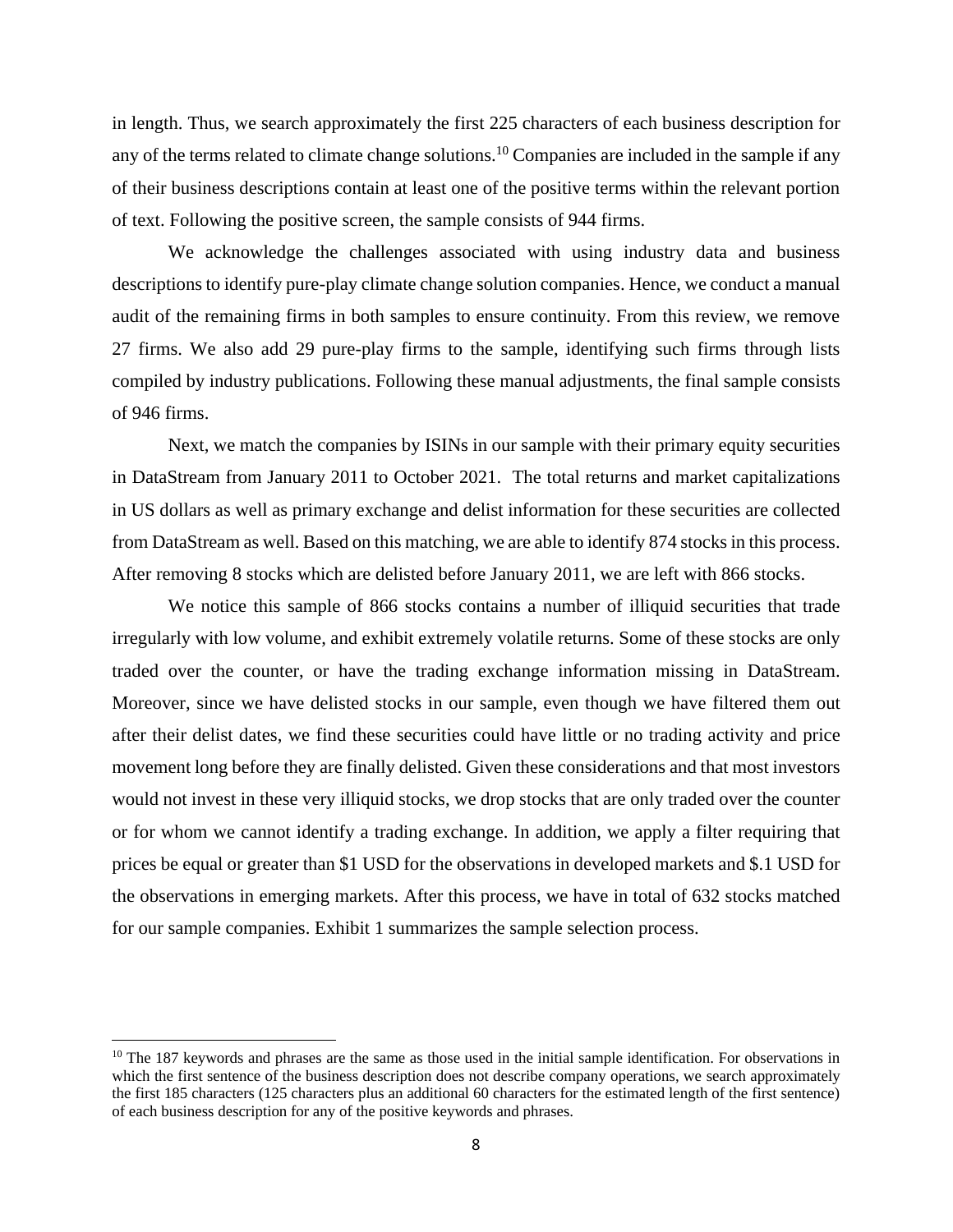| <b>Screening Criteria</b><br><b>Observations</b>                                           | <b>Number of</b> |
|--------------------------------------------------------------------------------------------|------------------|
| Firms Identified in Keyword Search                                                         |                  |
| Thomson Reuters - Worldscope                                                               | 3,041            |
| S&P Global Market Intelligence                                                             | 3,573            |
| <b>Active and Inactive Public Firms</b>                                                    | 6,614            |
| Remove Observations in Unrelated Industries                                                |                  |
| <b>Less: Communication Services</b>                                                        | 43               |
| Less: Financials                                                                           | 300              |
| Less Healthcare                                                                            | 10               |
| Firms in Climate Solutions Industries                                                      | 6,261            |
| <b>Remove Firm Duplicates</b>                                                              |                  |
| Less: Duplicates                                                                           | 2,107            |
| Unique Firms in Climate Solutions Industries                                               | 4,154            |
| <b>Business Description Keyword Screening</b>                                              |                  |
| Less: Negative Keyword Screen                                                              | 2,184            |
| Less: Positive Keyword Screen                                                              | 1,026            |
| <b>Climate Solutions Firms</b>                                                             | 944              |
| <b>Manual Adjustments</b>                                                                  |                  |
| <b>Additions</b>                                                                           | 29               |
| Removals                                                                                   | 27               |
| <b>Climate Solutions Firms</b>                                                             | 946              |
| Match Firms with Primary Securities in DataStream                                          |                  |
| Less: Stocks not matched by ISIN                                                           | 72               |
| Less: Stocks delisted before January 1st, 2011                                             | 8                |
| <b>Climate Solutions Stocks</b>                                                            | 866              |
| <b>Illiquidity Stock Screening</b>                                                         |                  |
| Less: Stocks only traded over the counter or exchange not identified                       | 178              |
| Less: Observations by date and stock with price < \$1 USD in DM,<br>and $<$ \$.1 USD in EM | 56               |
| Final number of climate solutions stocks                                                   | 632              |

#### **Exhibit 1: Sample Selection**

Note: Exhibit 1 presents the sample selection process. Sample data are from Thomson Reuters Worldscope access via WRSD and S&P Global Market Intelligence. Worldscope Annual Fundamental data was downloaded for the year 2019. S&P Global Market Intelligence data was downloaded as of March 2, 2021. Active and inactive public firms are identified by searching Worldscope and S&P business description fields for a predefined list of 187 climate change solution terms. Duplicate observations are identified and removed based on company name, ISIN, and six-digit Committee on Uniform Securities Identification Procedures number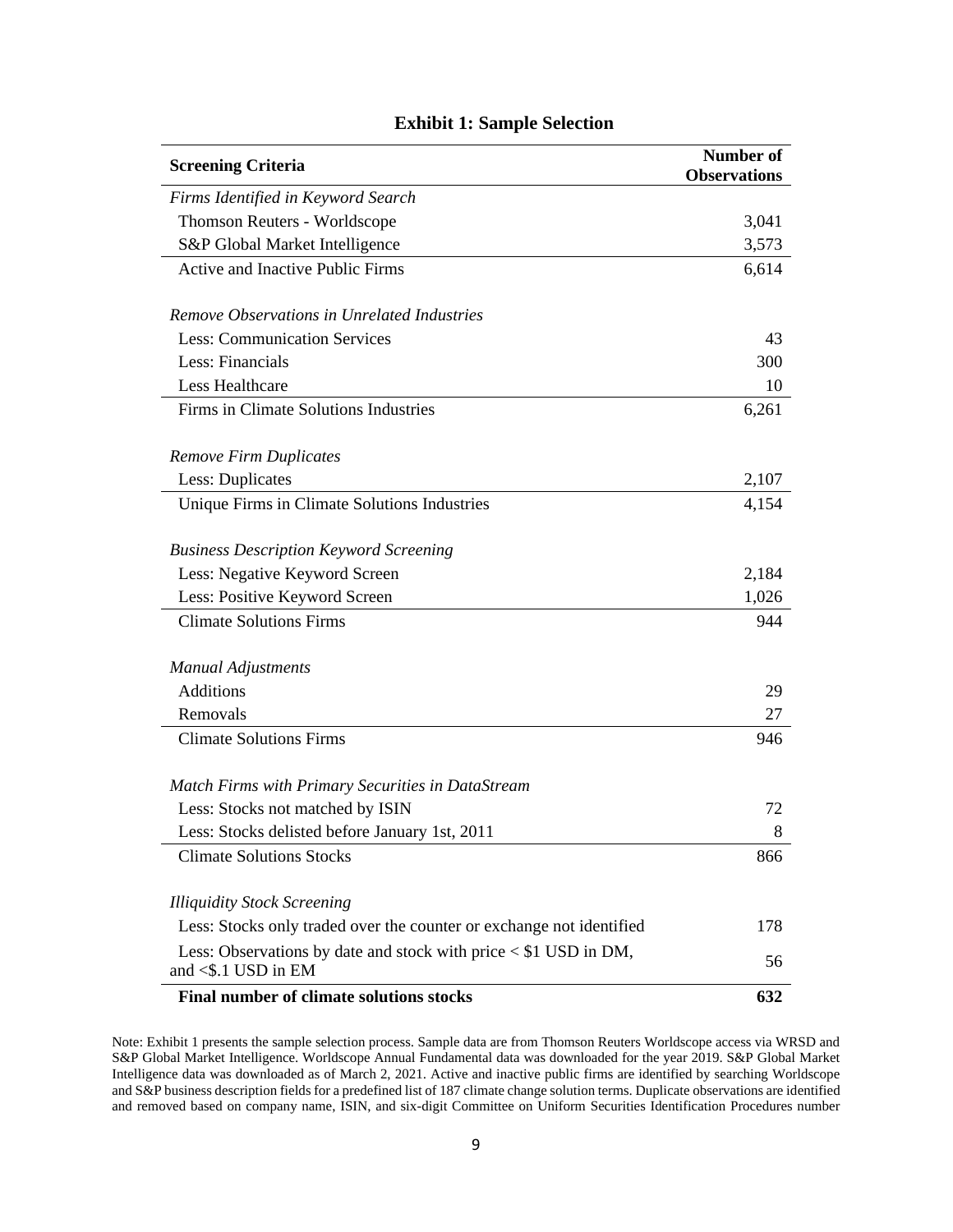(CUSIP). The negative screen includes 21 terms specific to business practices external to climate change solutions. The negative screen is applied to each full-length business description. The positive screen is applied to only a portion of each business description. The identified companies are then matched to their primary securities based on ISIN from DataStream. Observations are dropped from this study for the stocks that are only traded over the counter or miss trading exchange information, or if the stock price is less than \$1 USD in the developed markets or less than .1 USD in the emerging market.

Other data used in in this study include valuation multiples such as earnings yield, bookto-market, and accounting ratios containing return to equity, one-year revenue growth, selling, general & administrative expenses/revenue, capital expenditure/revenue and research & development/revenue, all obtained from the Refinitiv Worldscope Point in Time database.

#### **3. Portfolio Construction**

Based on the list of stocks we identified from previous section, we construct value- and equal-weighted climate solutions portfolios (CSP). These portfolios are formed at the end of 2010 and rebalanced monthly. On the rebalance day, which is the last business day of the month, the value-weighted portfolio is calculated based on the market capitalization weights of stocks in our sample from previous business day, while the equally-weighted portfolio is calculated based on an equal weighting of stocks in the sample from previous trading day.

To have a better understanding of the evolution of climate solutions portfolios, we report the characteristics and performance of these portfolios for three time periods including 2011-2021, 2016-2021, and 2018-2021. Note that for year 2021 we include the months from January to October given the data availability at the time of this study. Our full sample period spans from January 2011 to October 2021, which is not a particularly long time; however even within this horizon subperiods may exhibit meaningful differences, as the climate solutions businesses and activities of interest have only begun to develop in most recent years. This is because research and investment cycle for these new climate technologies could be rather long. For example, in solarpower generation it took three decades of research and investment to achieve cost parity with coal in 2013 and gas power in 2015.<sup>11</sup> Therefore, we also look at the time period 2016-2021, which is after the adoption of the Paris Agreement at COP 21 in December 2015, and the most recent three years from 2018 to 2021, during which these climate solutions companies have started to gain momentum.

<sup>&</sup>lt;sup>11</sup> Levelized cost of energy, levelized cost of storage, and levelized cost of hydrogen, Lazard, October 19, 2020, lazard.com.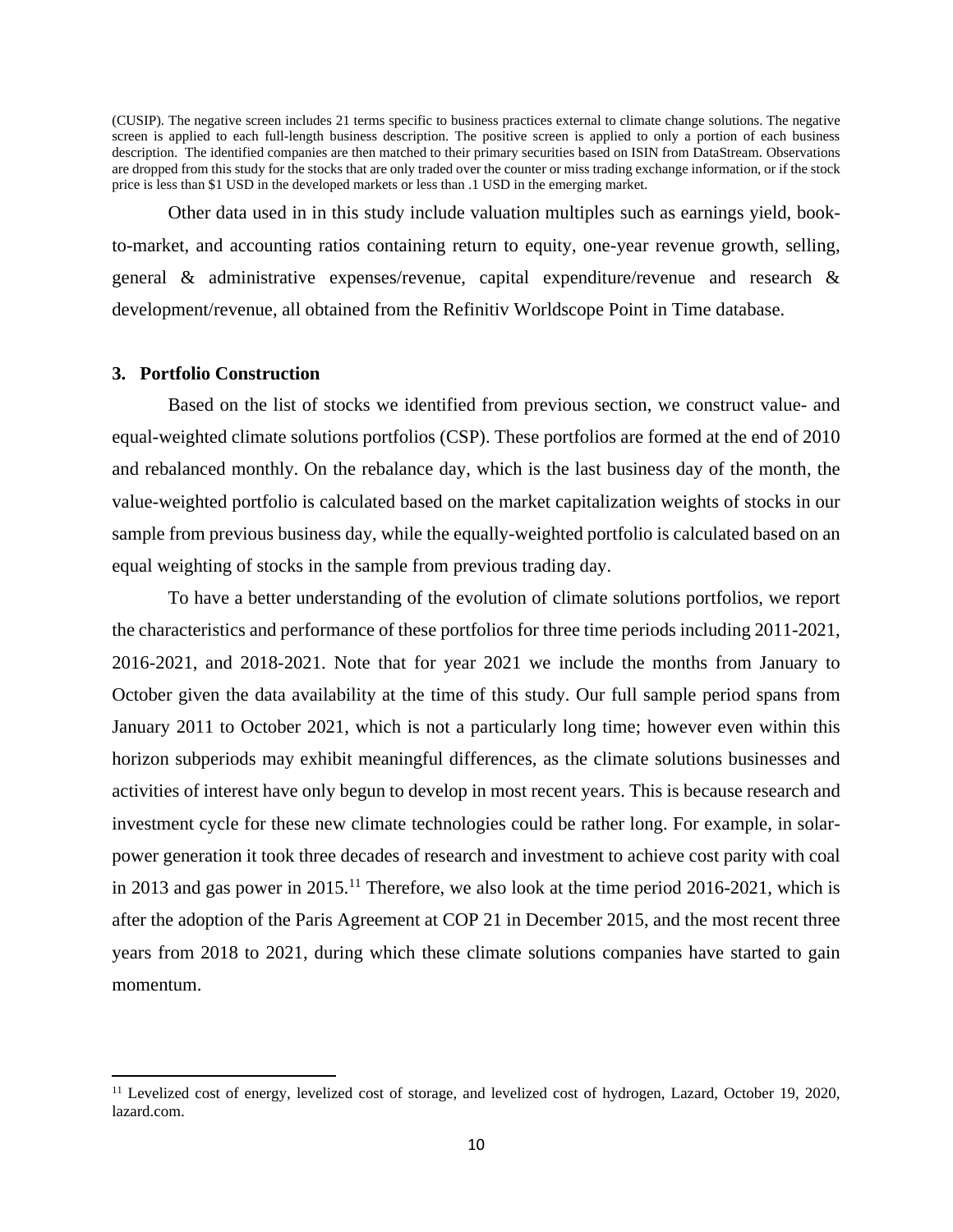Besides, we also build portfolios for developed markets and emerging markets as well as for a few major regions such as US, Europe, China, and EM excluding China respectively to understand the market and regional differences.

#### **4. Key Insights**

In this section we document the key observations and findings based on our Climate Solutions portfolios. We start by examining statistics for our sample constituents by market/region and then focus on the fundamental characteristics by accounting and market valuation ratios. Furthermore, we document our findings regarding the tracking errors, correlations and market performance of the climate solutions portfolios relative to market benchmarks and other climate change indices.

#### *4.1. The Anatomy of a Climate Solutions Portfolio*

Exhibit 2 Panel A and B present the average statistics for our sample climate solutions stocks from January 2011 to October 2021 by country/region. On average, we have 432 stocks across any given month, representing 499 billion of US dollar market capitalization. We observe quite significant growth in this market segment as seen through the 993.5% increase in market capitalization in Exhibit 2 Panel C, to almost \$2.5 trillion by October 2021.

Particularly, we find emerging markets have a very large presence in our portfolio almost half of our portfolio is in emerging markets in terms of average total market capitalization and number of climate solutions stocks, while the other half is in developed markets as shown in Exhibit 2 Panel B.<sup>12</sup> When breaking down by regions, we observe China has the largest share about 36.1% by market capitalization, followed by US 30.6%, Europe 14.5%, and EM ex China 10.0% on average during this time period.

This finding challenges the impression that developed markets dominate emerging markets in the domain of climate solutions. In fact, companies in emerging markets have been actively participated in transitioning to low carbon by providing climate-smart products and services. For example, China, relying on its growing economic and technological strength, is leading many developed countries in combatting climate change with new technologies in batteries and

<sup>12</sup> Developed markets include Australia, Austria, Belgium, Canada, Denmark, Finland, France, Germany, Hong Kong, Ireland, Israel, Italy, Japan, Netherlands, New Zealand, Norway, Portugal, Singapore, Spain, Sweden, Switzerland, the UK, and the US. All other regions/markets are classified as emerging markets in this study.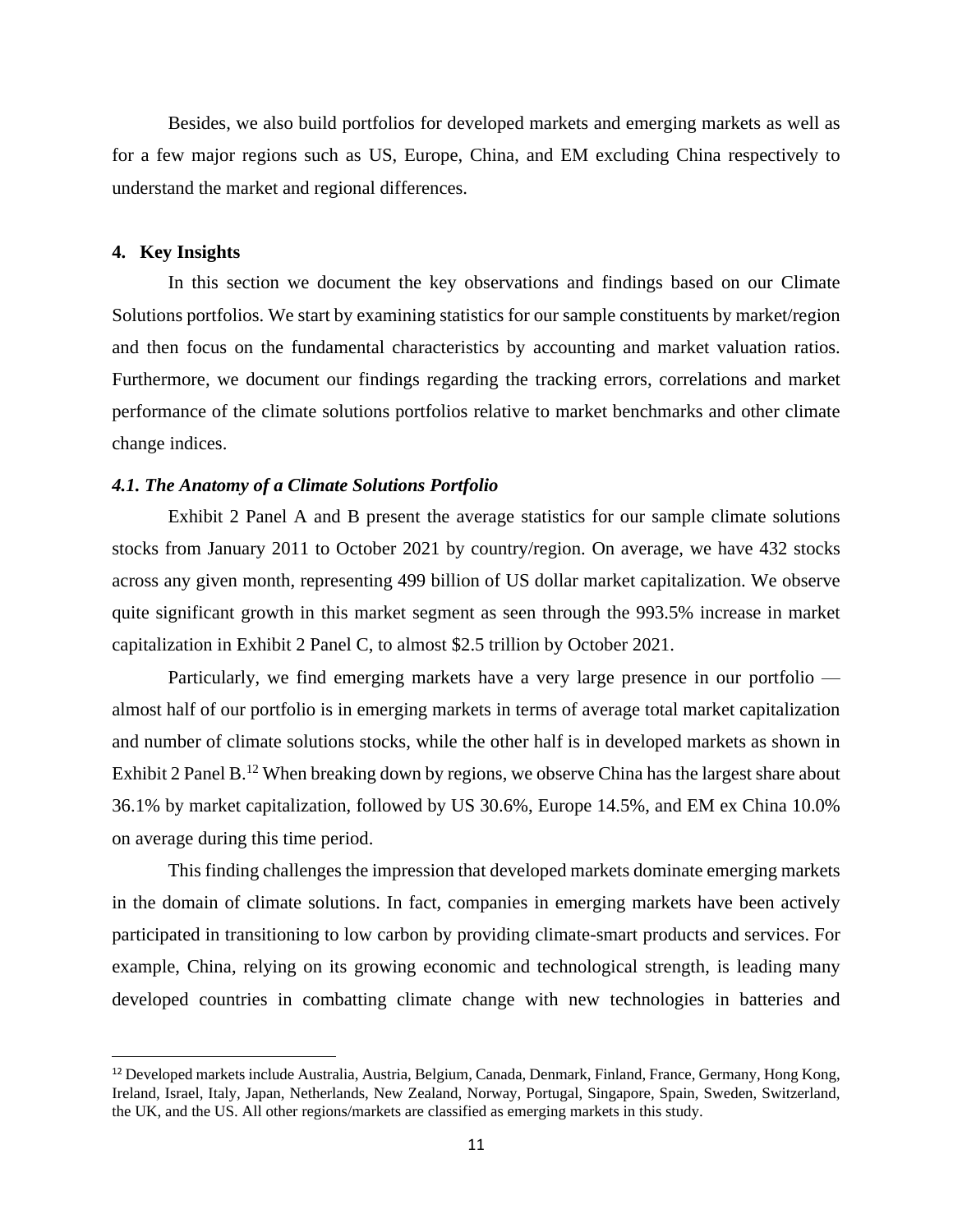electronic vehicles, stimulated by the government's preferential policies towards these new-energy technologies and businesses.<sup>13</sup> In our sample, we have Contemporary Amperex Technology Co Ltd (CATL), a Chinese company actively engaged in research and development, production, and sale of batteries in China and internationally. The company is ranked No.1 in the global EV battery installation volume according to SNE Research in 2021.<sup>14</sup>

|                            |                | Average       |               | Average             |
|----------------------------|----------------|---------------|---------------|---------------------|
|                            | Average Market | Market Cap    | Average       | Number of           |
| ISO Alpha-2                | Cap(in Million | As % of Total | Number of     | Stocks As % of      |
| <b>Country Code</b>        | USD)           | Sample        | <b>Stocks</b> | <b>Total Sample</b> |
| AU                         | 1,167.11       | 0.23%         | 13.89         | 3.21%               |
| <b>BA</b>                  | 200.18         | 0.04%         | 3.00          | 0.69%               |
| BE                         | 215.79         | 0.04%         | 1.00          | 0.23%               |
| <b>BG</b>                  | 4.09           | 0.00%         | 1.00          | 0.23%               |
| BR                         | 7,042.93       | 1.41%         | 6.19          | 1.43%               |
| CA                         | 9,370.99       | 1.88%         | 32.11         | 7.43%               |
| <b>CH</b>                  | 3,365.31       | 0.67%         | 3.35          | 0.78%               |
| CL                         | 2,091.49       | 0.42%         | 1.88          | 0.43%               |
| CN                         | 180,169.41     | 36.11%        | 78.63         | 18.20%              |
| CO                         | 1,457.06       | 0.29%         | 1.21          | 0.28%               |
| <b>CY</b>                  | 48.16          | 0.01%         | 1.35          | 0.31%               |
| CZ                         | 9.26           | 0.00%         | 0.94          | 0.22%               |
| DE                         | 3,935.76       | 0.79%         | 14.35         | 3.32%               |
| $\rm DK$                   | 18,626.16      | 3.73%         | 2.19          | 0.51%               |
| ES                         | 14,023.05      | 2.81%         | 6.04          | 1.40%               |
| FI                         | 867.75         | 0.17%         | 2.26          | 0.52%               |
| FR                         | 3,983.74       | 0.80%         | 8.81          | 2.04%               |
| GB                         | 2,147.82       | 0.43%         | 8.26          | 1.91%               |
| ${\rm GR}$                 | 654.11         | 0.13%         | 1.00          | 0.23%               |
| HK                         | 14,863.71      | 2.98%         | 19.70         | 4.56%               |
| ${\rm H}{\rm U}$           | 45.90          | 0.01%         | 1.00          | 0.23%               |
| ID                         | 147.26         | 0.03%         | 0.18          | 0.04%               |
| $\rm IE$                   | 265.65         | 0.05%         | 0.39          | 0.09%               |
| $\rm IL$                   | 1,418.83       | 0.28%         | 8.05          | 1.86%               |
| IN                         | 11,400.57      | 2.28%         | 51.93         | 12.02%              |
| $\ensuremath{\mathsf{IT}}$ | 4,957.06       | 0.99%         | 8.40          | 1.94%               |
| $\rm JP$                   | 19,342.42      | 3.88%         | 10.37         | 2.40%               |
| <b>KR</b>                  | 5,481.41       | 1.10%         | 10.92         | 2.53%               |
| LK                         | 96.09          | 0.02%         | 4.00          | 0.93%               |
| MA                         | 200.88         | 0.04%         | 1.00          | 0.23%               |
| MY                         | 261.12         | 0.05%         | 6.97          | 1.61%               |
| NL                         | 142.05         | 0.03%         | 1.05          | 0.24%               |
| NO                         | 2,394.62       | 0.48%         | 6.36          | 1.47%               |
| NZ                         | 5,801.73       | 1.16%         | 3.50          | 0.81%               |
| PE                         | 1,495.26       | 0.30%         | 1.00          | 0.23%               |
| PH                         | 1,870.68       | 0.37%         | 0.73          | 0.17%               |
| PK                         | 323.87         | 0.06%         | 6.00          | 1.39%               |

|  | Exhibit 2 Panel A: Summary Statistics by Market (from Jan 2011 to Oct 2021) |  |
|--|-----------------------------------------------------------------------------|--|
|  |                                                                             |  |

<sup>&</sup>lt;sup>13</sup> [China becomes a leader in global war against climate change -](https://www.globaltimes.cn/page/202107/1229548.shtml) Global Times

<sup>14</sup> [http://www.sneresearch.com/\\_new/eng/sub/sub2/sub2\\_04\\_view.php?sub\\_cat=3&bbsId=45397&tbl=bbs&indepth\\_part=1](http://www.sneresearch.com/_new/eng/sub/sub2/sub2_04_view.php?sub_cat=3&bbsId=45397&tbl=bbs&indepth_part=1)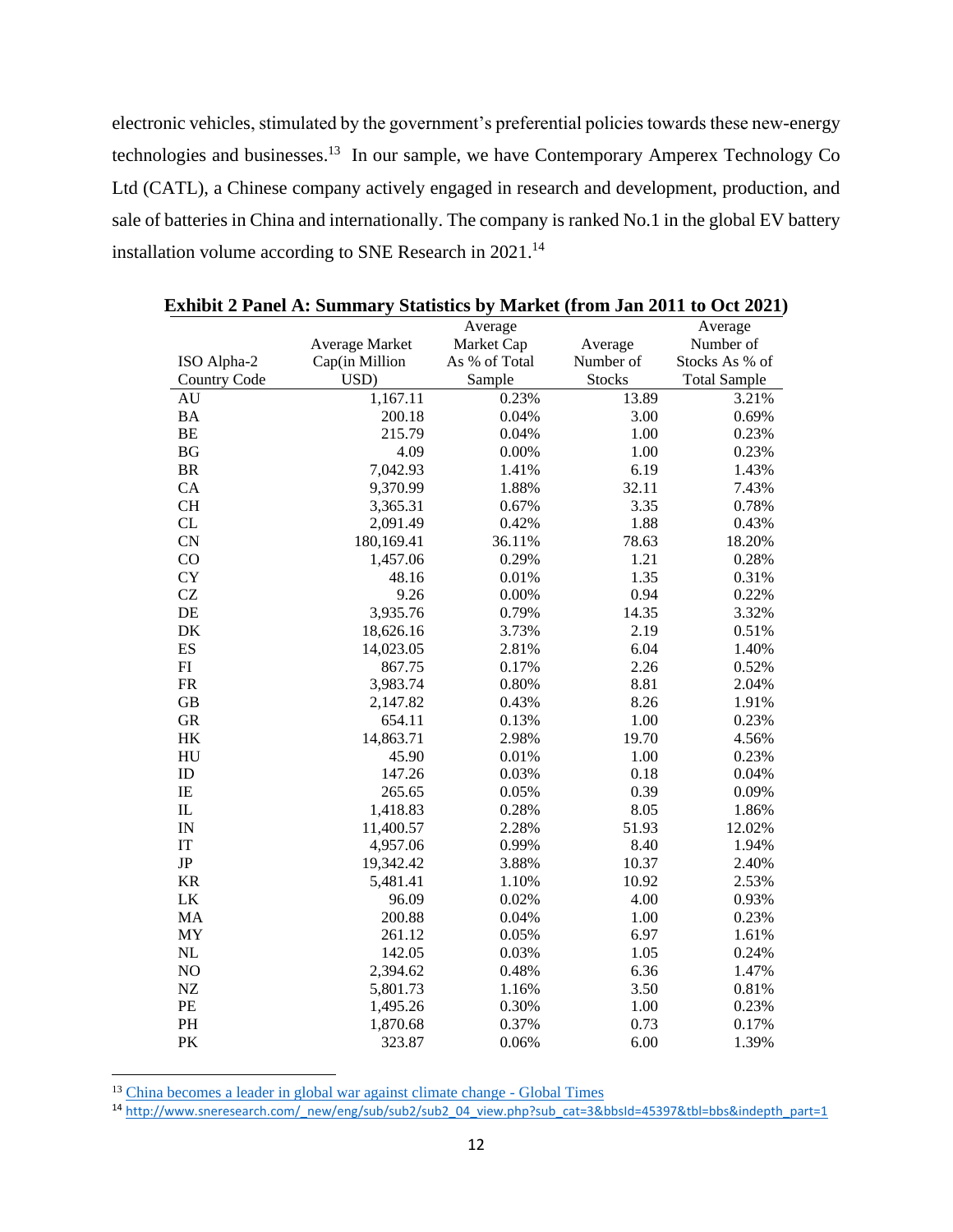| PL                  | 469.78     | 0.09%    | 8.15   | 1.89%   |
|---------------------|------------|----------|--------|---------|
| <b>PT</b>           | 8,182.49   | 1.64%    | 1.00   | 0.23%   |
| <b>RU</b>           | 6,652.67   | 1.33%    | 3.00   | 0.69%   |
| <b>SE</b>           | 773.01     | 0.15%    | 9.94   | 2.30%   |
| SG                  | 308.23     | 0.06%    | 2.91   | 0.67%   |
| <b>TH</b>           | 3,604.50   | 0.72%    | 9.20   | 2.13%   |
| TN                  | 1.21       | $0.00\%$ | 0.67   | 0.15%   |
| <b>TR</b>           | 414.44     | 0.08%    | 4.72   | 1.09%   |
| TW                  | 5,679.69   | 1.14%    | 31.10  | 7.20%   |
| <b>US</b>           | 152,612.55 | 30.58%   | 31.42  | 7.27%   |
| ZA                  | 395.08     | 0.08%    | 1.00   | 0.23%   |
| <b>Total Sample</b> | 498.982.91 | 100.00%  | 432.13 | 100.00% |

#### **Exhibit 2 Panel B: Summary Statistics by Region (from Jan 2011 to Oct 2021)**

|                     | Average Market | Average Market      | Average       | Average Number      |
|---------------------|----------------|---------------------|---------------|---------------------|
|                     | Cap(in Million | $Cap$ As % of       | Number of     | of Stocks As % of   |
| Region              | USD)           | <b>Total Sample</b> | <b>Stocks</b> | <b>Total Sample</b> |
| DM                  | 268,765.82     | 53.86%              | 195.36        | 45.21%              |
| EM                  | 230,217.09     | 46.14%              | 236.77        | 54.79%              |
| US                  | 152,612.55     | 30.58%              | 31.42         | 7.27%               |
| Europe              | 72,126.42      | 14.45%              | 92.21         | 21.34%              |
| China               | 180,169.41     | 36.11%              | 78.63         | 18.20%              |
| EM ex China         | 50,047.67      | 10.03%              | 158.14        | 36.60%              |
| <b>Total Sample</b> | 498,982.91     |                     | 432.13        |                     |

#### **Exhibit 2 Panel C: Market Capitalization for Sample Climate Solutions Stocks from Jan 2011 to Oct 2021**



Note: Exhibit 2 Panel A and Panel B list the average market capitalization and number of stocks for the global sample of climate solutions companies identified from Section 2 and aggregated by market and region from January 2011 to October 2021. Developed markets include Australia, Austria, Belgium, Canada, Denmark, Finland, France, Germany, Hong Kong, Ireland, Israel, Italy, Japan, Netherlands, New Zealand, Norway, Portugal, Singapore, Spain, Sweden, Switzerland, the UK, and the US. All others are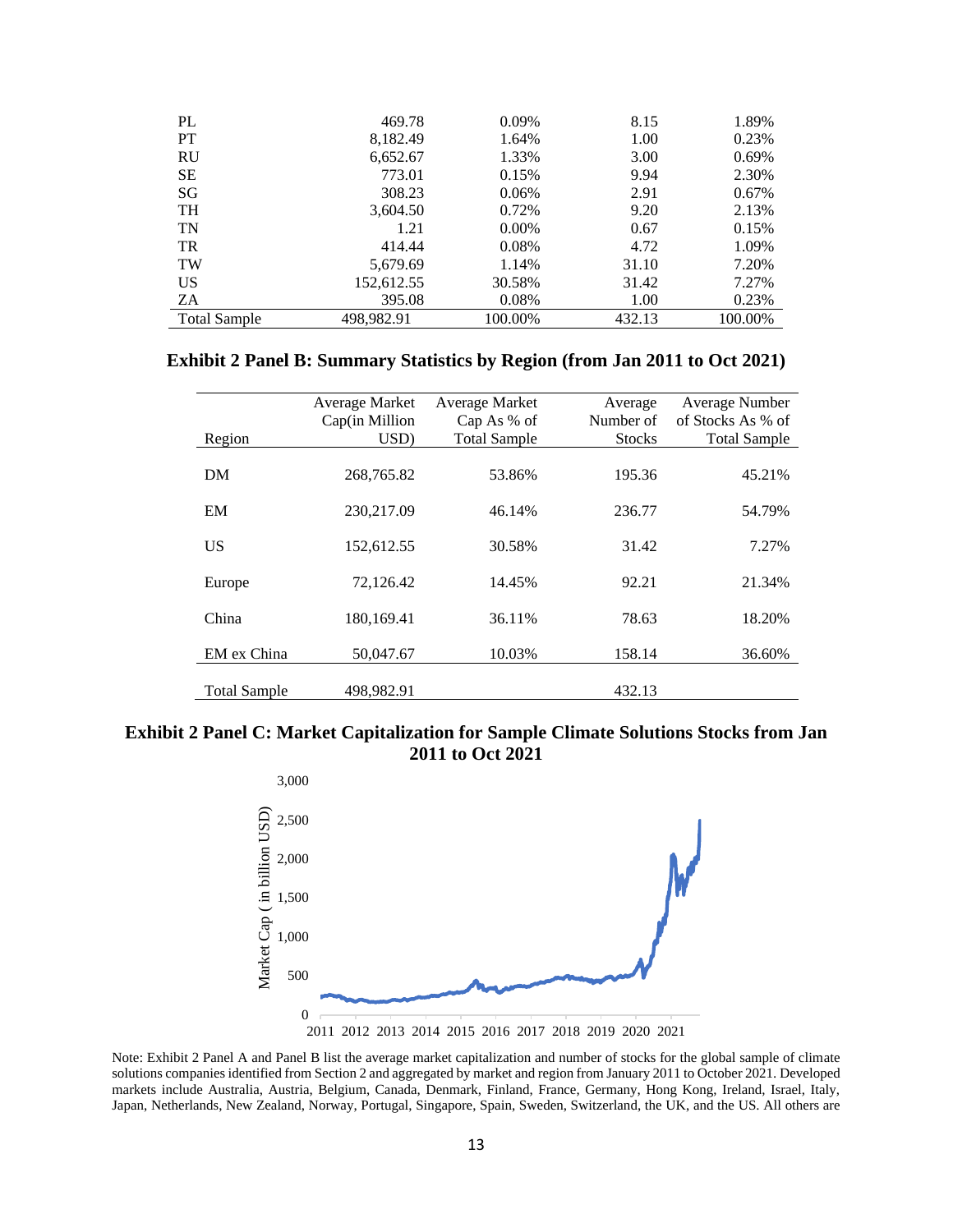classified as emerging markets in this study. Panel C presents the evolution of the make capitalization of the global sample during the same period.

#### *4.2. Accounting Analysis*

To gain a deeper understanding of the climate solutions portfolio, we analyze the profitability, business growth, and investment profile by calculating the value-weighted and equally-weighted return on assets (ROA), 1-year revenue growth, selling, general & administrative expenses to revenue (SG&A/revenue), capital expenditure to revenue (CAPEX/revenue), and research and development expenses to revenue (R&D/revenue) ratios. These financial ratios are sourced from the QAD Worldscope Point in Time Database, and winsorized at 2% and 98% to reduce the influence of outliers.<sup>15</sup> As shown in Exhibit 3, we present these accounting ratios before and after industry-adjustment, allowing us to control for industry effects and understand the relative performance of climate solutions companies compared to their industry peers. The industry adjustment is calculated by subtracting the industry median value of the accounting number for a global investable universe based on SIC 4-digit industry code at the company level first and then aggregated up based on either value or equal weighting. Differences over time are driven by changes in company profitability, growth and investment behavior, the composition of the sample, and in the case of value-weighted portfolios, changes in the weights. Note that, given the evolving universe of companies we track, the results should be interpreted as delineating the characteristics that an investor in public markets is exposed to and how those change over time, rather than solely how climate solutions companies are changing.

We find that the climate solutions companies have higher revenue growth but are less profitable on average than their industry peers. Both value- and equally-weighted sale growth for these companies are positive after industry adjustment, suggesting climate solutions companies have faster revenue growth than other companies in the same industry. At the same time, similar to many high growth companies, climate solutions companies in our portfolio are trailing their peers in profit generation, reflected in the negative value- and equally-weighted industry-adjusted ROA ratios. However, since late 2019, we see a positive trend in the value-weighted and industryadjusted ROA ratios for these portfolios, with larger companies in our portfolio starting to reach median industry profitability. For example, Tesla, the largest market capitalization company in our

<sup>&</sup>lt;sup>15</sup> We pulled monthly snapshot of these fundamental data from Worldscope based on the nearest data before the value date, which could be based on either annual, semi-annual or quarterly earnings report of a company.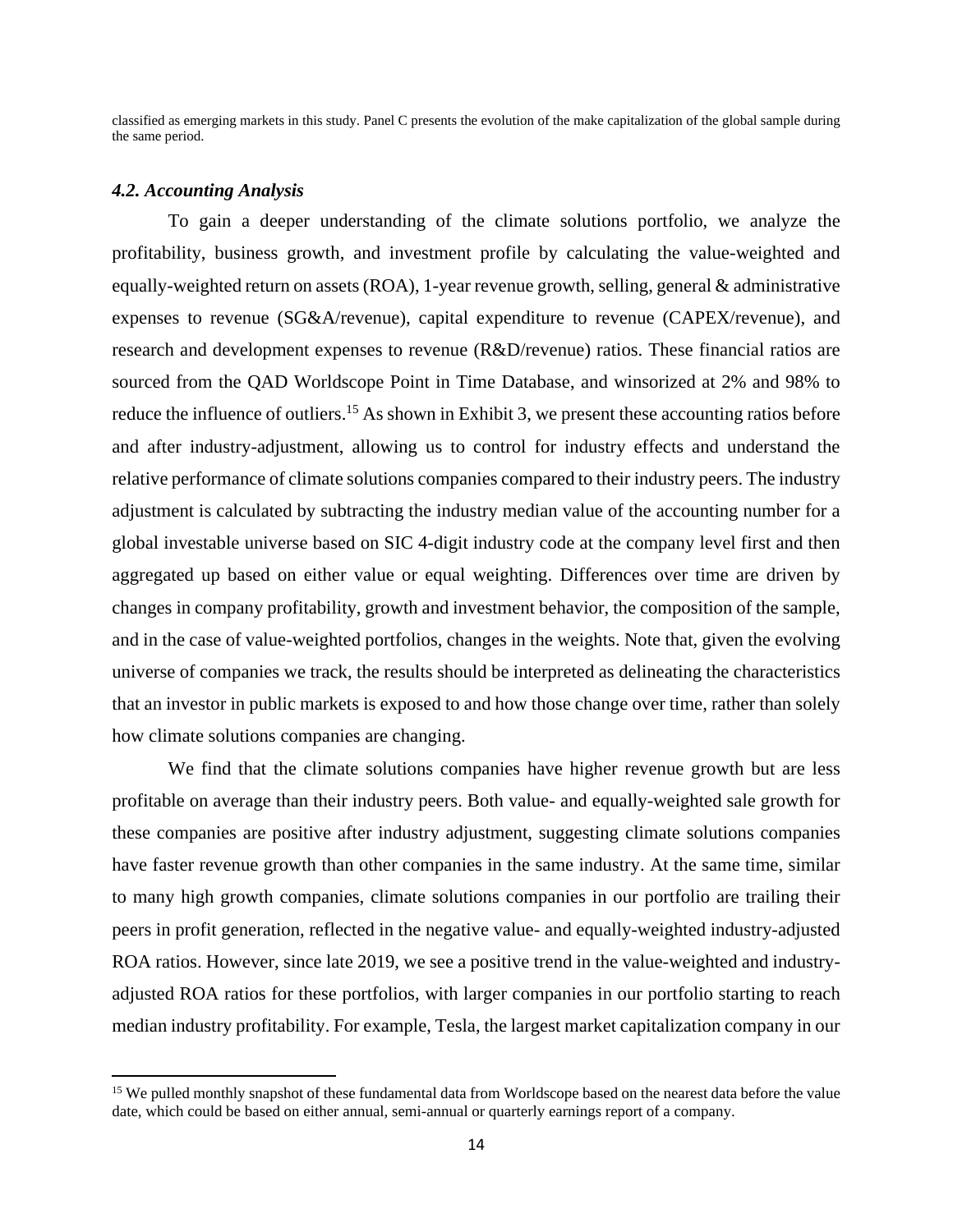sample by 2021, reported first positive earnings in Q1 2021. In contrast, the equal-weighted portfolio becomes even less profitable over time.

Moreover, we note that the portfolio of climate solutions companies has higher capital expenditures, higher R&D investments as well as greater SG&A expenses than their industry peers. This observation is consistent with our understanding that companies which provide decarbonization solutions to the market are transforming industries with new technologies, and that these innovations require significant investment in human, intellectual, and physical capital.

For example, in our sample we have Beyond Meat (BM), a company that sells plant-based products as meat substitutes. It is estimated that the greenhouse gas emissions of a Beyond Meat Burger is only 7.9% of a regular beef burger, substantially reducing product carbon footprint.<sup>16</sup> Compared to traditional players in this industry such as Tyson Foods (TF), BM has a R&D/revenue ratio of 6.8% in 2020, 6.1% in 2019 and 10.9% in 2018, much higher than that for TF at 0.2%, 0.2% and 0.3% in respective years. <sup>17</sup> The capital expenditure to revenue ratio for BM is on average 5.5 times larger than that for TF, and the SG&A to revenue ratio for BM is about 5.1 bigger than that for TF from 2018-2021. When it comes to 1-year net revenue growth, BM is about 148.4% annually, compared to 4.1% growth rate for TF from 2018 to 2020. However, BM is much less profitable than TF, with a ROA of -29.0% in 2018. Although BM has improved significantly in 2019 and 2020 to an average of -7.2%, it is still not generating profits while TF's ROA is on average 8.88% during these years.

Collectively, these findings are consistent with a portfolio of climate solutions companies exposing an investor to lower profitability, higher top-line revenue growth and investment firms focused on developing scale to provide solutions for their customers. On an equal-weighted basis, the portfolio provides exposure to companies that invest heavily in innovation and talent but also exposure to higher losses.<sup>18</sup>

<sup>16</sup> <https://consumerecology.com/beyond-meat-burger-carbon-footprint-environmental-impact/>

<sup>&</sup>lt;sup>17</sup> For Beyond Meat, we use the annual reporting with calendar year end on 12/31 from 2018 to 2020. For Tyson Food, we use the annual reporting with calendar year end on 9/30 from 2018 to 2020.

<sup>&</sup>lt;sup>18</sup> Besides having higher  $SG&A$ /revenue ratio (of which the largest part is typically expenditure on employee salaries), we observe that the portfolio of climate solutions companies also has higher employee 1-year growth rate than their industry peers, which collectively supports that these companies are investing more in talent.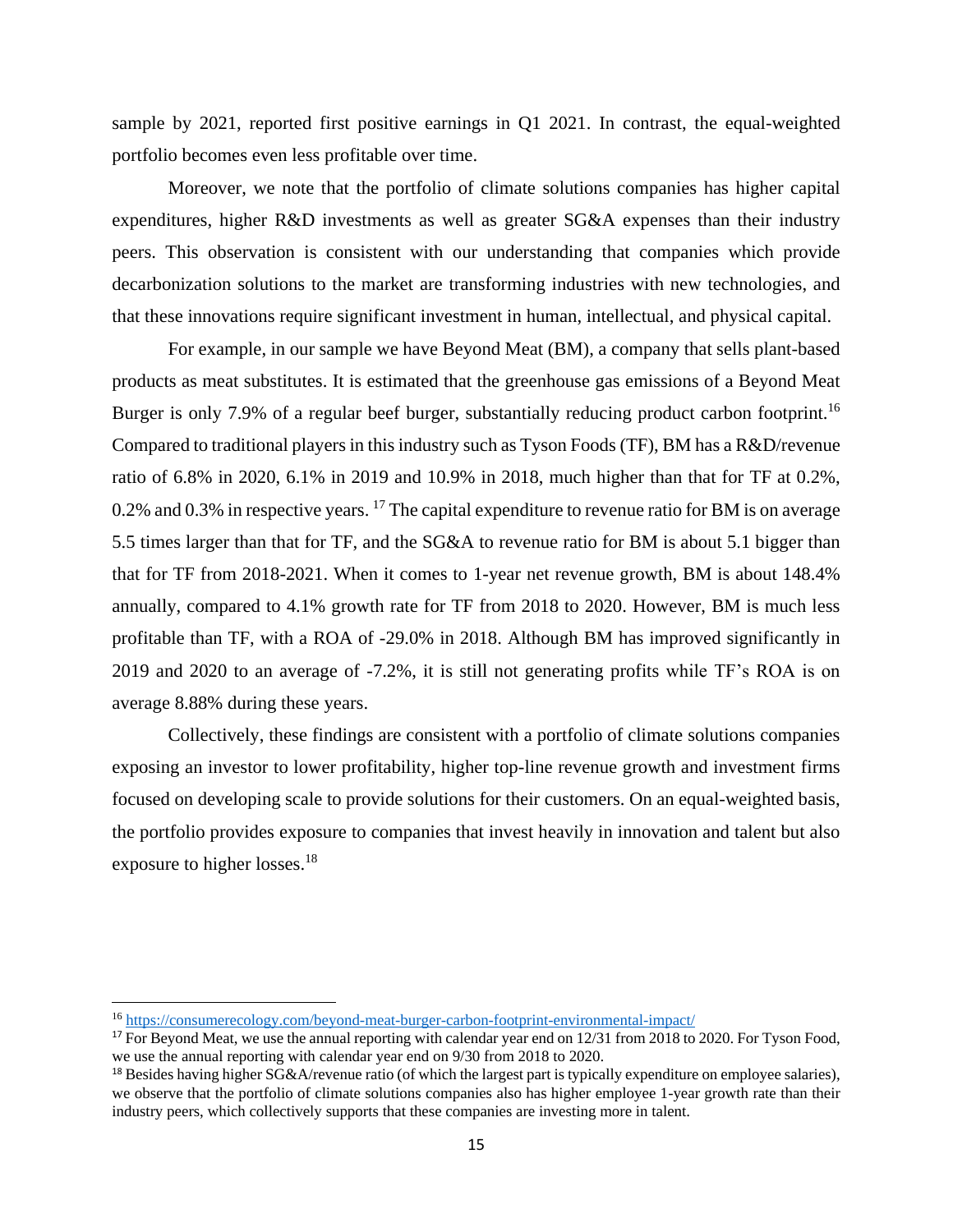









Equally-Weighted ROA





#### **Exhibit 3: Accounting Ratios**

Jan-11 Jan-12 Jan-13 Jan-14 Jan-15 Jan-16 Jan-17 Jan-18 Jan-19 Jan-20 Jan-21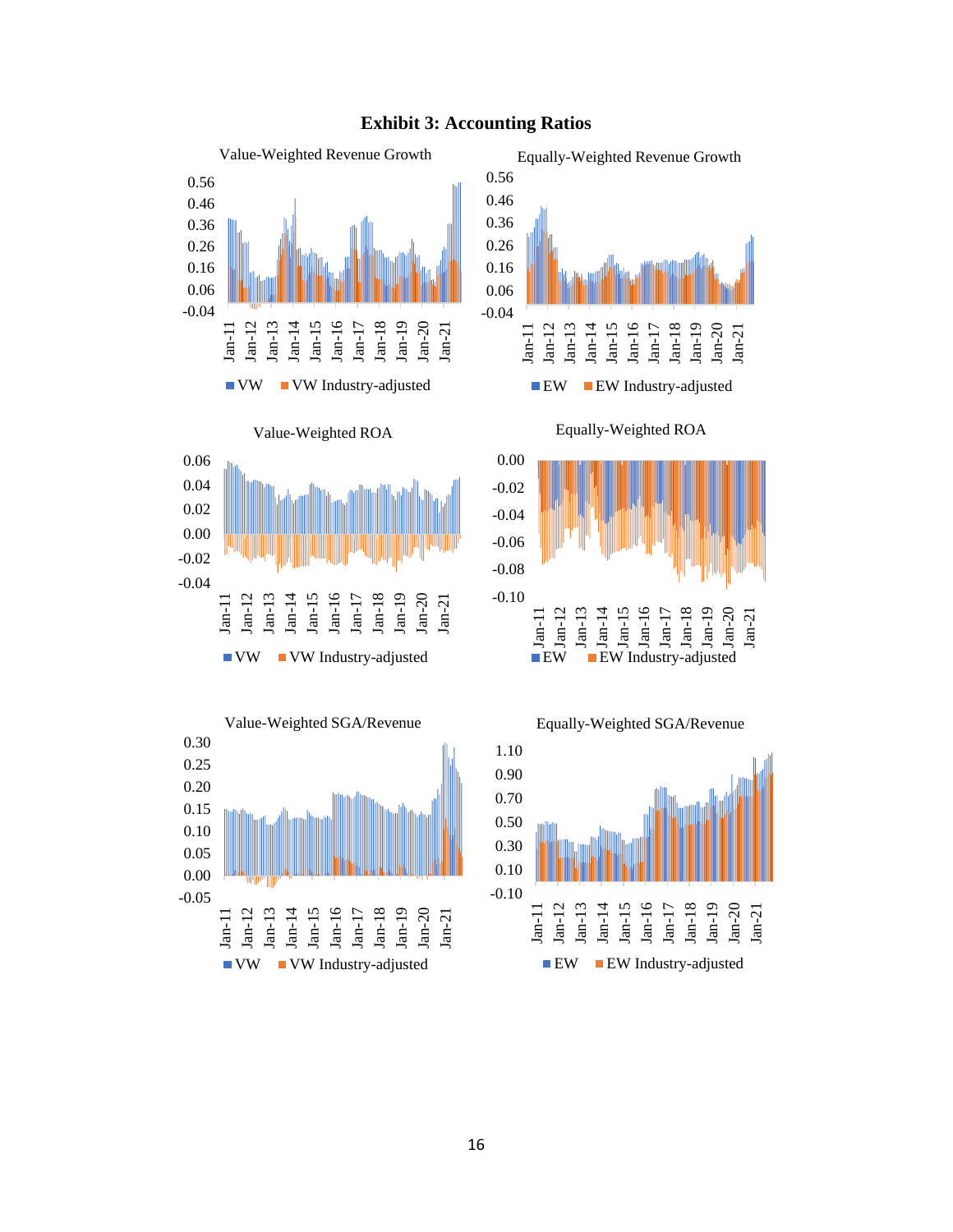

Note: Exhibit 3 presents the accounting and financial ratios including return to equity (ROA), one-year revenue growth, selling, general & administrative expenses/revenue (SG&A/revenue), capital expenditure/revenue (CAPEX/revenue) and research & development/revenue (R&D/revenue) for the global sample of climate solutions companies from January 2011 to October 2021. Data were obtained from the Refinitiv Worldscope Point in Time database on December 1st, 2021, with monthly frequency base on the most recent annual, semi-annual, or quarterly earnings report from the value date, and were winsorized at 2% and 98% values. The industry adjustment is calculated by subtracting the industry median of global investable universe based on SIC 4-digit industry code at the company level first and then aggregated up based on either value or equal weighting.

#### *4.3. Valuation Analysis*

Turning to two key valuation ratios, earnings yield and book-to-market (BTM) as presented in Exhibit 4, we find the climate solutions portfolio have lower earnings yield and BTM compared to their industry peers. This observation is consistent with our findings earlier that these companies are less profitable but have higher growth rate, and that investors anticipate fast business growth leading to better financial performance and profitability in the future. An exception although exists in the case of the equally-weighted BTM, where the climate solutions portfolio has a higher value than the industry peers despite on average faster revenue growth, suggesting some smaller climate solutions companies potentially experiencing financial distress. In the example of Beyond Meat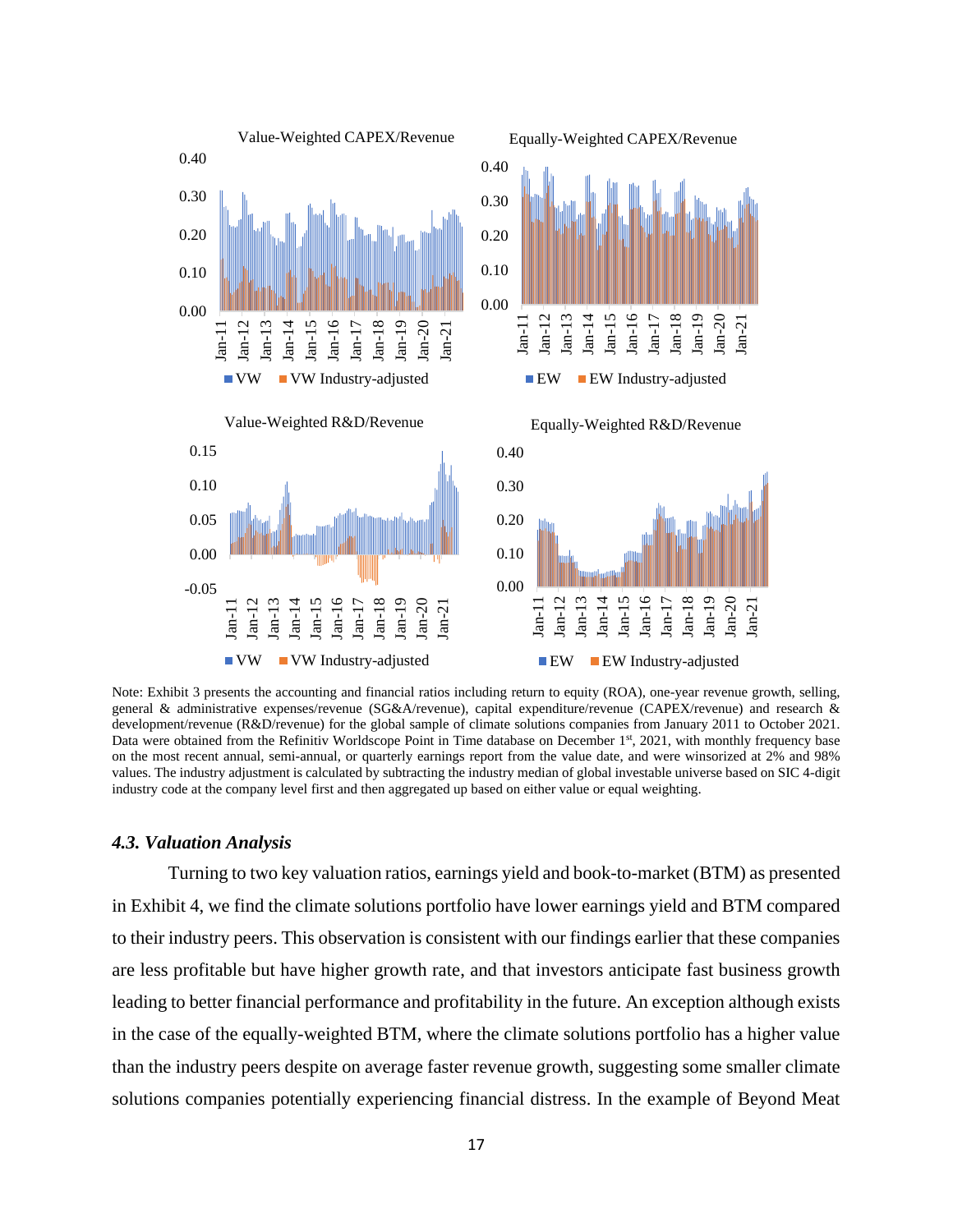and Tyson Foods, TF's BTM ratio is about 15 times of that for BM at the end of 2020; also, TF has much higher earnings yield about 9.1% at the end of 2020, while BM's value is still negative, at -0.3%. Therefore, investors, on average, are recently factoring the high growth rate of the climate solutions companies into prices, even though most of these companies are still not profitable.



**Exhibit 4: Valuation Ratios**

Note: Exhibit 4 presents the earnings yield and book-to-market ratios for the global sample of climate solutions companies from January 2011 to October 2021. Data were obtained from the Thomson Worldscope Point in Time database on December 1st, 2021, with monthly frequency base on the most recent annual semi-annual, or quarterly earnings report from the value date, and were winsorized at 2% and 98% values. The industry adjustment is calculated by subtracting the industry median of global investable universe based on SIC 4-digit industry code at the company level first and then aggregated up based on either value or equal weighting.

#### *4.4. Correlation Analysis*

Exhibit 5 below presents the correlations of the climate solutions portfolios — valueweighted (VW) global, DM, EM portfolios, equally-weighted (EW) global, DM and EM portfolios, and the correlations of those with prevalent market benchmarks and climate change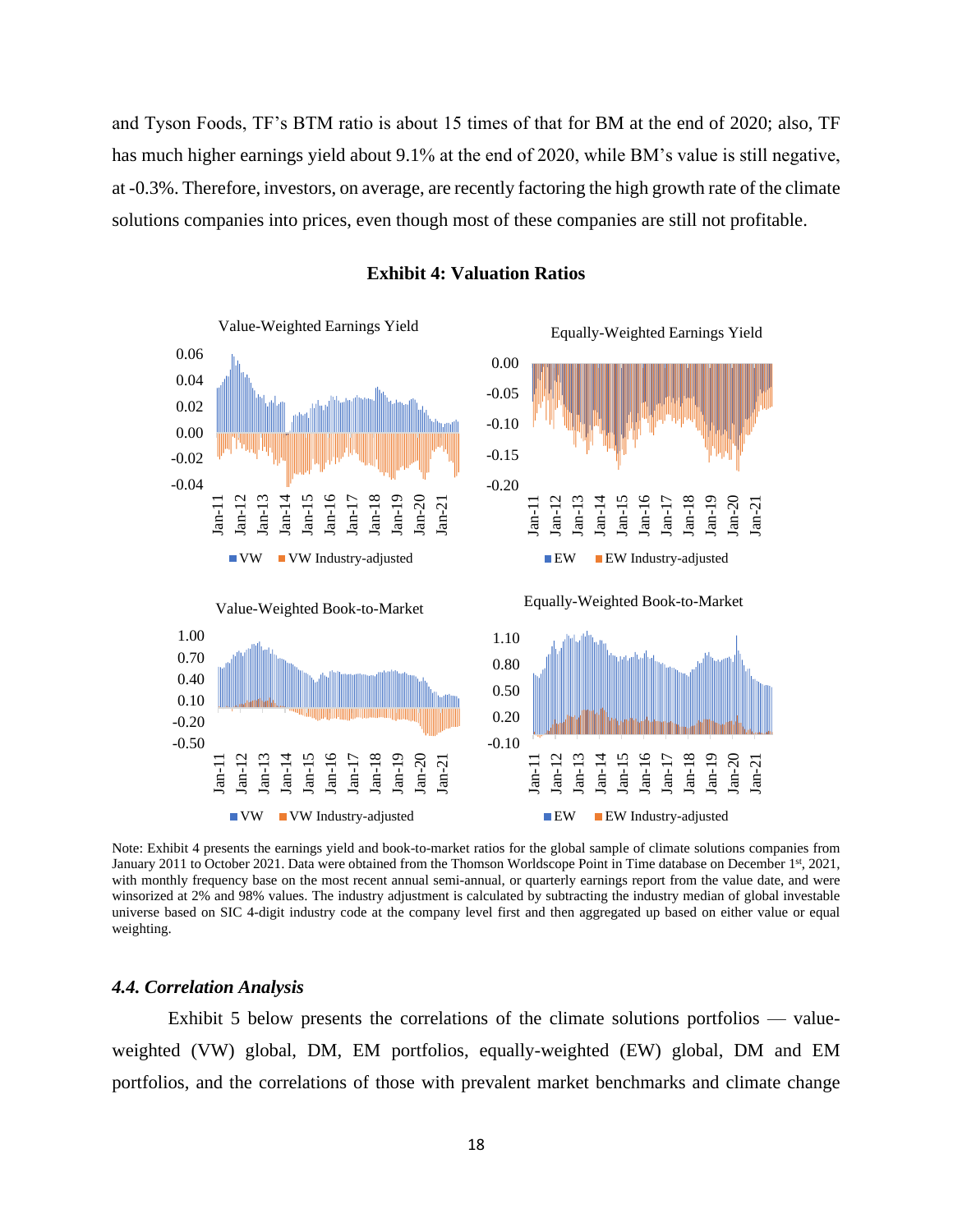indices including MSCI ACWI, MSCI ACWI Low Carbon<sup>19</sup>, MSCI ACWI Climate Change<sup>20</sup>, S&P Global Clean Energy<sup>21</sup> and NASDAQ Clean Edge Green Energy<sup>22</sup> from 2011 to 2021.

We also build long-only global decarbonization factors by selecting companies with low carbon intensity, following the methodology in Cheema-Fox et al. (2021a, 2021b). These portfolios are formed at the end of June each year based on the previous trading day's market capitalization weights and have one-year holding period. The variations in these factors reflect the difference in choice of climate data and portfolio construction constraint. Operational Carbon-inindustry (OC-in-industry), Operational Carbon-in-sector (OC-in-sector), and Operational Carbonin-market (OC-in-market) strategies select low carbon companies within each industry with industry constraint), sector (with sector constraint) and market (no constraints) respectively, based on Scope 1 and Scope 2 carbon intensity (i.e., scaled by firm revenues) from S&P Trucost. While these three decarbonization factors focus on the carbon efficiency from the business operations, the other two factors consider the full value chain emissions. Total Value Chain-in-industry (TVCin-industry) is constructed with low carbon intensity companies with industry constraint using all three scopes of emissions from S&P Trucost, while Analyst Rating-in-industry (AR-in-industry) using the climate change theme and environmental opportunity scores from MSCI ESG IVA.<sup>23</sup>

We observe generally high correlations among the climate solutions portfolios, regardless of portfolio construction or market segment, except the equally-weighted portfolio for emerging markets. The value-weighted climate solutions portfolio with the global sample has a high correlation (0.85-0.86) with both value-weighted DM and EM portfolios. The lowest correlations we observe are between the value-weighted and the equally-weighted climate solutions portfolios; in particular we see low correlations with the EM equally-weighted one, which may reflect the

<sup>&</sup>lt;sup>19</sup> The MSCI ACWI Low Carbon Target Index aims to track MSCI ACW Index with a target tracking error of 0.3% while minimize the carbon exposure by overweighting companies with low carbon emissions (relative to sales) and those with low potential carbon emissions (per dollar of market capitalization). For more detail, se[e MSCI ACWI Low](https://www.msci.com/documents/10199/c64f0873-5818-4304-aaf2-df19d42ae47a)  [Carbon Target Index](https://www.msci.com/documents/10199/c64f0873-5818-4304-aaf2-df19d42ae47a)

 $20$  The MSCI ACWI Climate Change Index aims to represent the performance of an investment strategy that re-weights securities based upon the opportunities and risks associated with the transition to a lower carbon economy, while seeking to minimize exclusions from the MSCI ACW Index. For more details, see [MSCI ACWI Climate Change](https://www.msci.com/documents/10199/a3c71029-fdc3-2636-6e9d-2f3ee507a711)  [Index](https://www.msci.com/documents/10199/a3c71029-fdc3-2636-6e9d-2f3ee507a711)

<sup>&</sup>lt;sup>21</sup> The S&P Global Clean Energy Index targets constituent count of 100 to measure the performance of companies in global clean energy-related businesses from both EMs and DMs. For details of index construction, see [Table of](https://www.spglobal.com/spdji/en/documents/methodologies/methodology-sp-thematic-indices.pdf)  [Contents \(spglobal.com\)](https://www.spglobal.com/spdji/en/documents/methodologies/methodology-sp-thematic-indices.pdf)

<sup>&</sup>lt;sup>22</sup> The NASDAQ Clean Edge Green Energy Index is a modified market capitalization weighted index designed to track the performance of companies that are primarily manufacturers, developers, distributors and/or installers of clean energy technologies, as defined by Clean Edge. For more details, see [CELS Methodology \(nasdaqomx.com\)](https://indexes.nasdaqomx.com/docs/methodology_CELS.pdf)

<sup>&</sup>lt;sup>23</sup> For details of the construction of the decarbonization factors, please refer to Cheema-Fox (2021a, 2021b).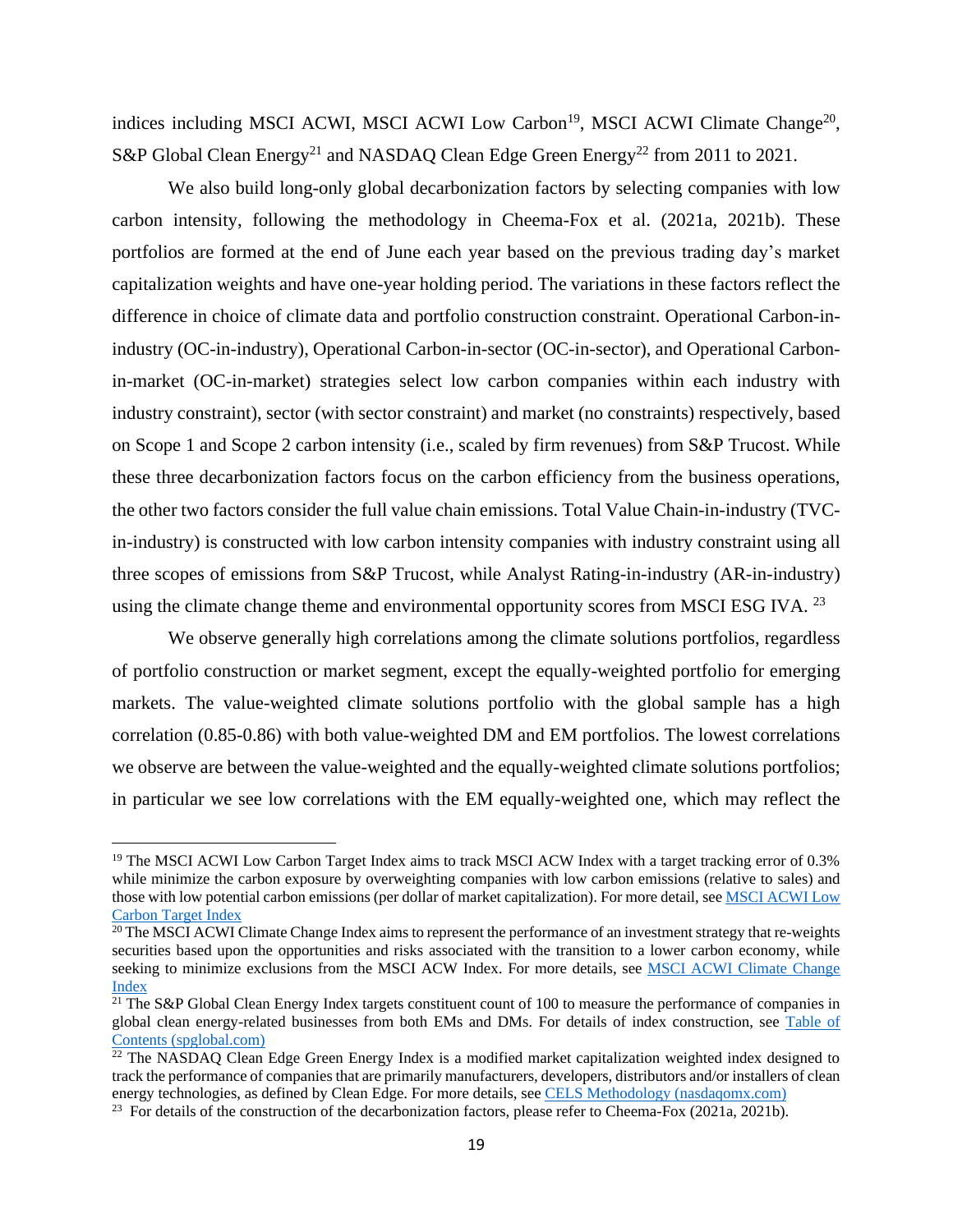illiquidity of EM small-cap stocks. Moreover, as expected, the value-weighed global climate solutions portfolio is highly correlated with pure-play indices such as S&P Global Clean Energy (0.82) and NASDAQ Clean Edge Green Energy (0.85), more than with other climate change indices which aim to gain more balanced or broad market access such as MSCI ACWI Low Carbon (0.68), and the decarbonization factors (0.65 to 0.67). This pattern is even more noticeable in Exhibit 5 Panel B where we present the correlations of climate solutions portfolio return residuals after regressing out the MSCI ACWI returns. The correlations of these residuals with the decarbonization factors, MSCI ACWI Low carbon, and other climate change indices are close to zero, once we strip out the effect from market co-movement, whereas they are still highly correlated with pure-play indices S&P Global Clean Energy and NASDAQ Clean Edge Green Energy.

|                                |                                                    | <b>Climate Solutions Portfolios</b> |          |                 |              |          |          |
|--------------------------------|----------------------------------------------------|-------------------------------------|----------|-----------------|--------------|----------|----------|
|                                |                                                    | <b>VW</b><br>Global                 | VW<br>DM | <b>VW</b><br>EM | EW<br>Global | EW<br>DM | EW<br>EM |
|                                | VW Global                                          | 1.00                                | 0.86     | 0.85            | 0.92         | 0.85     | 0.66     |
|                                | VW DM                                              | 0.86                                | 1.00     | 1.00            | 0.74         | 0.64     | 0.68     |
| <b>Climate Solutions</b>       | VW EM                                              | 0.85                                | 1.00     | 1.00            | 0.74         | 0.64     | 0.68     |
| Portfolios                     | <b>EW</b> Global                                   | 0.92                                | 0.74     | 0.74            | 1.00         | 0.96     | 0.67     |
|                                | <b>EW DM</b>                                       | 0.85                                | 0.64     | 0.64            | 0.96         | 1.00     | 0.52     |
|                                | <b>EW EM</b>                                       | 0.66                                | 0.68     | 0.68            | 0.67         | 0.52     | 1.00     |
|                                | OC in industry                                     | 0.65                                | 0.80     | 0.80            | 0.65         | 0.53     | 0.68     |
| Decarbonization                | OC in sector                                       | 0.66                                | 0.80     | 0.80            | 0.66         | 0.54     | 0.68     |
| Factors (long-<br>only, global | OC in market                                       | 0.67                                | 0.79     | 0.79            | 0.66         | 0.55     | 0.68     |
| sample)                        | TVC in industry                                    | 0.66                                | 0.80     | 0.80            | 0.65         | 0.54     | 0.68     |
|                                | AR in industry                                     | 0.67                                | 0.81     | 0.81            | 0.66         | 0.55     | 0.69     |
|                                | <b>MSCI ACWI</b>                                   | 0.68                                | 0.81     | 0.81            | 0.67         | 0.55     | 0.69     |
| Other market                   | S&P Global Clean Energy<br>NASDAQ Clean Edge Green | 0.82                                | 0.79     | 0.79            | 0.77         | 0.66     | 0.76     |
| indices                        | Energy                                             | 0.85                                | 0.76     | 0.76            | 0.87         | 0.81     | 0.66     |
|                                | <b>MSCI ACWI Climate Change</b>                    | 0.70                                | 0.80     | 0.80            | 0.69         | 0.58     | 0.70     |
|                                | <b>MSCI ACWI Low Carbon</b>                        | 0.68                                | 0.80     | 0.80            | 0.67         | 0.56     | 0.69     |

**Exhibit 5 Panel A: Correlations of Climate Solutions Portfolio and with Other Market Indices**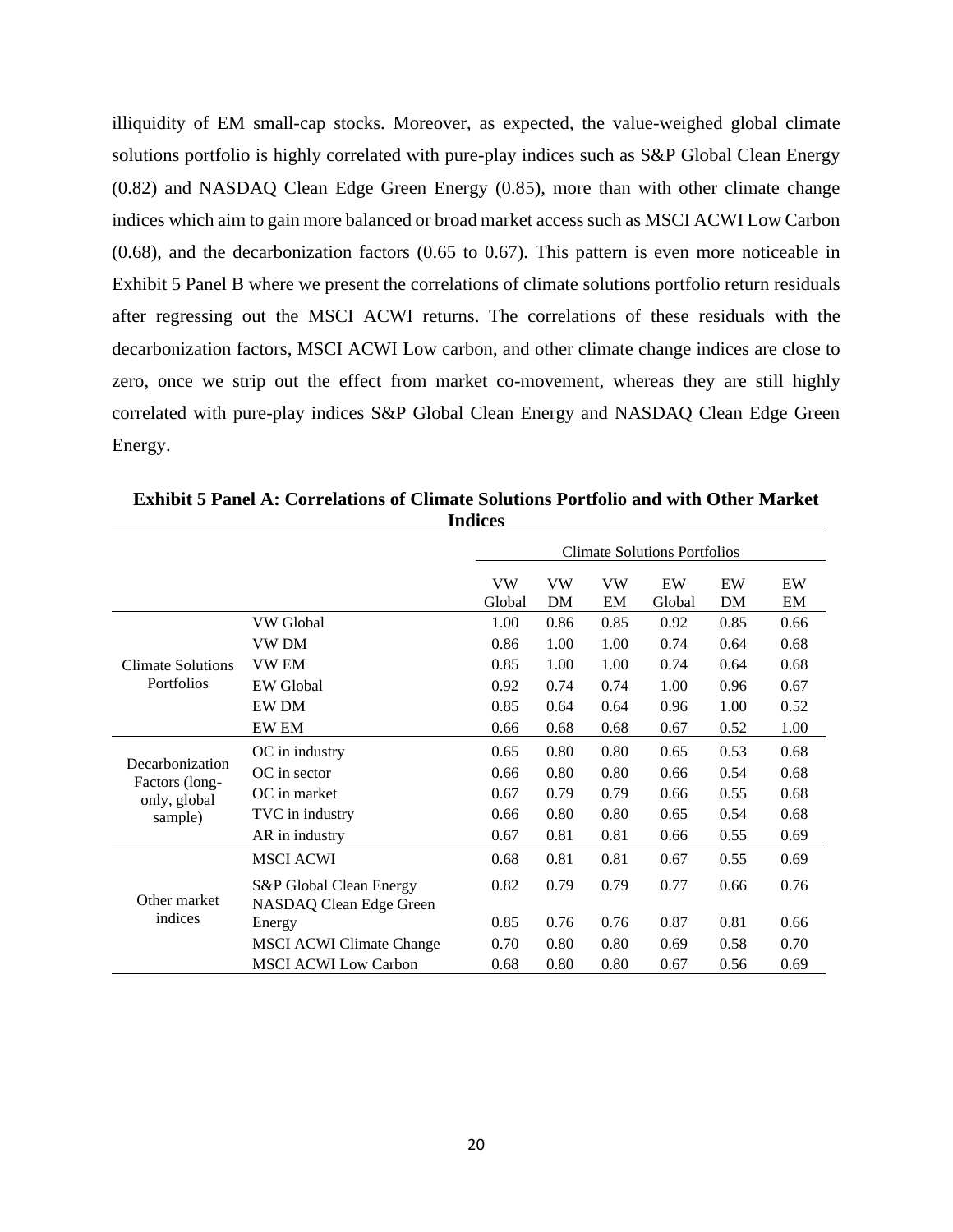|                                  |                                 | Climate Solutions Portfolios (return residuals) |                 |                 |              |          |          |
|----------------------------------|---------------------------------|-------------------------------------------------|-----------------|-----------------|--------------|----------|----------|
|                                  |                                 | <b>VW</b><br>Global                             | <b>VW</b><br>DM | <b>VW</b><br>EM | EW<br>Global | EW<br>DM | EW<br>EM |
|                                  | VW Global                       | 1.00                                            | 0.71            | 0.70            | 0.85         | 0.77     | 0.35     |
|                                  | <b>VW DM</b>                    | 0.71                                            | 1.00            | 1.00            | 0.47         | 0.40     | 0.29     |
| <b>Climate Solutions</b>         | <b>VW EM</b>                    | 0.70                                            | 1.00            | 1.00            | 0.46         | 0.39     | 0.29     |
| Portfolios (return<br>residuals) | <b>EW</b> Global                | 0.85                                            | 0.47            | 0.46            | 1.00         | 0.95     | 0.39     |
|                                  | <b>EW DM</b>                    | 0.77                                            | 0.40            | 0.39            | 0.95         | 1.00     | 0.22     |
|                                  | <b>EW EM</b>                    | 0.35                                            | 0.29            | 0.29            | 0.39         | 0.22     | 1.00     |
|                                  | OC in industry                  | 0.01                                            | $-0.04$         | $-0.04$         | 0.01         | 0.01     | $-0.15$  |
| Decarbonization                  | OC in sector                    | 0.02                                            | $-0.04$         | $-0.04$         | 0.02         | 0.02     | $-0.16$  |
| Factors (long-<br>only, global   | OC in market                    | 0.03                                            | $-0.05$         | $-0.05$         | 0.03         | 0.02     | $-0.15$  |
| sample)                          | TVC in industry                 | 0.02                                            | $-0.03$         | $-0.03$         | 0.01         | 0.01     | $-0.15$  |
|                                  | AR in industry                  | 0.04                                            | $-0.03$         | $-0.03$         | 0.03         | 0.02     | $-0.15$  |
|                                  | <b>MSCI ACWI</b>                | 0.04                                            | $-0.03$         | $-0.03$         | 0.03         | 0.03     | $-0.15$  |
|                                  | S&P Global Clean Energy         | 0.52                                            | 0.39            | 0.39            | 0.45         | 0.36     | 0.31     |
| Other market                     | NASDAQ Clean Edge Green         |                                                 |                 |                 |              |          |          |
| indices                          | Energy                          | 0.51                                            | 0.27            | 0.27            | 0.54         | 0.51     | 0.12     |
|                                  | <b>MSCI ACWI Climate Change</b> | 0.07                                            | $-0.03$         | $-0.03$         | 0.07         | 0.06     | $-0.13$  |
|                                  | <b>MSCI ACWI Low Carbon</b>     | 0.04                                            | $-0.03$         | $-0.03$         | 0.03         | 0.03     | $-0.14$  |

#### **Exhibit 5 Panel B: Correlations of Climate Solutions Portfolio Return Residuals and with Other Market Indices**

Note: Exhibit 5 presents the correlations of climate solutions portfolios with MSCI ACWI, MSCI ACWI Low Carbon, MSCI ACWI Climate Change, S&P Global Clean Energy, NASDAQ Clean Edge Green Energy index as well as global decarbonization factors from January 2011 to October 2021 based on monthly frequency data. For detail of decarbonization factors, please refer to the main text in section 4.4. VW stands for value-weighted, and EW for equally weighted. Panel B presents the correlations of climate solutions portfolio return residuals after regressing out the MSCI ACWI returns.

#### *4.5. Tracking Error Analysis*

As expected, we find the climate solutions portfolios demonstrate large tracking errors versus the MSCI ACWI, varying from 11.0% to 26.0% by construction and sample period as shown in Exhibit 6. For comparison, we also report tracking errors of other climate change indices or factors with MSCI ACWI, even though not all of them are tracking the index. Not surprisingly, MSCI ACWI Low carbon and MSCI ACWI Climate Change track MSCI ACWI most closely, with tracking errors of 45 bps and 109 bps respectively from January 2011 to October 2021, followed by the decarbonization factors which are built based on the MSCI IMI universe ranging from 105 bps to 207 bps. S&P Global Clean Energy and NASDAQ Clean Edge Green Energy on the other hand have large deviations from the ACWI, similar in magnitude to the climate solutions portfolios.

The dichotomy of the low and high tracking errors of these strategies characterizes two different methodologies for building a climate change related index. Most of the existing financial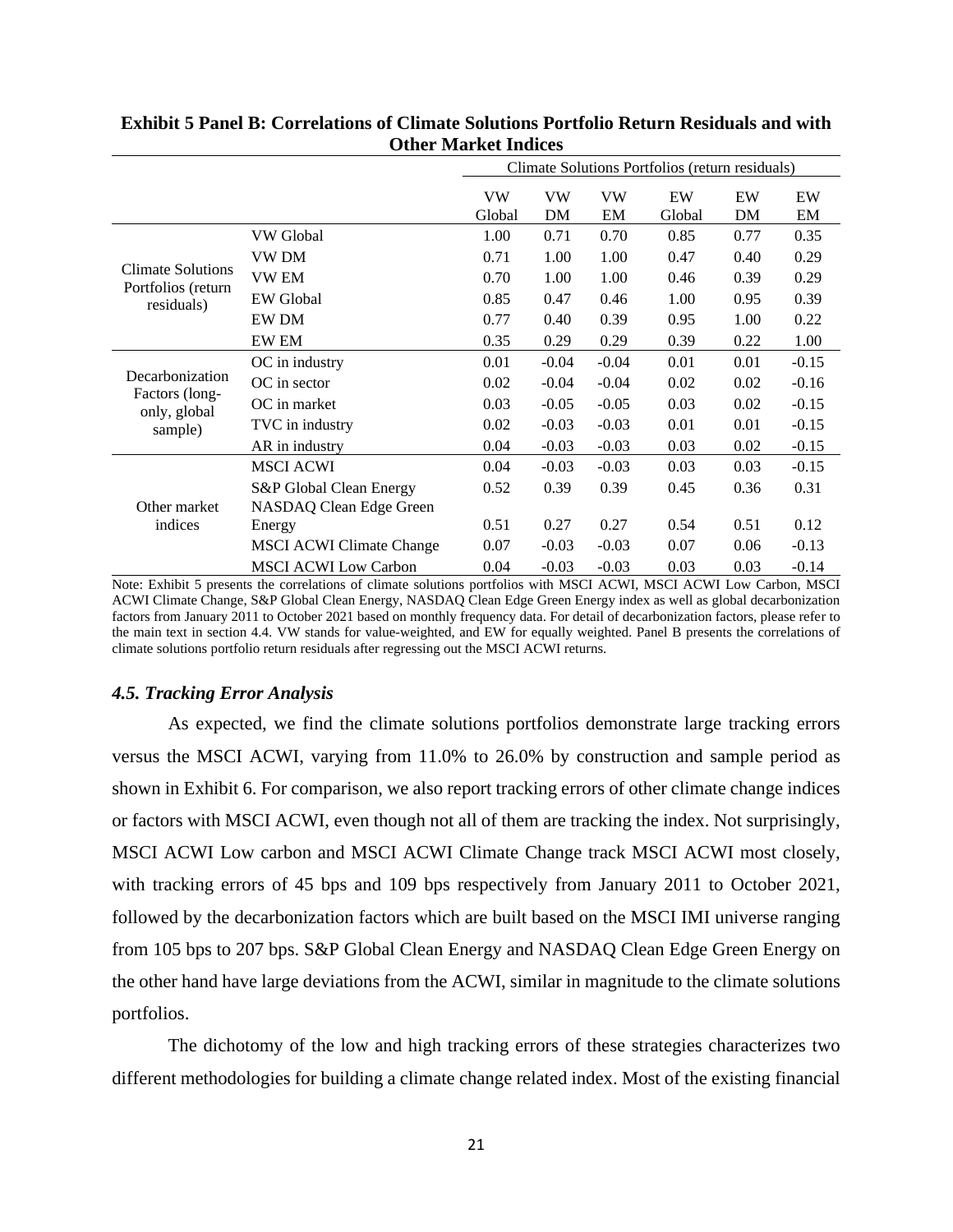instruments for climate change in the market aim to lower a portfolio's carbon footprint by excluding or downweighing companies with high carbon emissions (relative to revenue or market capitalization), represented by MSCI ACWI Low Carbon Index and MSCI ACWI Climate Change Index. This can be achieved by including firms without consideration of industry membership or by creating best-in-class strategies thereby allowing representation of all industries, as demonstrated through different portfolio constructions in the Decarbonization Factors. A key characteristic of these products is that they can achieve considerable reduction in portfolio carbon emissions relative to the benchmark while maintaining a low tracking error. Consequently, these indices can obtain lower carbon exposure while still offering risk-return profiles similar to the market. However, such low carbon profiles do not necessarily provide investors access to climate change opportunities. As the transition to a low carbon economy requires the development, deployment and scale of several key new technologies, products, and services, not all companies, industries or sectors are equally in the forefront of accessing climate opportunities.

On the other hand, our climate solutions portfolios represent a different approach that does not focus on the immediate carbon reduction based on the status quo but rather long-term climate change opportunities with pure-play companies from ten most relevant business areas such as energy generation and storage, batteries, and transportation. These companies are key businesses that provide solutions to lower carbon emissions. Therefore, these portfolios are characterized by high tracking errors, high growth potential, and concentrated industry/sector membership as demonstrated through the climate solutions portfolios.

|                       |                                 | 2011-2021 | 2016-2021 | 2018-2021 |
|-----------------------|---------------------------------|-----------|-----------|-----------|
|                       | VW Global                       | 14.99%    | 16.51%    | 18.89%    |
|                       | VW DM                           | 17.95%    | 21.96%    | 26.02%    |
| Climate Solutions     | <b>VW EM</b>                    | 20.11%    | 20.86%    | 22.84%    |
| <b>Portfolios</b>     | <b>EW</b> Global                | 11.02%    | 11.30%    | 12.65%    |
|                       | <b>EW DM</b>                    | 11.09%    | 11.32%    | 12.62%    |
|                       | <b>EW EM</b>                    | 14.52%    | 14.68%    | 16.16%    |
|                       | OC in industry                  | 1.47%     | 1.63%     | 1.84%     |
| Decarbonization       | $OC$ in sector                  | 1.75%     | 1.89%     | 2.07%     |
| <b>Factors Global</b> | OC in market                    | 1.78%     | 1.79%     | 1.93%     |
| (long only)           | TVC in industry                 | 1.56%     | 1.71%     | 1.92%     |
|                       | AR in industry                  | 1.05%     | 1.12%     | 1.24%     |
|                       | S&P Global Clean Energy         | 15.85%    | 16.20%    | 18.42%    |
| Other market          | NASDAQ Clean Edge Green Energy  | 21.58%    | 22.21%    | 25.44%    |
| indices               | <b>MSCI ACWI Climate Change</b> | 1.09%     | 1.11%     | 1.23%     |
|                       | <b>MSCI ACWI Low Carbon</b>     | 0.45%     | 0.44%     | 0.46%     |

**Exhibit 6: Tracking Errors with MSCI ACWI**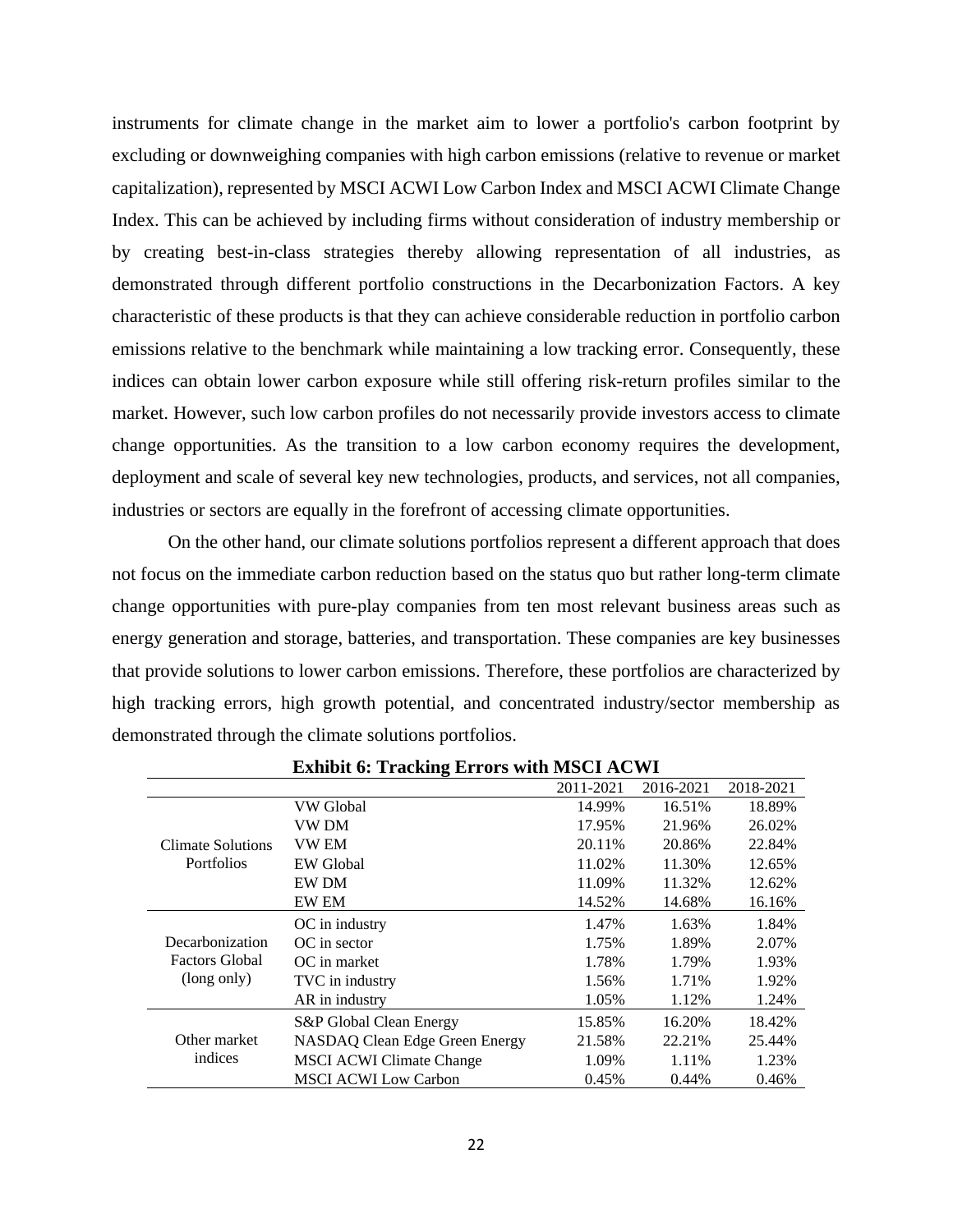Note: Exhibit 6 presents the tracking errors of climate solutions portfolios and other market Indices with MSCI ACWI for three time period January 2011 to October 2021, January 2016 to October 2021, and January 2018 to October 2021, based on daily frequency data. For detail of decarbonization factors, please refer to the main text in section 4.4. AR-in-industry decarbonization factor series starts in July, 2013 due to data availability.

#### *4.6. Stock Performance Analysis*

Now turning to the portfolio performance results in Exhibit 7, we find the climate solutions portfolios have evolved substantially over the sample period from January 2011 to October 2021, with significant upside particularly since 2018. This finding is consistent with our prior that the development of key climate change technologies and innovations requires considerable investment and time to lower cost in production and gain momentum in the market. Recent policy trends seem likely to provide tailwinds for these climates solutions business as well, particularly after the Paris Agreement.

When examining the performance, we see climate solutions portfolios outperform the overall market index MSCI ACWI for both value-weighted and equally-weighted portfolios from 2011 to 2021, as shown in Exhibit 7 Panel A and Panel B. Using multi-factor regressions, we calculate alphas for climate solutions portfolios after controlling for Fama-French DM and EM five factors including market, value, size, profitability and investment as well as DM and EM momentum factors.<sup>24</sup> The value-weighted portfolio generates a total return of 14.8% annually, an alpha of 10.0% (significant at 10% level) and a Sharpe ratio of 0.80 from 2011 to 2021, while the period from 2018 to 2021 has seen a much higher total return of 40.1% per annum, higher excess return of 22.9% (significant at 10% level) and higher Sharpe ratio of 1.70.<sup>25</sup> The equally-weighted portfolio produces more statistically significant alphas, about 11.9% during 2011 to 2021, and 13.8% after 2018. To put this into context, MSCI ACWI has a return of 10.1%, a risk level of 14.3%, and a Sharpe ratio of 0.71 annually from 2011 to 2021.

Compared to the two climate clean tech/green energy indices included in this study, we find our climate solutions portfolios (both equally-weighted and value-weighted) have outperformed in risk-adjusted terms. The S&P Global Clean Energy (SPGCLE) has an annual return of 6.3%, a risk of 23.2%, a Sharpe ratio of 0.27 since 2011. While the NASDAQ Clean Edge Green Energy (NASCEUL) generates higher total returns at 16.3% per annum, the risk level

<sup>&</sup>lt;sup>24</sup> We also tested a model with Pastor-Stambaugh liquidity factor from January 2011 to December 2020. We did not find significance of liquidity factor in the global climate solutions portfolios. Given the unavailability of the liquidity factor data for 2021, we leave it out in the multi-factor regressions.

<sup>&</sup>lt;sup>25</sup> The insignificance could be due to small number of observations with monthly return data from 2018 to 2021.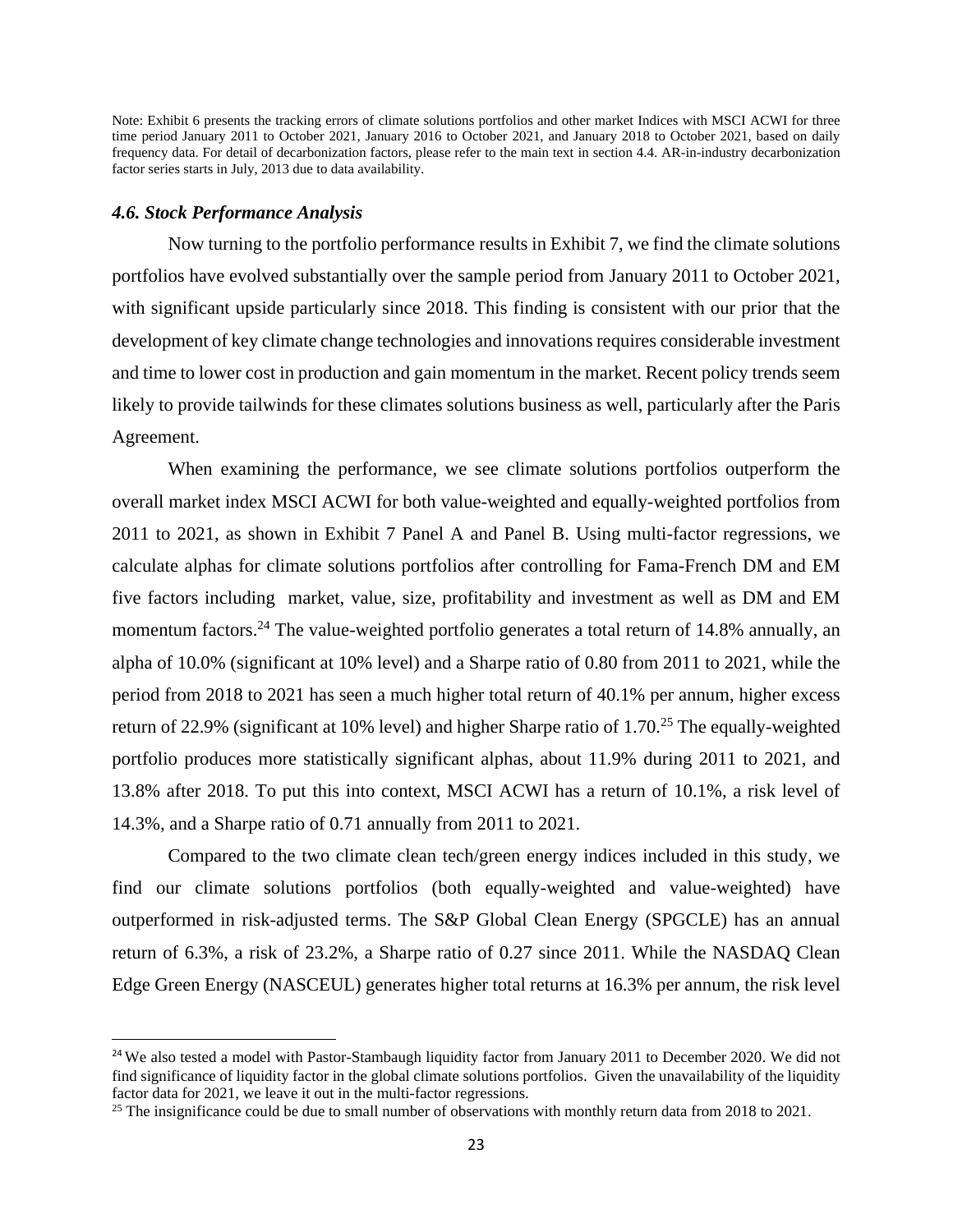is much higher at 29.9%, resulting in a modest Sharpe ratio of 0.54. Both indices have lower Sharpe ratios than those for the value-weighted and equally-weighted climate solutions portfolios. Data from the most recent time periods point to similar findings. Also notably, our climate solutions portfolios start to diverge from other climate clean tech/green energy indices since the beginning of 2021. Both SPGLE and NASCEUL have experienced severe drawdowns from 37.2% to 38.1%, leading to losses for 2021 of -22.5% and -2.6% respectively. On the other hand, the climate solutions portfolios not only have experienced smaller drawdowns (27.2% for value-weighted, 5.5% for equally weighted), but they have exhibited greater resilience, bouncing back to finish 2021 with positive returns of  $25.4\%$  and  $26.0\%$  respectively. <sup>26</sup>

In terms of factor exposures, both value- and equally-weighted climate solutions portfolios with the global sample have positive and significant loadings on the DM and EM market factors and the EM size factor, and negative and significant loadings on the DM value and DM profitability factors.<sup>27</sup> These results are consistent with our observations earlier that the pure-play climate solutions companies are characterized with relatively smaller size, higher growth rate and lower profitability. The multi-factor regression results are reported in Exhibit A1.

One company in our sample — Tesla experiences a phenomenal growth in valuation in 2020 and 2021, and the market size quickly swells to about 44.9% of our global sample at the end of October, 2021. In Exhibit 7 Panel C, we have constructed a value-weighted portfolio without Tesla. This ex-Tesla portfolio has similar factor exposures to the one including Tesla, while the portfolio performance has decreased to 6.5% for 2011-2021 period and 13.4% for 2018-2111 period in terms of excess returns, with the latter still statistically significant at 10% level. Leaving out Tesla doesn't change the results for equally-weighted portfolio, since any given company has very limited influence on the portfolio. It is worth noting that the equal-weighted portfolios, although they exhibit lower returns, also have lower volatility and more significant alphas.

| <b>EXIMPLE 7 PARTLE A: PETIOFMANCE FOR CHIMATE SOLUTIONS POPULOUS</b> |           |           |           |  |  |
|-----------------------------------------------------------------------|-----------|-----------|-----------|--|--|
|                                                                       | 2011-2021 | 2016-2021 | 2018-2021 |  |  |
| Value - weighted                                                      |           |           |           |  |  |
| Returns                                                               | 14.79%    | 26.06%    | 40.14%    |  |  |
| Risk                                                                  | 18.39%    | 20.44%    | 23.55%    |  |  |

**Exhibit 7 Panel A: Performance for Climate solutions portfolios**

<sup>&</sup>lt;sup>26</sup> Up until January  $19<sup>th</sup>$ , 2022, we continue to observe the climate solutions portfolios outperform SPGLE and NASCEUL.

<sup>&</sup>lt;sup>27</sup> We have also considered EUA futures prices downloaded from Bloomberg, but we do not find a significant relationship between climate solutions portfolio returns and EUA future returns.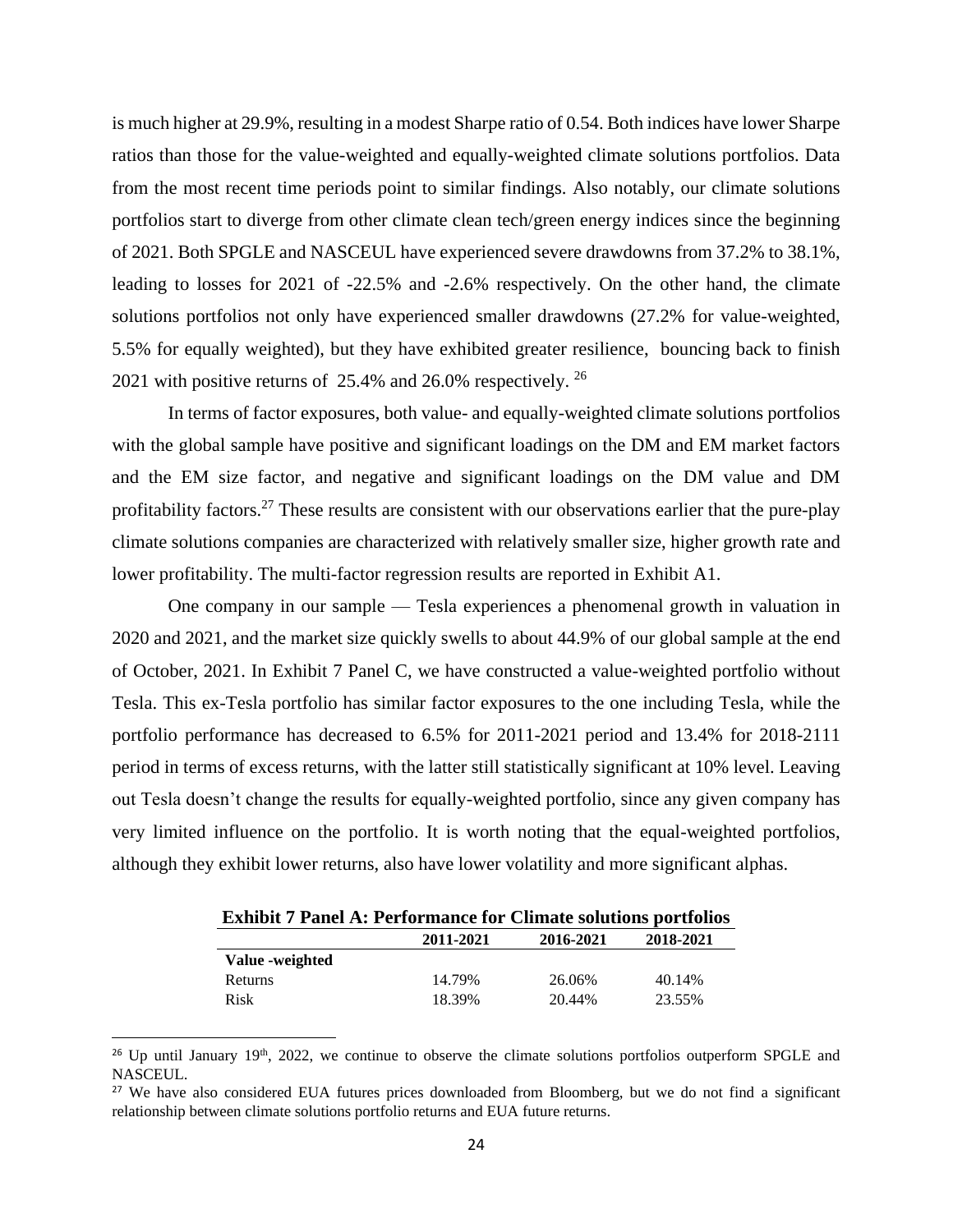| Return/risk             | 0.80   | 1.28   | 1.70   |
|-------------------------|--------|--------|--------|
| Sortino ratio           | 1.15   | 1.88   | 2.55   |
| Hit rate                | 54.93% | 55.00% | 56.65% |
| Max drawdown            | 40.69% | 32.47% | 32.47% |
| Alpha                   | 10.0%  | 11.4%  | 22.9%  |
| Alpha t-stat            | 1.68   | 1.22   | 1.87   |
| <b>Equally-weighted</b> |        |        |        |
| <b>Returns</b>          | 14.99% | 21.49% | 22.85% |
| <b>Risk</b>             | 11.92% | 11.88% | 13.07% |
| Return/risk             | 1.26   | 1.81   | 1.75   |
| Sortino ratio           | 1.73   | 2.55   | 2.44   |
| Hit rate                | 57.11% | 57.58% | 57.46% |
| Max drawdown            | 36.12% | 31.94% | 31.94% |
| Alpha                   | 11.41% | 9.20%  | 13.83% |
| Alpha t-stat            | 3.22   | 1.83   | 2.18   |

**Exhibit 7 Panel B: Cumulative Performance for Value-Weighted Climate Solutions Portfolios and Other Climate-Related indices, Jan 2011- Oct 2021**

L



**Exhibit 7 Panel C: Climate Solutions Portfolios Performance Excluding Tesla**

|                 | $2011 -$ | 2016-  | 2018-  |
|-----------------|----------|--------|--------|
|                 | 2021     | 2021   | 2021   |
| Value -weighted |          |        |        |
| Returns         | 8.41%    | 15.01% | 22.58% |
| Risk            | 15.96%   | 16.19% | 17.85% |
| Return/risk     | 0.53     | 0.93   | 1.26   |
| Sortino ratio   | 0.73     | 1.31   | 1.84   |
| Hit rate        | 54.54%   | 54.20% | 54.44% |
| Max drawdown    | 41.15%   | 26.95% | 26.95% |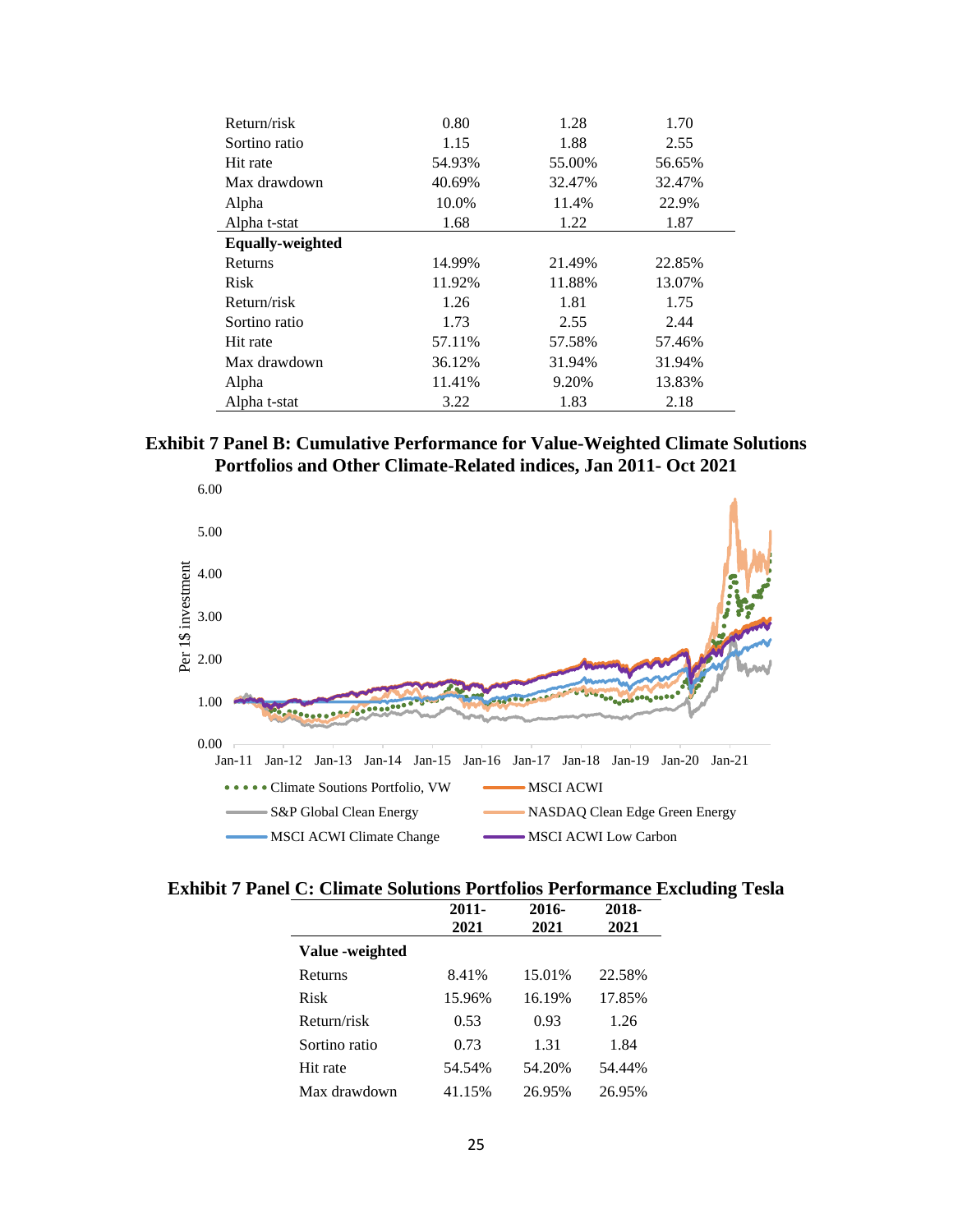| Alpha        | 6.53% | 5.05% | 13.37% |
|--------------|-------|-------|--------|
| Alpha t-stat | 1.31  | 0.83  | 1.70   |

Note: Exhibit 7 Panel A presents the portfolio performance statistics for value-weighted and equally-weighted climate solutions portfolios based on the global sample for three time period January 2011 to October 2021, January 2016 to October 2021, and January 2018 to October 2021. These portfolios are formed at the end of 2010, and rebalanced on a monthly basis. On the rebalance day, which is the last business day of the month, the value-weighted portfolio is calculated based on the market capitalization weights of stocks in our sample from previous business day, while the equally-weighted portfolio is calculated based on an equal weighting of stocks in the sample from previous trading day. We allow portfolios to drift between rebalance dates. We calculate alphas for climate solutions portfolios using multi-factor regressions controlling for Fama-French DM and EM five factors including market, value, size, profitability and investment as well as DM and EM momentum factors. The multi-factor regression results are reported in Exhibit A1. The t-statistics for alphas are estimated based on HAC standard errors. Exhibit 7 Panel B presents the cumulative performance for value-weighted climate solutions portfolios and other climate-related indices from January 2011 to October 2021 per \$1 investment at the end of 2010. Exhibit 7 Panel C presents the portfolio performance for value-weighted climate solutions portfolio excluding Tesla in the sample. Source Data: DataStream, Bloomberg.

#### *4.6.1. Geographic Variation*

To understand the performance of climate solutions portfolios, we build portfolios for developed and emerging markets<sup>28</sup>, and for a few major country/regions including US, Europe, China and EM excluding China. Results are reported in Exhibit 8 Panel A and Panel B. When comparing developed market with emerging markets, we find the DM portfolios have outperformed the EM portfolios under the value-weighted construction. Notably, the DM portfolio generates a total return of 54.8% annually and a substantial alpha about 27.7%, statistically significant from 2018 to 2021. Similarly, the equally-weighted portfolio for developed markets demonstrates positive performance as well statistically significant and increasing excess returns from 2011 to 2021. The results for the EM portfolios are less clear-cut – across the value-weighted and equally weighted constructions and the three sample periods, even though excess returns are on average positive, only the equally-weighted portfolio from 2011 to 2021 has a significant alpha. 29

Across the regions, we observe US and European portfolios have positive and improving performance over time. Particularly, the US climate solutions companies have experienced substantial uptick in price in most recent years with a total return of 81.2% from 2018 to 2021 under the value-weighting, compared to European peers at 22.4%. Although this growth is accompanied by considerable risk (about 51.3%), rewards exceed risks such that the Sharpe ratio

<sup>&</sup>lt;sup>28</sup> The developed markets in our sample include Australia, Austria, Belgium, Canada, Denmark, Finland, France, Germany, Hong Kong, Ireland, Israel, Italy, Japan, Netherlands, New Zealand, Norway, Portugal, Singapore, Spain, Sweden, Switzerland, the UK and the US. All other countries/regions in our sample are classified as emerging markets. <sup>29</sup> One caveat of this conclusion is that we define region/country based on where the security is traded, instead of where the company is incorporated or headquartered. Therefore, a Chinese EV company mainly traded in the NASDAQ Stock Exchange is categorized in the DM sample.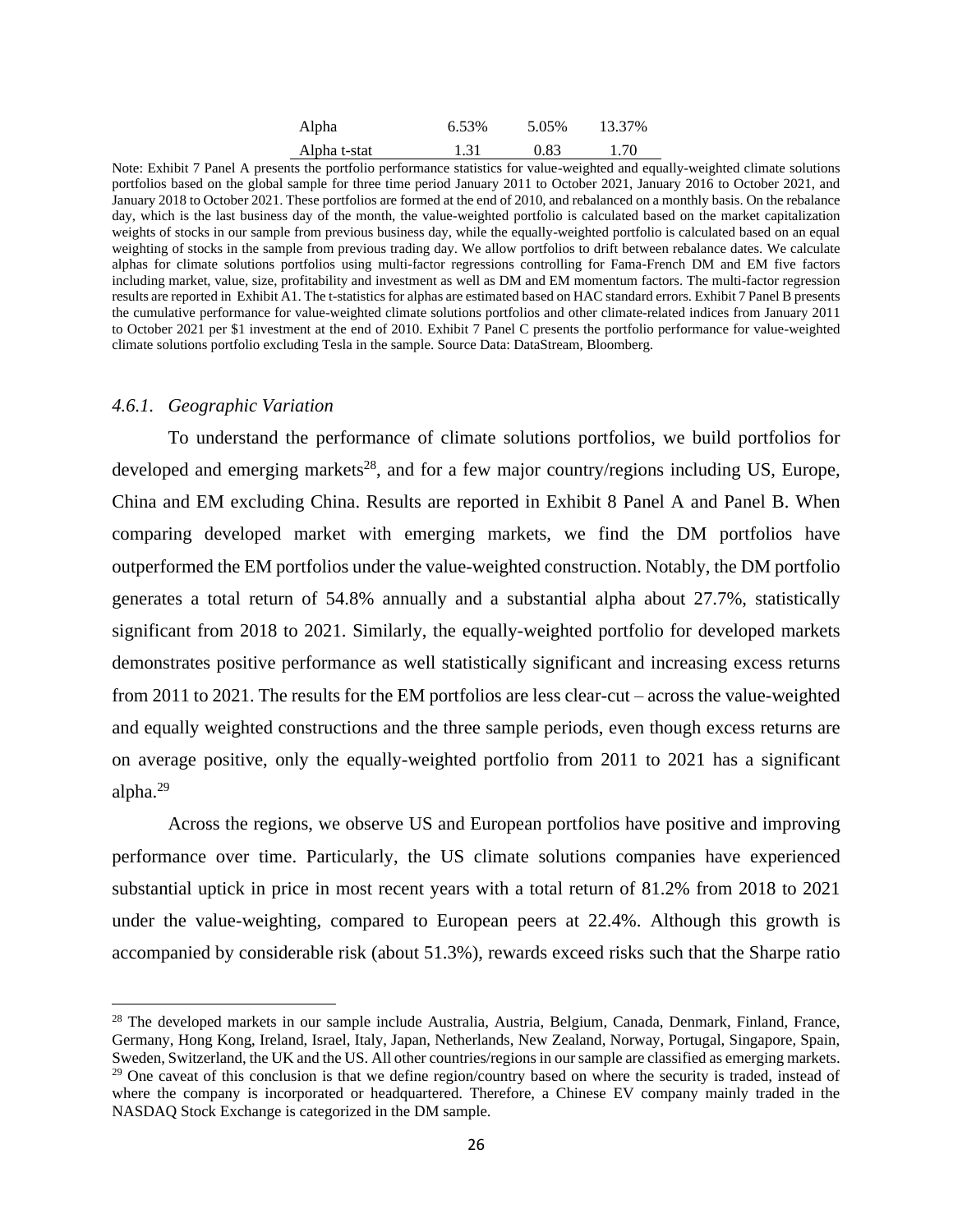is greater than 1.5 and the Sortino ratio is greater than 2.4 for the US portfolio. After controlling for traditional risk factors, we find the value-weighted US and European portfolios have an excess return of 28.3% and 14.0% respectively. Since the US portfolio has a substantial exposure to the market risk factor, we only observe the European portfolio obtaining a weakly significant alpha from 2018-2021.<sup>30</sup> Similar results are observed for the equally-weighted portfolios, except more significant alpha for the European index.

Within emerging markets, we find evidence of improving performance in climate solutions portfolios in EM excluding China, with an excess return of 1.6%, 7.3%, 13.6% for 2011-2021, 2016-2021, and 2018-2021 sample periods respectively, and a statistically significant alpha for the most recent years. For the Chinese market, although we observe the portfolio generates positive returns, the results are not significant after controlling for other risk factors.

To summarize, we find that developed market climate solutions portfolios have outperformed those in emerging markets. This differential is driven by several factors. First, the European climate solutions portfolio has performed well. Second, the China climate solutions portfolio has performed subpar relative to other emerging markets, while being a very big part of the portfolio. Third, the US climate solutions portfolio has performed exceptionally well due to Tesla.

|                         |          | <b>DM</b> Portfolios |          |          | <b>EM Portfolios</b> |          |  |  |
|-------------------------|----------|----------------------|----------|----------|----------------------|----------|--|--|
|                         | $2011 -$ | $2016-$              | $2018 -$ | $2011 -$ | $2016-$              | $2018 -$ |  |  |
|                         | 2021     | 2021                 | 2021     | 2021     | 2021                 | 2021     |  |  |
| Value -weighted         |          |                      |          |          |                      |          |  |  |
| Returns                 | 20.70%   | 37.22%               | 54.83%   | 8.71%    | 14.40%               | 23.84%   |  |  |
| <b>Risk</b>             | 23.83%   | 27.85%               | 32.63%   | 19.61%   | 20.00%               | 21.72%   |  |  |
| Return/risk             | 0.87     | 1.34                 | 1.68     | 0.44     | 0.72                 | 1.10     |  |  |
| Sortino ratio           | 1.27     | 2.00                 | 2.53     | 0.61     | 1.02                 | 1.63     |  |  |
| Hit rate                | 54.90%   | 55.72%               | 56.25%   | 54.26%   | 54.40%               | 54.03%   |  |  |
| Max drawdown            | 46.43%   | 44.35%               | 44.35%   | 54.84%   | 36.13%               | 34.89%   |  |  |
| Alpha                   | 9.11%    | 14.18%               | 27.72%   | 5.45%    | 0.03%                | 8.51%    |  |  |
| Alpha t-stat            | 1.50     | 1.47                 | 2.06     | 0.89     | 0.00                 | 0.91     |  |  |
| <b>Equally-weighted</b> |          |                      |          |          |                      |          |  |  |
| Returns                 | 17.37%   | 29.29%               | 32.52%   | 12.62%   | 14.97%               | 14.90%   |  |  |
| <b>Risk</b>             | 14.66%   | 14.86%               | 16.62%   | 13.19%   | 12.89%               | 13.72%   |  |  |

**Exhibit 8 Panel A: Climate Solutions Portfolios Performance for DM and EM**

<sup>&</sup>lt;sup>30</sup> For the US portfolios, we are controlling for US Fama-French five factors, US momentum factor, and the liquidity factor. For the European portfolios, we are controlling for European Fama-French five factors, European momentum factor, and the liquidity factor. For both China and EM ex China portfolios, we are controlling for the EM Fama-French five factors, EM momentum factor, and the liquidity factor.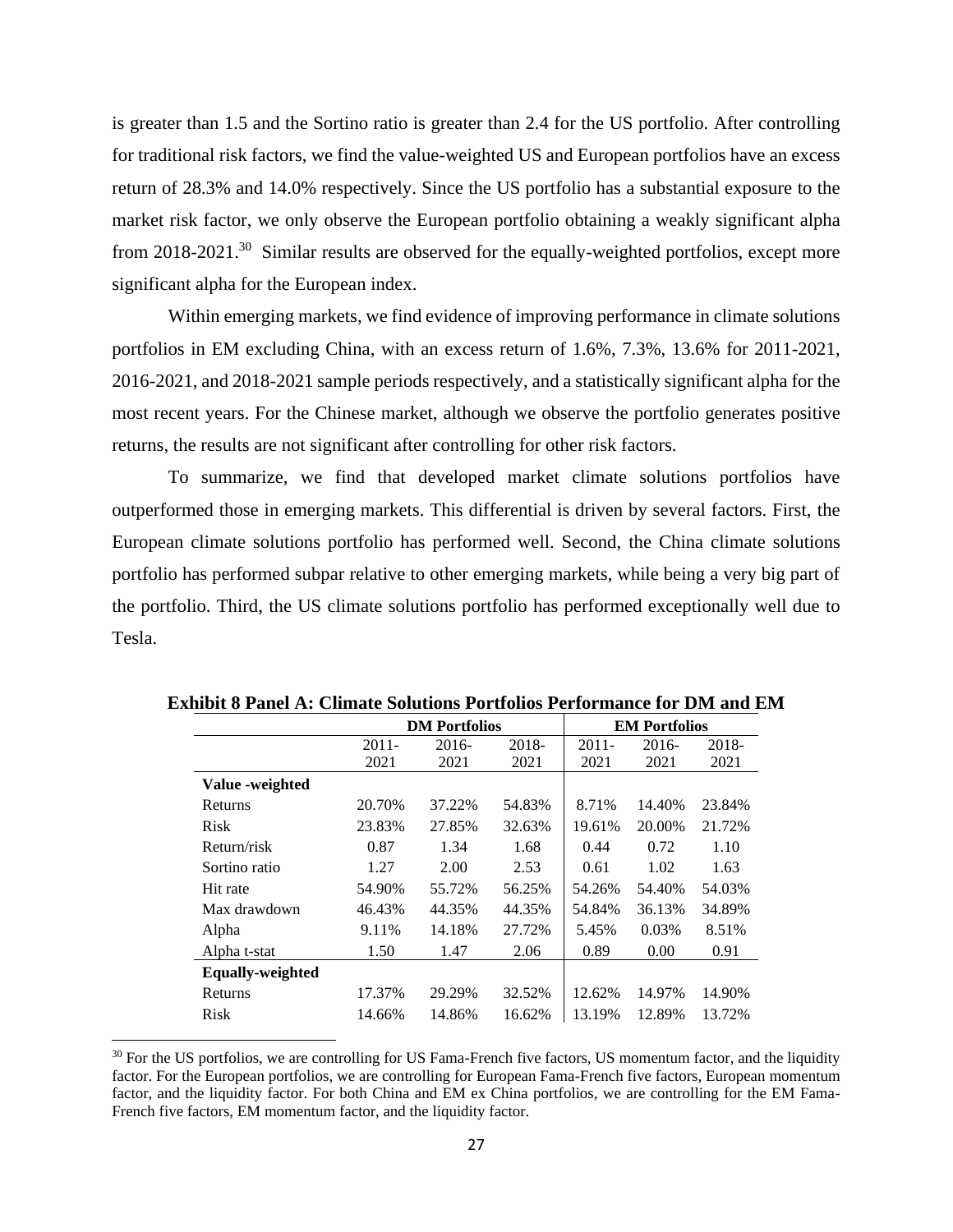| Return/risk   | 1.18   | 1.97   | 1.96   | 0.96   | 1.16   | 1.09   |
|---------------|--------|--------|--------|--------|--------|--------|
| Sortino ratio | 1.67   | 2.84   | 2.80   | 1.30   | 1.59   | 1.49   |
| Hit rate      | 54.36% | 56.19% | 55.44% | 57.53% | 57.78% | 56.85% |
| Max drawdown  | 43.04% | 33.12% | 33.12% | 36.63% | 36.63% | 36.63% |
| Alpha         | 10.72% | 16.74% | 24.99% | 9.49%  | 2.84%  | 6.41%  |
| Alpha t-stat  | 1.92   | 2.14   | 2.59   | 2.78   | 0.55   | 1.01   |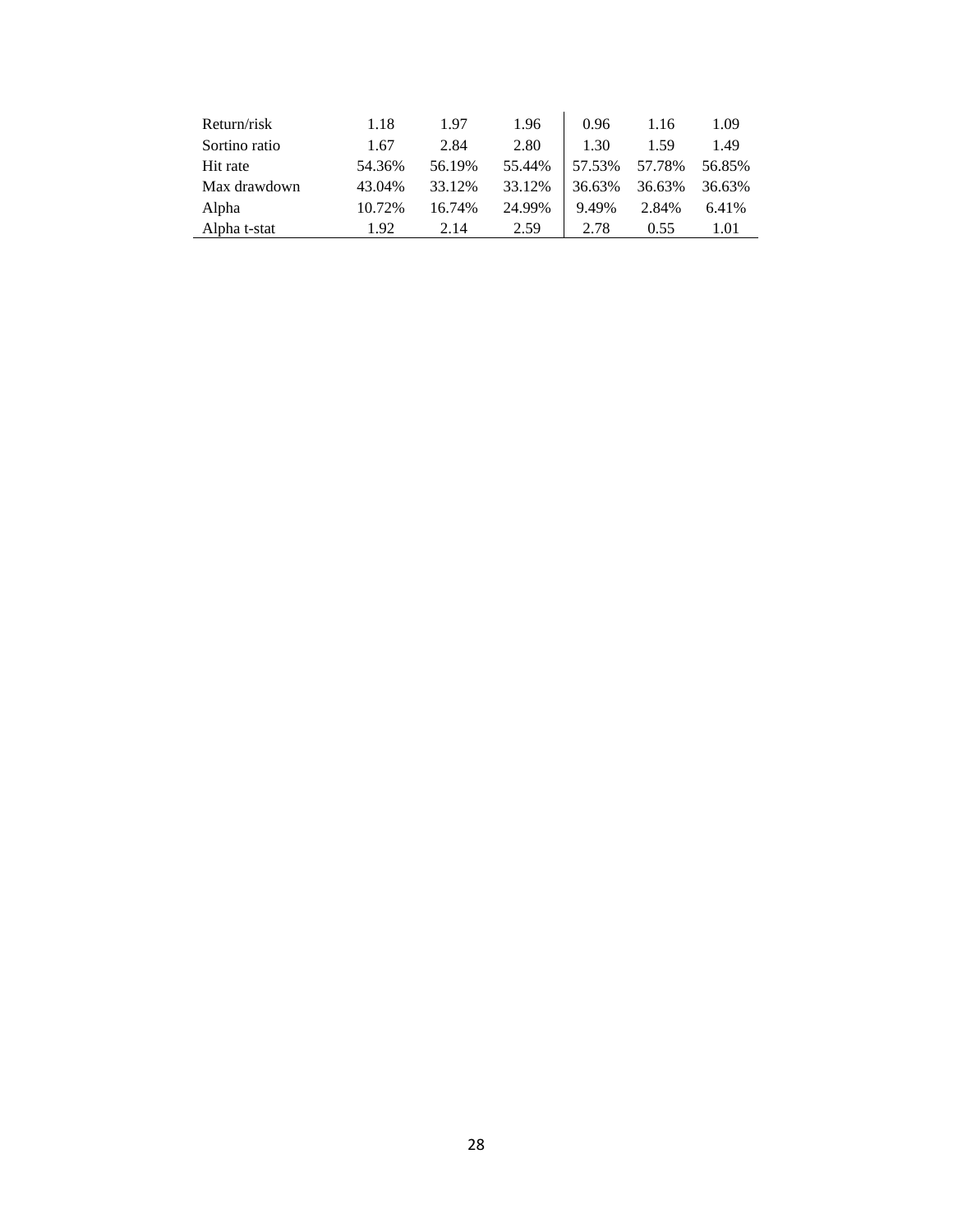|                         |          |           |        |          |               |        |          |        | ------- |          |                    |        |  |
|-------------------------|----------|-----------|--------|----------|---------------|--------|----------|--------|---------|----------|--------------------|--------|--|
|                         |          | <b>US</b> |        |          | <b>Europe</b> |        |          | China  |         |          | <b>EM</b> ex China |        |  |
|                         | $2011 -$ | 2016-     | 2018-  | $2011 -$ | 2016-         | 2018-  | $2011 -$ | 2016-  | 2018-   | $2011 -$ | 2016-              | 2018-  |  |
|                         | 2021     | 2021      | 2021   | 2021     | 2021          | 2021   | 2021     | 2021   | 2021    | 2021     | 2021               | 2021   |  |
| Value -<br>weighted     |          |           |        |          |               |        |          |        |         |          |                    |        |  |
| Returns                 | 31.28%   | 49.10%    | 81.23% | 6.76%    | 17.56%        | 22.41% | 11.54%   | 13.96% | 25.52%  | 1.40%    | 13.85%             | 13.94% |  |
| Risk                    | 39.16%   | 44.64%    | 51.34% | 21.19%   | 20.75%        | 22.56% | 23.73%   | 23.13% | 24.87%  | 15.16%   | 14.77%             | 15.86% |  |
| Return/risk             | 0.80     | 1.10      | 1.58   | 0.32     | 0.85          | 0.99   | 0.49     | 0.60   | 1.03    | 0.09     | 0.94               | 0.88   |  |
| Sortino ratio           | 1.19     | 1.67      | 2.45   | 0.44     | 1.18          | 1.39   | 0.67     | 0.85   | 1.52    | 0.13     | 1.31               | 1.22   |  |
| Hit rate<br>Max         | 53.30%   | 53.41%    | 53.78% | 53.05%   | 55.26%        | 55.95% | 53.92%   | 54.43% | 53.15%  | 51.69%   | 54.20%             | 54.13% |  |
| drawdown                | 56.90%   | 56.90%    | 56.90% | 55.52%   | 30.57%        | 30.57% | 62.58%   | 44.01% | 38.70%  | 54.06%   | 35.11%             | 35.11% |  |
| Alpha                   | 7.97%    | 10.40%    | 28.32% | $-0.11%$ | 6.83%         | 14.03% | 3.53%    | 3.90%  | 5.69%   | 1.62%    | 7.32%              | 13.57% |  |
| Alpha t-stat            | 0.80     | 0.61      | 1.12   | $-0.02$  | 1.19          | 1.78   | 1.17     | 0.95   | 1.04    | 0.43     | 1.29               | 1.98   |  |
| <b>Equally-weighted</b> |          |           |        |          |               |        |          |        |         |          |                    |        |  |
| Returns                 | 18.04%   | 24.99%    | 41.04% | 12.24%   | 23.32%        | 28.02% | 11.43%   | 6.16%  | 11.82%  | 12.00%   | 18.51%             | 15.59% |  |
| Risk                    | 29.12%   | 28.92%    | 32.06% | 16.70%   | 16.58%        | 18.18% | 27.29%   | 25.15% | 25.77%  | 11.69%   | 11.55%             | 12.42% |  |
| Return/risk             | 0.62     | 0.86      | 1.28   | 0.73     | 1.41          | 1.54   | 0.42     | 0.24   | 0.46    | 1.03     | 1.60               | 1.26   |  |
| Sortino ratio           | 0.91     | 1.29      | 1.93   | 1.02     | 1.95          | 2.12   | 0.56     | 0.33   | 0.63    | 1.39     | 2.20               | 1.70   |  |
| Hit rate<br>Max         | 52.86%   | 53.13%    | 53.58% | 53.15%   | 56.32%        | 56.65% | 54.60%   | 53.43% | 53.25%  | 56.57%   | 57.45%             | 56.45% |  |
| drawdown                | 55.53%   | 45.99%    | 45.99% | 49.37%   | 35.01%        | 35.01% | 65.87%   | 54.25% | 48.43%  | 39.83%   | 39.83%             | 39.83% |  |
| Alpha                   | 6.62%    | 4.25%     | 15.84% | 7.27%    | 14.04%        | 20.07% | 6.24%    | 0.98%  | 1.49%   | 8.50%    | 5.17%              | 6.59%  |  |
| Alpha t-stat            | 0.76     | 0.38      | 1.09   | 1.51     | 1.94          | 2.36   | 1.21     | 0.14   | 0.20    | 2.45     | 1.23               | 1.44   |  |

| <b>Exhibit 8 Panel B: Climate Solutions Portfolios Performance by Region/Country</b> |  |  |
|--------------------------------------------------------------------------------------|--|--|
|                                                                                      |  |  |

Note: Exhibit 8 Panel A presents the portfolio performance for value-weighted and equally-weighted climate solutions portfolios based on the developed market sample and the emerging market sample for three time period January 2011 to October 2021, January 2016 to October 2021, and January 2018 to October 2021. These portfolios are formed at the end of 2010, and rebalanced on a monthly basis. On the rebalance day, which is the last business day of the month, the value-weighted CSI is calculated based on the market capitalization weights of stocks in our sample from previous business day, while the equally-weighted CSI is calculated based on an equal weighting of stocks in the sample from previous trading day. We allow portfolios to drift between rebalance dates. For the DM portfolios, we calculate alphas for climate solutions portfolios using multi-factor regressions controlling for Fama-French DM five factors including market, value, size, profitability as well as the DM momentum factor. For the EM portfolios, we calculate alphas controlling for Fama-French EM five factors and the EM momentum factor. The t-statistics for alphas are estimated based on HAC standard errors. In Panel B, the alphas for the regional portfolios are calculated after controlling for regional factors: for US using US FF5 factors and US momentum factor, for Europe using European FF5 factors and European momentum factor, for China using MSCI China A Onshore Index (USD), and EM FF5 factors excluding market, and EM momentum factor, and for EM ex China using EM FF5 and EM momentum factor.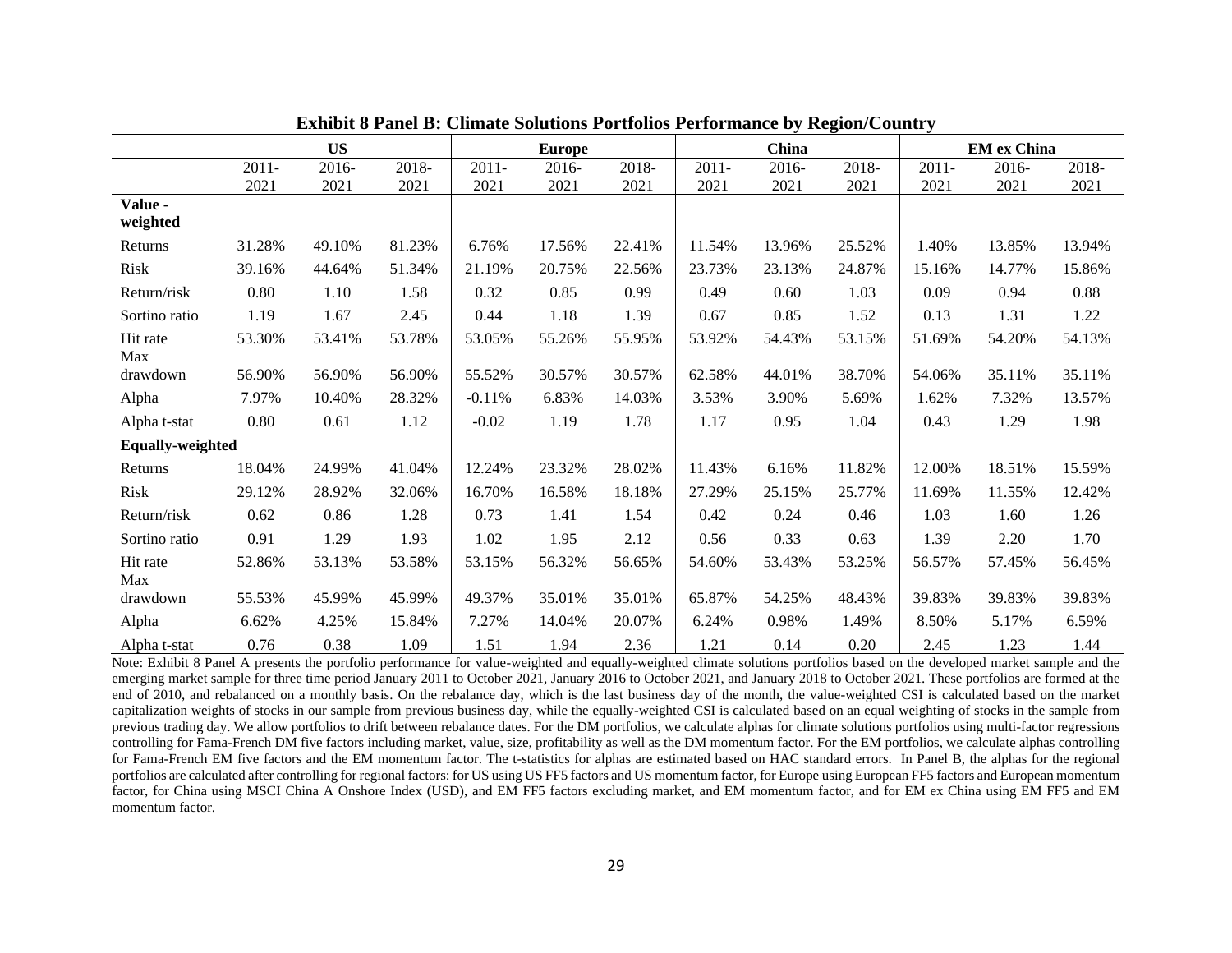#### *4.6.2. Solutions Variation*

From a solutions perspective, we find climate solutions companies in Energy, Alternative Fuels, Battery, Transportation have better performance than Agriculture & Food and sectors such as Nature-Based Solutions, Recycling & Circularity, Industrials and Recycling & Circularity, which are combined together and labelled as "others" due to smaller sample size as shown in Exhibit 9.<sup>31</sup> For example, the Battery sector generates an annualized return of 42.9% from 2011 to 2021, of which the most recent years have seen 93.4% returns on average. $32$ 

While transportation and energy storage portfolios have delivered superior performance, on both value and equal-weighted basis, energy, alternative fuels, and materials portfolios exhibit superior performance on an equal-weighted basis. In general, equal-weighted portfolios show more consistent outperformance across solutions, with significant positive alphas.

|                 | Agriculture |                  |        | Fuels -   |         |           |                |          |
|-----------------|-------------|------------------|--------|-----------|---------|-----------|----------------|----------|
|                 | & Food      | <b>Batteries</b> | Energy | Alternate | Housing | Materials | Transportation |          |
|                 | (A)         | (B)              | (E)    | (F)       | (H)     | (M)       | (T)            | Others   |
| Value -weighted |             |                  |        |           |         |           |                |          |
| Returns         | 2.54%       | 42.92%           | 7.88%  | 10.33%    | 13.07%  | $-2.02%$  | 13.34%         | 3.62%    |
| Risk            | 47.90%      | 42.76%           | 14.64% | 24.52%    | 26.59%  | 32.54%    | 28.45%         | 28.27%   |
| Return/risk     | 0.05        | 1.00             | 0.54   | 0.42      | 0.49    | $-0.06$   | 0.47           | 0.13     |
| Sortino ratio   | 0.08        | 1.55             | 0.74   | 0.60      | 0.72    | $-0.09$   | 0.67           | 0.18     |
| Hit rate        | 49.27%      | 52.83%           | 54.47% | 52.40%    | 51.21%  | 50.27%    | 52.44%         | 50.41%   |
| Max drawdown    | 73.63%      | 57.57%           | 38.66% | 49.36%    | 55.22%  | 78.43%    | 69.73%         | 71.36%   |
| Alpha           | 22.44%      | 32.58%           | 5.08%  | 10.07%    | 5.83%   | 5.33%     | 20.59%         | $-2.63%$ |
| Alpha t-stat    | 1.26        | 1.85             | 1.16   | 1.22      | 0.67    | 0.45      | 1.97           | $-0.43$  |
| <b>Equally-</b> |             |                  |        |           |         |           |                |          |
| weighted        |             |                  |        |           |         |           |                |          |
| Returns         | 9.02%       | 21.78%           | 12.06% | 16.58%    | 8.85%   | 15.70%    | 23.53%         | 12.60%   |
| Risk            | 25.08%      | 23.63%           | 11.83% | 18.13%    | 26.64%  | 24.49%    | 19.33%         | 20.07%   |
| Return/risk     | 0.36        | 0.92             | 1.02   | 0.91      | 0.33    | 0.64      | 1.22           | 0.63     |
| Sortino ratio   | 0.55        | 1.41             | 1.40   | 1.37      | 0.51    | 0.96      | 1.83           | 0.94     |
| Hit rate        | 49.34%      | 52.57%           | 56.03% | 52.17%    | 50.68%  | 50.92%    | 53.57%         | 51.10%   |
| Max drawdown    | 50.66%      | 39.18%           | 37.98% | 40.76%    | 49.41%  | 55.53%    | 42.32%         | 52.40%   |
| Alpha           | 13.77%      | 19.95%           | 8.42%  | 13.60%    | 8.52%   | 16.03%    | 25.80%         | 0.87%    |
| Alpha t-stat    | 1.47        | 2.21             | 2.69   | 2.54      | 1.14    | 2.55      | 3.18           | 0.20     |

**Exhibit 9: Climate Solutions Portfolios Performance by Categories (2011-2021)**

<sup>&</sup>lt;sup>31</sup> We have combined Nature-Based Solutions, Industrials and Recycling & Circularity sectors into "Others" given that these sectors have relatively small sample size with the number of companies less than 20.

<sup>&</sup>lt;sup>32</sup> We have classified Tesla in Battery instead of Transportation, given the company's battery production advantage being a major competitive driver. Moreover, the company's increasing range of solutions is more broadly in the sustainable energy space, which makes it challenging to classify the company as a pure car manufacturer. Reclassifying Tesla to Transportation would raise both return and risk for that solution.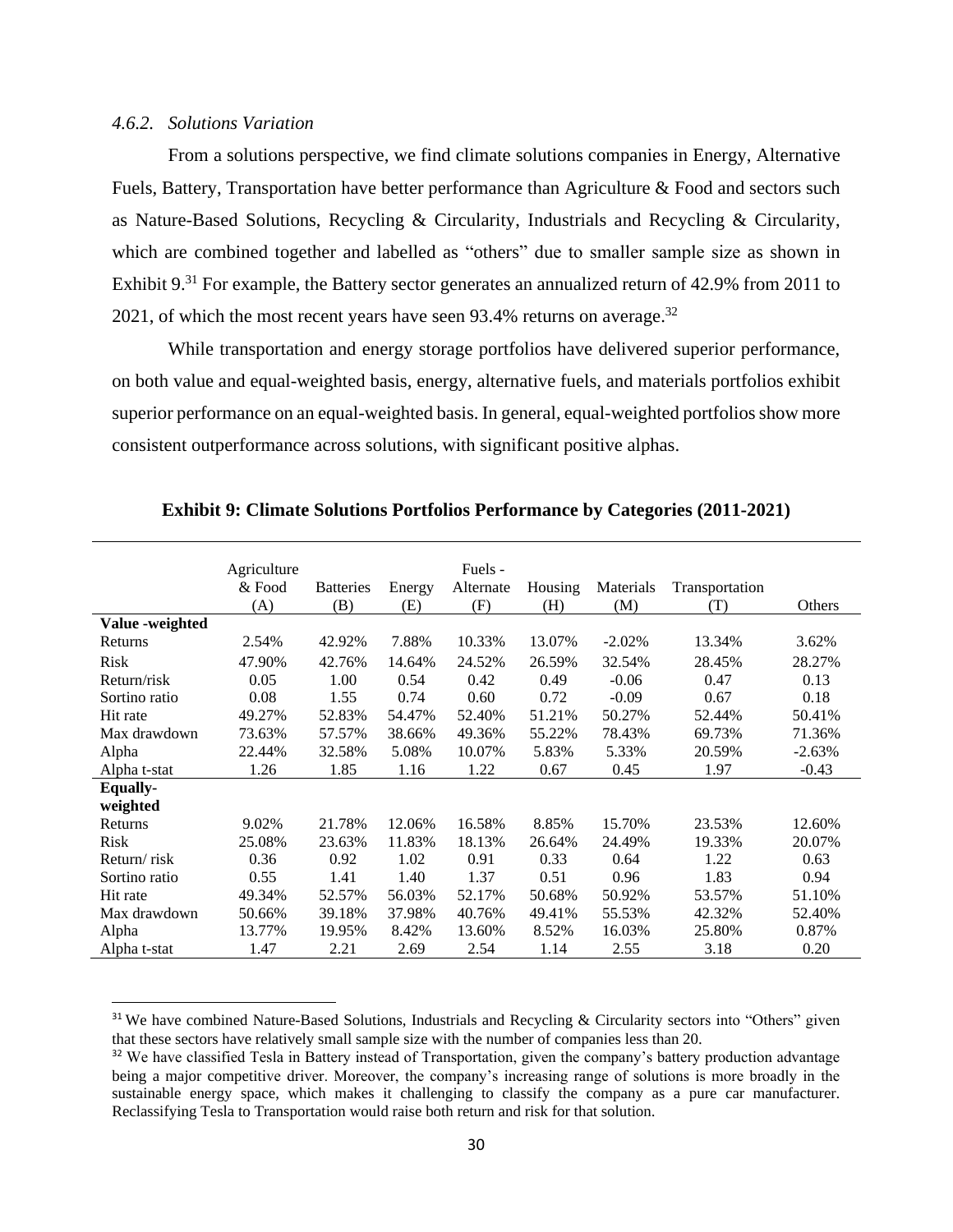| Number of                                                                                                                          |      |      |       |      |    |      |     |      |
|------------------------------------------------------------------------------------------------------------------------------------|------|------|-------|------|----|------|-----|------|
| stocks                                                                                                                             | 10.4 | 27 Q | 274.9 | 30.8 | 94 | 14.6 | 418 | 14.7 |
| Note: Exhibit 9 presents the performance for climate solutions portfolios by different categories. For some of the categories with |      |      |       |      |    |      |     |      |
| number of observations less than 20 companies, we combine them in to "Others", including Nature-Based Solutions Industrials,       |      |      |       |      |    |      |     |      |
|                                                                                                                                    |      |      |       |      |    |      |     |      |

Recycling & Circularity and Carbon Capture and Storage. Alphas are calculated after controlling for Fama-French DM and EM five factors including market, value, size, profitability and investment as well as DM and EM momentum factors.

#### **5. Implications**

Our analysis reveals several insights about the growing market for decarbonization. First, investors in public markets increasingly can gain exposure to climate solutions companies. Both the number and the market capitalization of those companies in public markets has increased over time. While just ten years ago, we found less than 300 such companies with enough liquidity and size for institutional investment, this number has doubled in the most recent years. Of course, this underestimates the total exposure to climate solutions revenues that an investor can gain exposure in public markets, as many companies are developing products and services to decarbonize the economy, but those might represent only a (small) fraction of their overall revenues.

Second, a significant percentage of these companies, almost half, are in emerging markets. Within this set many companies are in China. In fact, more climate solutions companies are in China rather than the US or the EU. Again, a caveat to this result applies as it could be that more companies in the US or the EU are developing climate solutions, but those companies are also providing other services and therefore they are not included in our sample (or they are private companies) and the relative prevalence of those companies might be higher in US/EU relative to China.

Third, most companies provide energy low carbon solutions, such as solar or wind power generation. Only recently, investors can gain exposure in public markets to an increasing number of companies that provide other solutions, such as batteries and storage, food, materials, and transportation.

Fourth, those companies exhibit high growth, high investment, and low profitability. Therefore, they are likely to exhibit higher risk, especially if that growth stalls and expectations for regulatory climate action or shifting consumer preferences towards low carbon products do not materialize. Coupling this with the fact that many companies are in emerging markets, exposing investors to political, regulatory and currency risks, also elevates the risk profile of these portfolios.

Fifth, our results suggest that it is important to clearly differentiate climate solutions investments from more broadly based, less pure-play investment products that take climate change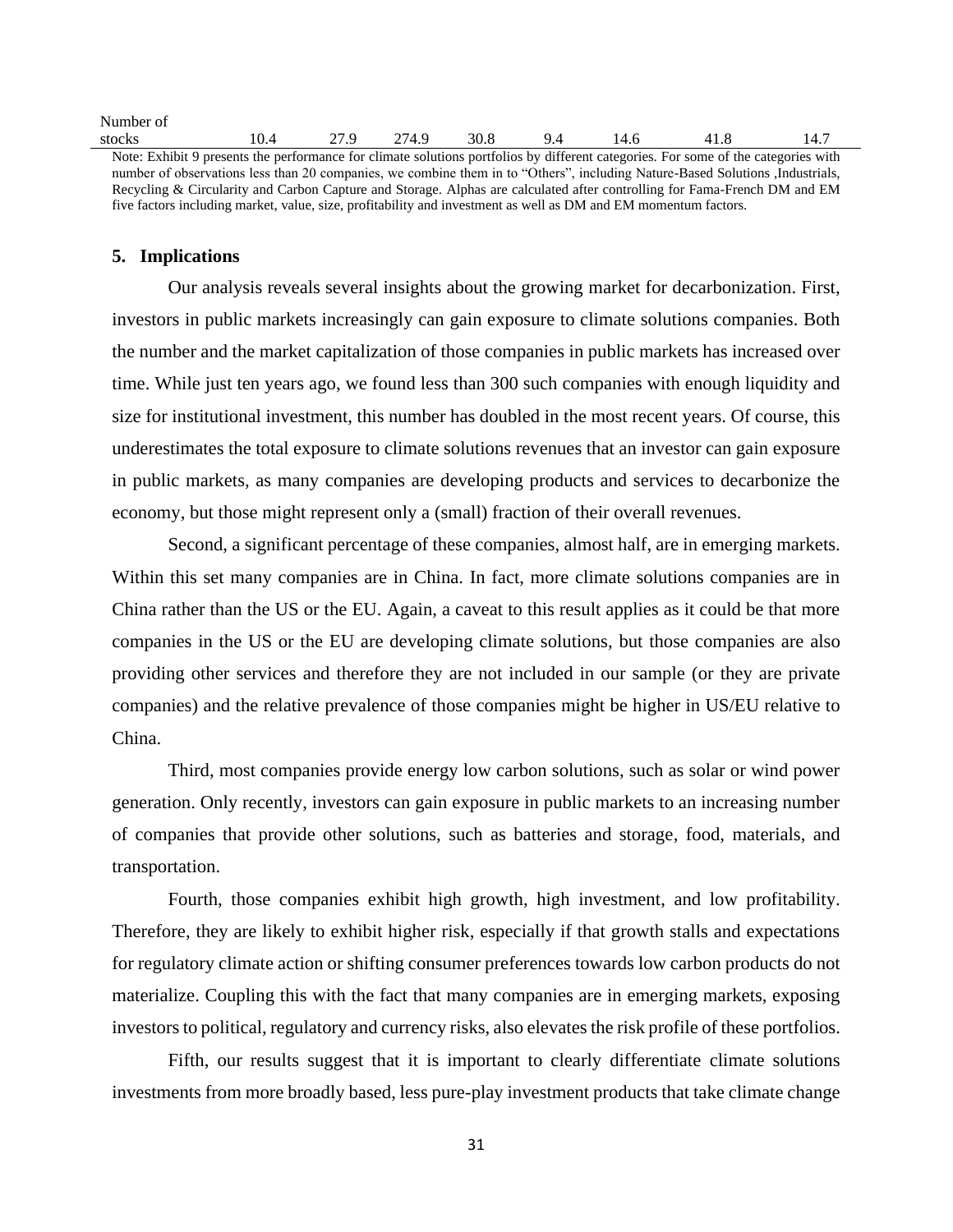into account: they provide investors with different exposures. Specifically, the returns of a climate solutions portfolio exhibit zero correlation, after accounting for market returns, with those of indices that lower the carbon emission exposure. Labelling those products clearly and differently could serve investors well. Generic labels, such as "climate change," fail to communicate what the products are seeking to achieve and could lead investors to allocate capital away from their preferences. We recommend that products seeking to decarbonize portfolios by underweighting high carbon companies are clearly labelled as "Low Carbon Exposure" portfolios. In contrast, products that include companies that provide solutions to decarbonize the economy, are labelled as "Climate Solutions" portfolios.

#### **6. Conclusion**

In this paper we develop a process to identify a list of publicly traded "pure-play" companies that provide climate solutions products or services and contribute to the transition to a low carbon world. Our sample of global companies are mainly in ten business areas central to climate change solutions, including agriculture & food, building & housing, carbon capture, utilization, and storage (CCUS), energy generation & storage, materials, nature-based solutions, recycling and circularity, and transportation.

We find emerging markets have a significant presence in our sample — almost half of the climate solutions companies are from emerging markets. This suggests that many EM businesses have been actively participating in the market of decarbonization, which allows investors to deploy capital not only to developed markets but across a more diverse set of regions.

Based on this list of climate solutions companies, we build value-weighted and equallyweighted climate solutions portfolios for the global sample as well as by different market, region and sector segments. We find these pure-play climate solutions companies are characterized with lower profitability, higher revenue growth, and higher investment and capital expenditure relative to their industry peers, which is also reflected in their relative lower valuation ratios, such as earnings yield and book-to-market.

Our stock selection and portfolio construction for climate solutions portfolios aim to gain exposure to long-term climate change opportunities and innovations as economies attempt to transition to a low carbon economy rather than to achieve immediate carbon reductions. This represents a different approach from existing indices in the market which overweight low carbon companies and underweight high carbon companies. As expected, we observe our climate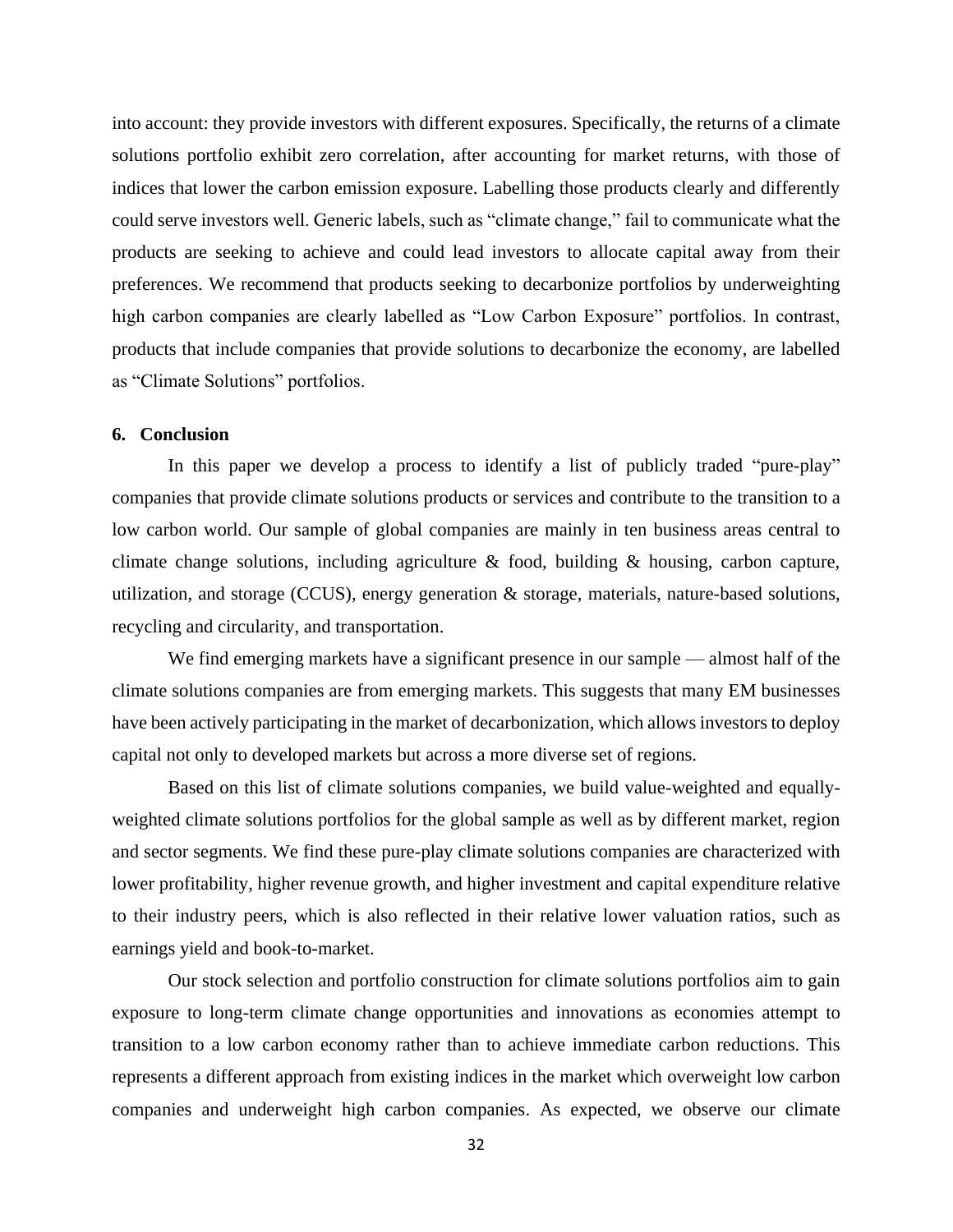solutions portfolios have large tracking errors to MSCI ACWI due to more active security selection and portfolio weights.

Lastly, we examine the stock performance of the climate solutions portfolios from January 2011 to October 2021, and find evidence of outperformance of climate solutions portfolios, particularly noticeable in the past four years, in both developed markets and emerging markets excluding China, as well as in energy, fuels, battery and transportation segments.

We hope our study provide investors practical examples of how to identify pure-play climate solutions companies, how to build portfolios to gain exposure to climate change opportunities, and a better understanding of the properties and financial performance of these portfolios.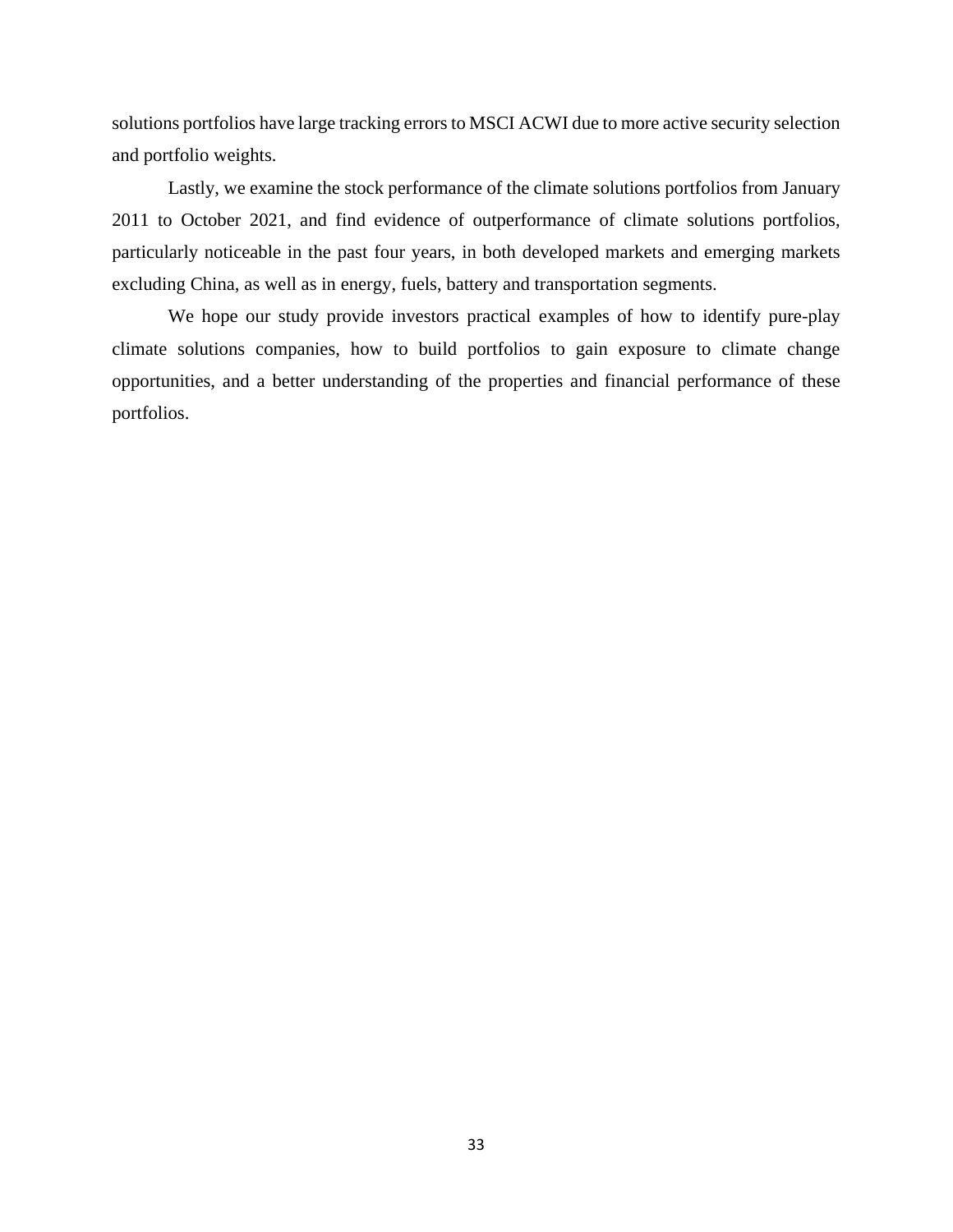#### **References**

Andersson, M., P. Bolton and F. Samama. 2016. "Hedging Climate Risk." *Financial Analysts Journal* 72(3): 13-32.

Cheema-Fox, A., B.R. LaPerla, G. Serafeim, D. Turkington, and H. Wang. 2021(a). "Decarbonization Factors." *Journal of Impact & ESG Investing* 2 (1): 47-73.

Cheema-Fox, A., B.R. LaPerla, G. Serafeim, D. Turkington and H. Wang. 2021(b). Decarbonizing Everything." *Financial Analyst Journal* 77 (3): 93-108.

Hellstern, T., K. Henderson, S. Kane, and M. Rogers. 2021. "Innovating to Net Zero: An Executive's Guide to Climate Technology. Available at: [innovating-to-net-zero-an-executives](https://www.mckinsey.com/~/media/mckinsey/business%20functions/sustainability/our%20insights/innovating%20to%20net%20zero%20an%20executives%20guide%20to%20climate%20technology/innovating-to-net-zero-an-executives-guide-to-climate-technology.pdf?shouldIndex=false)[guide-to-climate-technology.pdf \(mckinsey.com\)](https://www.mckinsey.com/~/media/mckinsey/business%20functions/sustainability/our%20insights/innovating%20to%20net%20zero%20an%20executives%20guide%20to%20climate%20technology/innovating-to-net-zero-an-executives-guide-to-climate-technology.pdf?shouldIndex=false)

IPCC, 2021. "Summary for Policymakers. In: Climate Change 2021: The Physical Science Basis." Contribution of Working Group I to the Sixth Assessment Report of the Intergovernmental Panel on Climate Change [Masson-Delmotte, V., P. Zhai, A. Pirani, S. L. Connors, C. Péan, S. Berger, N. Caud, Y. Chen, L. Goldfarb, M. I. Gomis, M. Huang, K. Leitzell, E. Lonnoy, J.B.R. Matthews, T. K. Maycock, T. Waterfield, O. Yelekçi, R. Yu and B. Zhou (eds.)]. Cambridge University Press. In Press.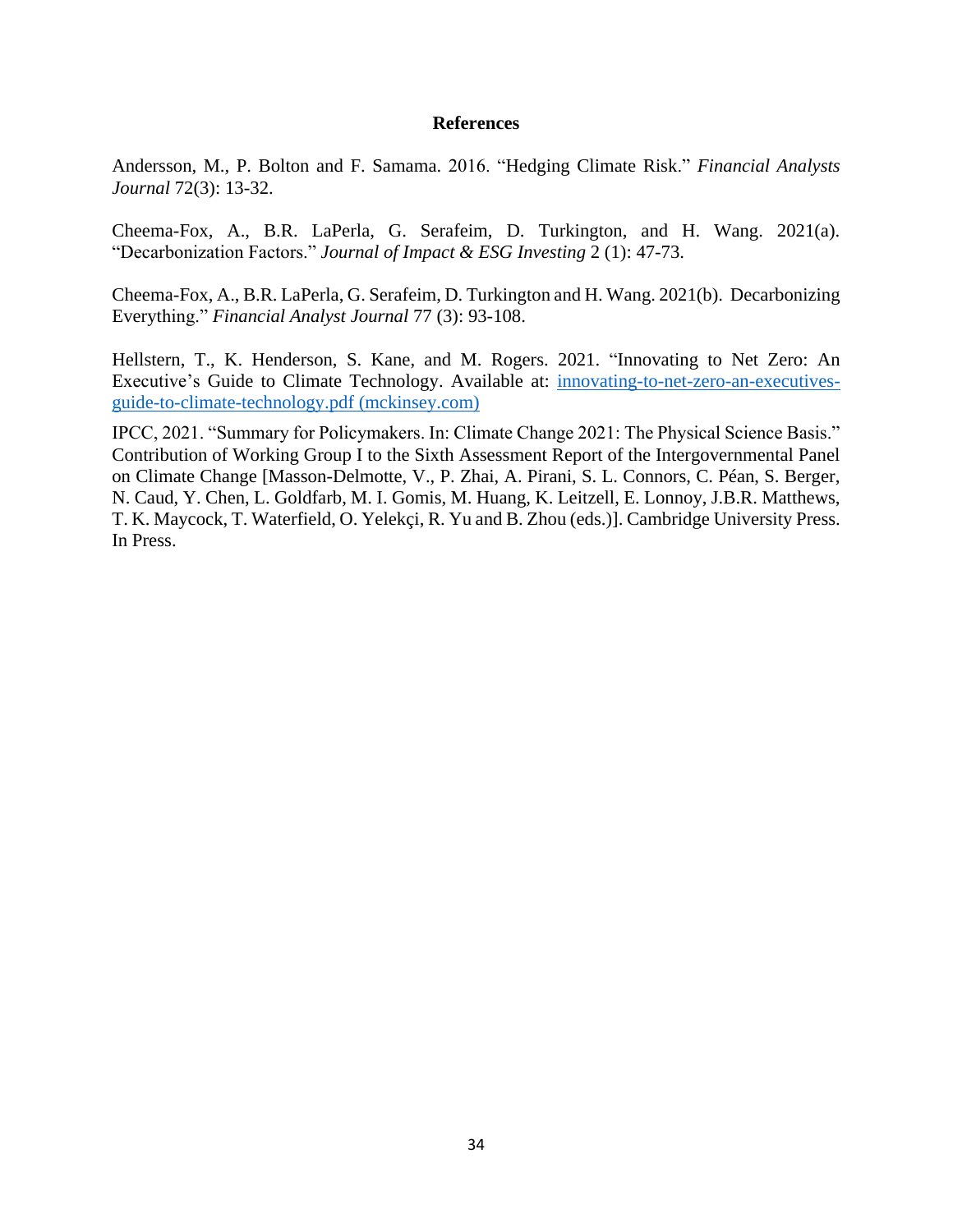## **Appendix**

|                    | Global           |               |               |                  |               |               |  |  |
|--------------------|------------------|---------------|---------------|------------------|---------------|---------------|--|--|
|                    |                  | <b>VW</b>     |               |                  | EW            |               |  |  |
|                    | $2011 -$<br>2021 | 2016-<br>2021 | 2018-<br>2021 | $2011 -$<br>2021 | 2016-<br>2021 | 2018-<br>2020 |  |  |
| Alpha              | 10.04%           | 11.40%        | 22.91%        | 11.41%           | 9.20%         | 13.83%        |  |  |
|                    | 1.68             | 1.22          | 1.87          | 3.22             | 1.83          | 2.18          |  |  |
| <b>DM Mkt-RF</b>   | 0.59             | 0.96          | 0.98          | 0.32             | 0.38          | 0.46          |  |  |
|                    | 2.54             | 2.38          | 2.12          | 3.55             | 3.08          | 2.58          |  |  |
| <b>DM SMB</b>      | $-0.06$          | $-0.75$       | $-0.54$       | 0.07             | $-0.01$       | 0.16          |  |  |
|                    | $-0.16$          | $-1.26$       | $-0.87$       | 0.32             | $-0.04$       | 0.48          |  |  |
| DM HML             | $-0.84$          | $-1.54$       | $-1.78$       | $-0.43$          | $-0.70$       | $-0.99$       |  |  |
|                    | $-1.31$          | $-2.14$       | $-1.69$       | $-1.96$          | $-2.91$       | $-3.24$       |  |  |
| <b>DM RMW</b>      | $-1.07$          | $-1.87$       | $-1.61$       | $-0.49$          | $-0.68$       | $-0.87$       |  |  |
|                    | $-2.07$          | $-3.03$       | $-2.03$       | $-2.00$          | $-1.85$       | $-1.80$       |  |  |
| <b>DM CMA</b>      | $-0.18$          | 1.06          | 2.17          | 0.16             | 0.73          | 1.27          |  |  |
|                    | $-0.19$          | 1.06          | 1.58          | 0.47             | 2.29          | 3.37          |  |  |
| DM WML             | 0.01             | 0.12          | 0.07          | $-0.13$          | $-0.15$       | $-0.20$       |  |  |
|                    | 0.02             | 0.23          | 0.11          | $-0.92$          | $-0.90$       | $-0.99$       |  |  |
| <b>EM Mkt-RF</b>   | 0.52             | 0.58          | 0.61          | 0.65             | 0.75          | 0.68          |  |  |
|                    | 2.66             | 2.01          | 1.59          | 6.33             | 5.29          | 3.28          |  |  |
| <b>EM SMB</b>      | 0.69             | 0.90          | 0.97          | 0.78             | 0.87          | 1.00          |  |  |
|                    | 2.15             | 2.00          | 1.91          | 4.86             | 3.74          | 3.25          |  |  |
| <b>EM HML</b>      | 0.11             | 0.08          | $-0.13$       | 0.21             | 0.21          | 0.25          |  |  |
|                    | 0.32             | 0.18          | $-0.27$       | 1.01             | 0.87          | 1.12          |  |  |
| <b>EM RMW</b>      | $-0.58$          | $-0.29$       | $-0.46$       | $-0.27$          | $-0.27$       | $-0.14$       |  |  |
|                    | $-1.13$          | $-0.41$       | $-0.52$       | $-1.34$          | $-0.97$       | $-0.47$       |  |  |
| <b>EM CMA</b>      | $-0.08$          | $-0.08$       | $-0.02$       | $-0.28$          | $-0.17$       | $-0.24$       |  |  |
|                    | $-0.12$          | $-0.10$       | $-0.02$       | $-0.79$          | $-0.42$       | $-0.68$       |  |  |
| <b>EM WML</b>      | 0.01             | $-0.06$       | 0.03          | 0.00             | 0.17          | 0.13          |  |  |
|                    | 0.05             | $-0.17$       | 0.07          | $-0.02$          | 1.11          | 0.67          |  |  |
| Adjusted R-squared | 56.25%           | 52.84%        | 46.50%        | 80.31%           | 80.65%        | 79.16%        |  |  |
| N                  | 130              | 70            | 46            | 130              | 70            | 46            |  |  |

**Exhibit A1 Panel A: Multifactor Regressions for Global Climate solutions portfolios**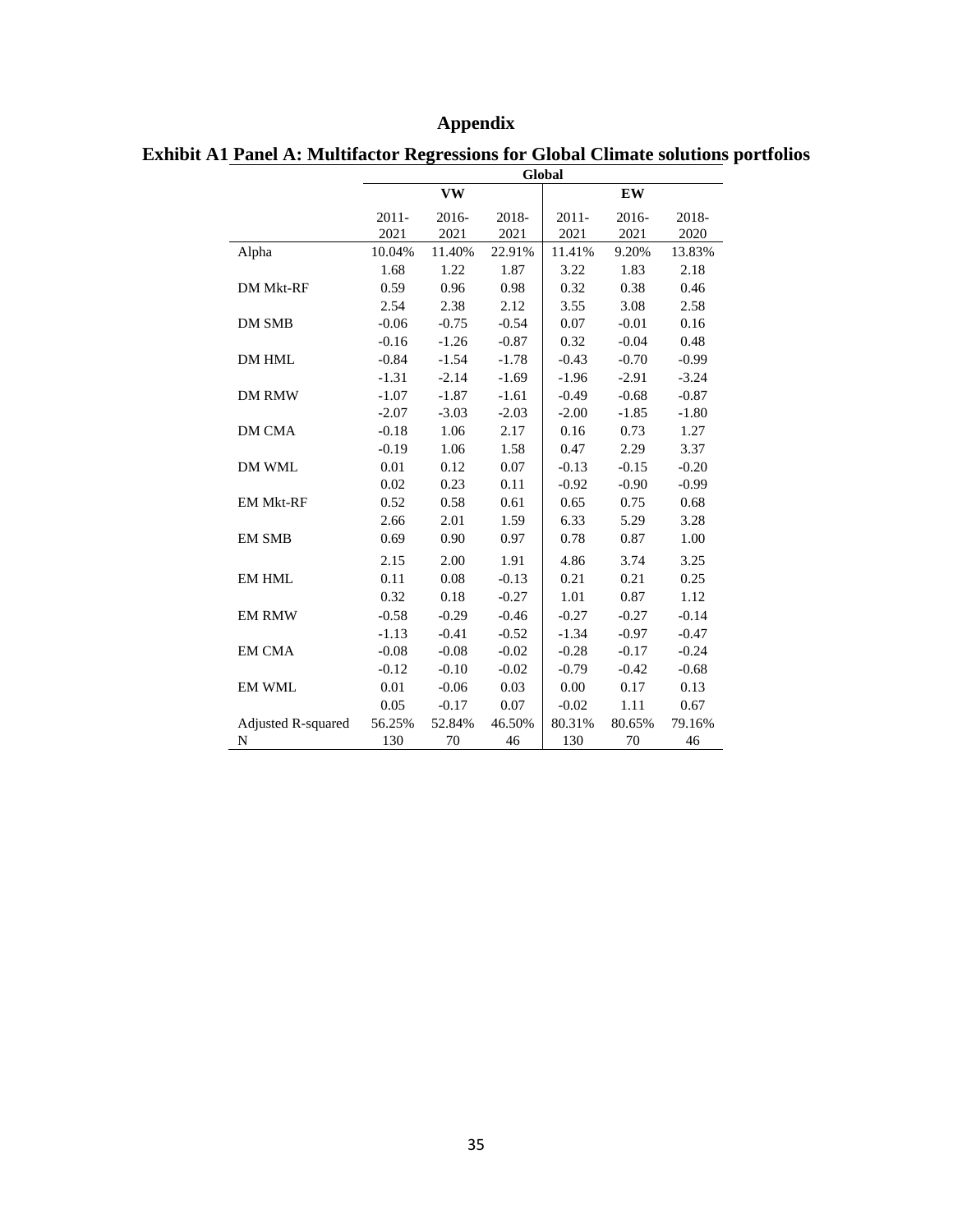|                  |                  |               |               | <b>DM</b>        |               |               | <b>EM</b>        |               |               |                  |               |               |
|------------------|------------------|---------------|---------------|------------------|---------------|---------------|------------------|---------------|---------------|------------------|---------------|---------------|
|                  |                  | <b>VW</b>     |               |                  | EW            |               |                  | <b>VW</b>     |               |                  | <b>EW</b>     |               |
|                  | $2011 -$<br>2020 | 2016-<br>2020 | 2018-<br>2020 | $2011 -$<br>2020 | 2016-<br>2020 | 2018-<br>2020 | $2011 -$<br>2020 | 2016-<br>2020 | 2018-<br>2020 | $2011 -$<br>2020 | 2016-<br>2020 | 2018-<br>2020 |
| Alpha            | 9.11%            | 14.18%        | 27.72%        | 10.72%           | 16.74%        | 24.99%        | 5.45%            | 0.03%         | 8.51%         | 9.49%            | 2.84%         | 6.41%         |
|                  | 1.50             | 1.47          | 2.06          | 1.92             | 2.14          | 2.59          | 0.80             | 0.91          | 0.93          | 0.82             | 0.86          | 0.83          |
| DM Mkt-RF        | 1.46             | 1.96          | 2.06          | 1.19             | 1.35          | 1.42          |                  |               |               |                  |               |               |
|                  | 5.63             | 4.83          | 5.06          | 10.65            | 7.36          | 7.71          |                  |               |               |                  |               |               |
| DM SMB           | 0.23             | $-0.60$       | $-0.38$       | 0.65             | 0.70          | 0.87          |                  |               |               |                  |               |               |
|                  | 0.44             | $-0.87$       | $-0.44$       | 2.13             | 2.05          | 2.27          |                  |               |               |                  |               |               |
| DM HML           | $-1.06$          | $-1.88$       | $-2.10$       | $-0.69$          | $-1.08$       | $-1.23$       |                  |               |               |                  |               |               |
|                  | $-1.35$          | $-1.95$       | $-1.68$       | $-2.15$          | $-2.66$       | $-2.99$       |                  |               |               |                  |               |               |
| <b>DM RMW</b>    | $-1.22$          | $-2.01$       | $-2.41$       | $-1.17$          | $-1.64$       | $-2.49$       |                  |               |               |                  |               |               |
|                  | $-2.44$          | $-2.45$       | $-2.32$       | $-3.13$          | $-2.44$       | $-3.35$       |                  |               |               |                  |               |               |
| DM CMA           | 0.07             | 1.56          | 2.18          | 0.37             | 1.13          | 1.23          |                  |               |               |                  |               |               |
|                  | 0.07             | 1.26          | 1.22          | 0.65             | 1.99          | 1.92          |                  |               |               |                  |               |               |
| DM WML           | $-0.05$          | 0.05          | 0.14          | $-0.21$          | $-0.09$       | $-0.09$       |                  |               |               |                  |               |               |
|                  | $-0.14$          | 0.10          | 0.21          | $-1.05$          | $-0.32$       | $-0.24$       |                  |               |               |                  |               |               |
| <b>EM Mkt-RF</b> |                  |               |               |                  |               |               | 0.80             | 0.91          | 0.93          | 0.82             | 0.86          | 0.83          |
|                  |                  |               |               |                  |               |               | 5.52             | 5.12          | 6.54          | 12.62            | 11.70         | 11.54         |
| <b>EM SMB</b>    |                  |               |               |                  |               |               | 0.94             | 0.82          | 0.75          | 1.18             | 1.11          | 1.17          |
|                  |                  |               |               |                  |               |               | 2.52             | 2.00          | 1.83          | 6.99             | 5.45          | 4.97          |
| <b>EM HML</b>    |                  |               |               |                  |               |               | 0.30             | 0.26          | $-0.06$       | 0.40             | 0.57          | 0.50          |
|                  |                  |               |               |                  |               |               | 0.89             | 0.64          | $-0.13$       | 1.64             | 2.06          | 1.56          |
|                  |                  |               |               |                  |               |               |                  |               |               |                  |               |               |
| <b>EM RMW</b>    |                  |               |               |                  |               |               | $-0.16$          | 0.22          | 0.61          | 0.17             | 0.24          | 0.46          |
|                  |                  |               |               |                  |               |               | $-0.40$          | 0.68          | 1.79          | 0.63             | 0.67          | 1.20          |
| <b>EM CMA</b>    |                  |               |               |                  |               |               | $-0.67$          | $-0.17$       | 0.44          | $-0.52$          | $-0.40$       | $-0.32$       |
|                  |                  |               |               |                  |               |               | $-1.52$          | $-0.25$       | 0.67          | $-2.30$          | $-1.40$       | $-0.92$       |
| <b>EM WML</b>    |                  |               |               |                  |               |               | 0.18             | 0.58          | 0.88          | $-0.05$          | 0.24          | 0.24          |
|                  |                  |               |               |                  |               |               | 0.92             | 2.11          | 3.33          | $-0.46$          | 1.64          | 1.22          |
| Adjusted R-      |                  |               |               |                  |               |               |                  |               |               |                  |               |               |
| squared          | 51.49%           | 50.70%        | 50.06%        | 68.71%           | 68.12%        | 72.46%        | 43.98%           | 43.33%        | 48.53%        | 72.48%           | 75.41%        | 74.89%        |
| N                | 130              | 70            | 46            | 130              | 70            | 46            | 130              | 70            | 46            | 130              | 70            | 46            |

#### **Exhibit A1 Panel B: Multifactor Regressions for DM and EM Climate Solutions Portfolios**

Note: Exhibit A1 Panel A presents the portfolio performance for value-weighted and equally-weighted climate solutions portfolios based on the global sample for three time period January 2011 to October 2021, January 2016 to October 2021, and January 2018 to October 2021. For the global portfolio, we calculate alphas for climate solutions portfolios using multi-factor regressions controlling for Fama-French DM and EM five factors including market, value, size, profitability and investment as well as DM and EM momentum factors. Exhibit A1 Panel B presents the portfolio performance for value-weighted and equally-weighted climate solutions portfolios based on the developed market sample and the emerging market sample for three time period January 2011 to October 2021, January 2016 to October 2021, and January 2018 to October 2021. For the DM portfolios, we calculate alphas for climate solutions portfolios using multi-factor regressions controlling for Fama-French DM five factors including market, value, size, profitability as well as the DM momentum factor. For the EM portfolios, we calculate alphas controlling for Fama-French EM five factors and the EM momentum factor. The t-statistics for alphas are estimated based on HAC standard errors.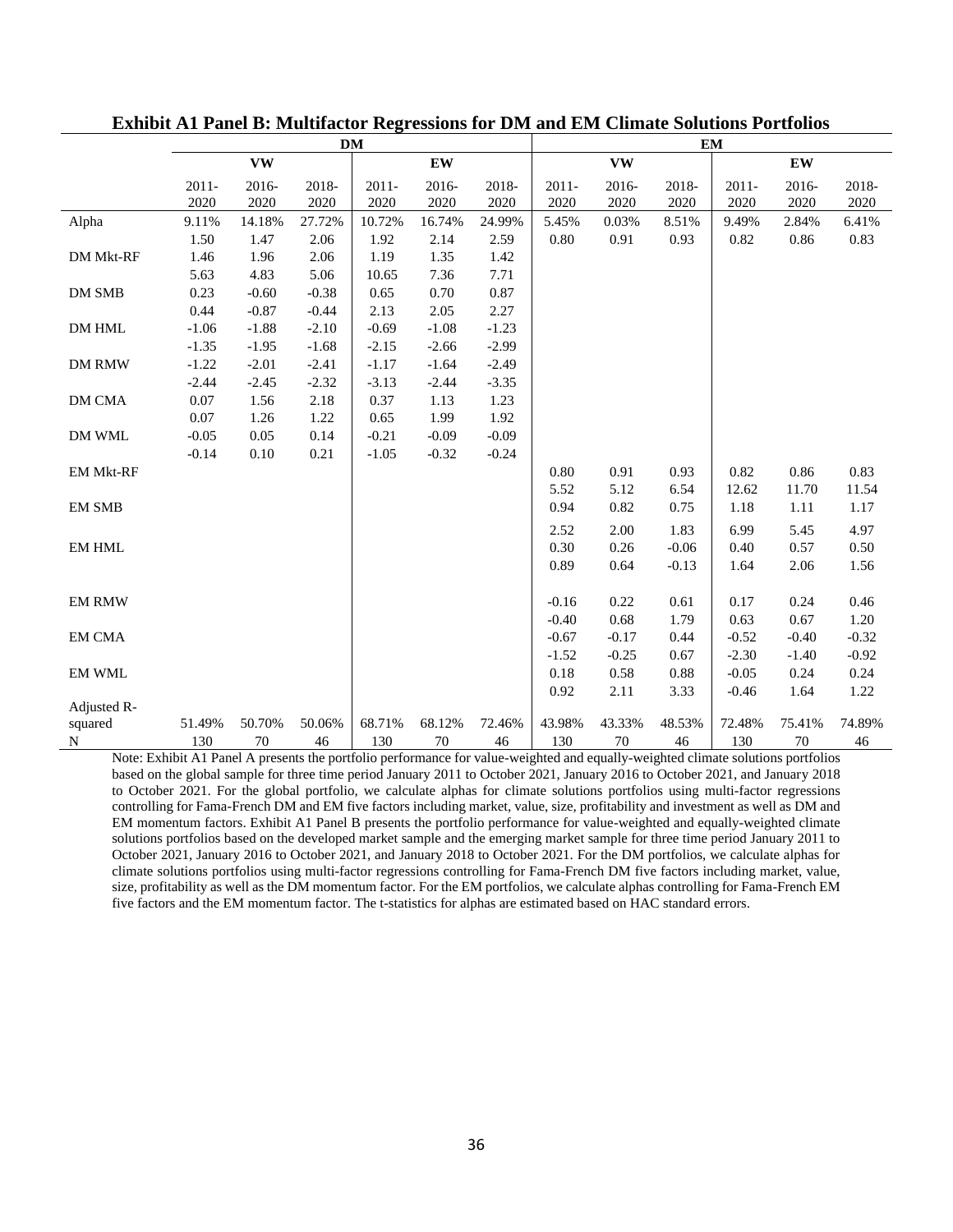|                             | Agriculture<br>& Food<br>(A) | <b>Batteries</b><br>(B) | Energy<br>(E) | Fuels -<br>Alternate<br>(F) | Housing (H) | Materials<br>(M) | Transportation<br>(T) | Others   |
|-----------------------------|------------------------------|-------------------------|---------------|-----------------------------|-------------|------------------|-----------------------|----------|
| Value -weighted             |                              |                         |               |                             |             |                  |                       |          |
| Returns                     | $-8.67%$                     | 57.89%                  | 13.82%        | 12.80%                      | 30.74%      | 16.26%           | 14.74%                | 4.50%    |
| Risk                        | 52.95%                       | 49.55%                  | 14.32%        | 24.57%                      | 27.59%      | 34.63%           | 30.63%                | 27.19%   |
| Return/risk                 | $-0.16$                      | 1.17                    | 0.97          | 0.52                        | 1.11        | 0.47             | 0.48                  | 0.17     |
| Sortino ratio               | $-0.25$                      | 1.81                    | 1.35          | 0.77                        | 1.69        | 0.65             | 0.71                  | 0.24     |
| Hit rate                    | 48.51%                       | 52.48%                  | 54.33%        | 52.48%                      | 53.81%      | 52.02%           | 51.16%                | 50.63%   |
| Max drawdown                | 72.79%                       | 57.57%                  | 24.86%        | 41.53%                      | 44.21%      | 58.62%           | 53.14%                | 71.36%   |
| Alpha                       | $-4.32%$                     | 34.36%                  | 3.77%         | 12.19%                      | 10.38%      | 12.50%           | 13.53%                | $-4.11%$ |
| Alpha t-stat                | $-0.31$                      | 1.19                    | 0.75          | 1.65                        | 0.86        | 0.58             | 1.07                  | $-0.49$  |
| <b>Equally-</b><br>weighted |                              |                         |               |                             |             |                  |                       |          |
| Returns                     | 15.41%                       | 34.96%                  | 17.44%        | 27.51%                      | 22.07%      | 28.85%           | 26.20%                | 18.60%   |
| Risk                        | 26.54%                       | 23.31%                  | 11.61%        | 17.50%                      | 23.92%      | 18.87%           | 18.84%                | 20.37%   |
| Return/risk                 | 0.58                         | 1.50                    | 1.50          | 1.57                        | 0.92        | 1.53             | 1.39                  | 0.91     |
| Sortino ratio               | 0.89                         | 2.45                    | 2.08          | 2.36                        | 1.51        | 2.36             | 2.05                  | 1.36     |
| Hit rate                    | 49.93%                       | 53.44%                  | 56.81%        | 54.63%                      | 51.40%      | 52.74%           | 54.14%                | 52.25%   |
| Max drawdown                | 50.66%                       | 39.18%                  | 29.42%        | 30.15%                      | 40.27%      | 44.12%           | 42.32%                | 52.40%   |
| Alpha                       | 6.20%                        | 20.68%                  | 5.30%         | 12.19%                      | 11.55%      | 15.78%           | 22.51%                | 3.64%    |
| Alpha t-stat                | 0.56                         | 1.65                    | 1.08          | 1.51                        | 1.27        | 1.92             | 2.53                  | 0.58     |
| Number of stocks            | 12.6                         | 30.1                    | 304.4         | 34.1                        | 11.4        | 15.4             | 50.4                  | 15.5     |

## **Exhibit A2 Panel A: CSI Performance by Category (2016-2021)**

## **Panel B: CSI Performance by Category (2018-2021)**

|                      | Agriculture<br>& Food<br>(A) | <b>Batteries</b><br>(B) | Energy<br>(E) | Fuels -<br>Alternate<br>(F) | Housing $(H)$ | Materials<br>(M) | Transportation<br>(T) | Others    |
|----------------------|------------------------------|-------------------------|---------------|-----------------------------|---------------|------------------|-----------------------|-----------|
| Value -weighted      |                              |                         |               |                             |               |                  |                       |           |
| Returns              | $-14.90\%$                   | 93.45%                  | 20.59%        | 18.02%                      | 37.93%        | 9.01%            | 29.16%                | $-3.20%$  |
| <b>Risk</b>          | 56.42%                       | 57.74%                  | 15.45%        | 28.17%                      | 30.38%        | 37.59%           | 34.41%                | 29.26%    |
| Return/risk          | $-0.26$                      | 1.62                    | 1.33          | 0.64                        | 1.25          | 0.24             | 0.85                  | $-0.11$   |
| Sortino ratio        | $-0.40$                      | 2.54                    | 1.92          | 0.96                        | 1.90          | 0.32             | 1.30                  | $-0.15$   |
| Hit rate             | 48.33%                       | 53.83%                  | 54.84%        | 52.42%                      | 54.64%        | 52.82%           | 50.30%                | 49.60%    |
| Max drawdown         | 70.44%                       | 57.57%                  | 24.86%        | 41.53%                      | 44.21%        | 58.48%           | 44.62%                | 71.36%    |
| Alpha                | $-6.73%$                     | 54.05%                  | 13.60%        | 19.04%                      | 17.22%        | 15.70%           | 23.00%                | $-13.19%$ |
| Alpha t-stat         | $-0.32$                      | 1.55                    | 2.12          | 1.96                        | 1.36          | 0.52             | 1.44                  | $-1.01$   |
| Equally-<br>weighted |                              |                         |               |                             |               |                  |                       |           |
| Returns              | 15.33%                       | 39.95%                  | 19.90%        | 24.43%                      | 26.42%        | 15.18%           | 25.65%                | 13.86%    |
| Risk                 | 27.30%                       | 24.86%                  | 12.79%        | 18.88%                      | 25.40%        | 19.59%           | 20.09%                | 21.96%    |
| Return/risk          | 0.56                         | 1.61                    | 1.56          | 1.29                        | 1.04          | 0.77             | 1.28                  | 0.63      |
| Sortino ratio        | 0.87                         | 2.66                    | 2.14          | 1.90                        | 1.71          | 1.15             | 1.90                  | 0.92      |
| Hit rate             | 50.33%                       | 53.48%                  | 57.13%        | 54.36%                      | 52.15%        | 49.94%           | 53.26%                | 52.38%    |
| Max drawdown         | 50.66%                       | 36.70%                  | 29.42%        | 30.15%                      | 40.27%        | 44.12%           | 42.32%                | 52.40%    |